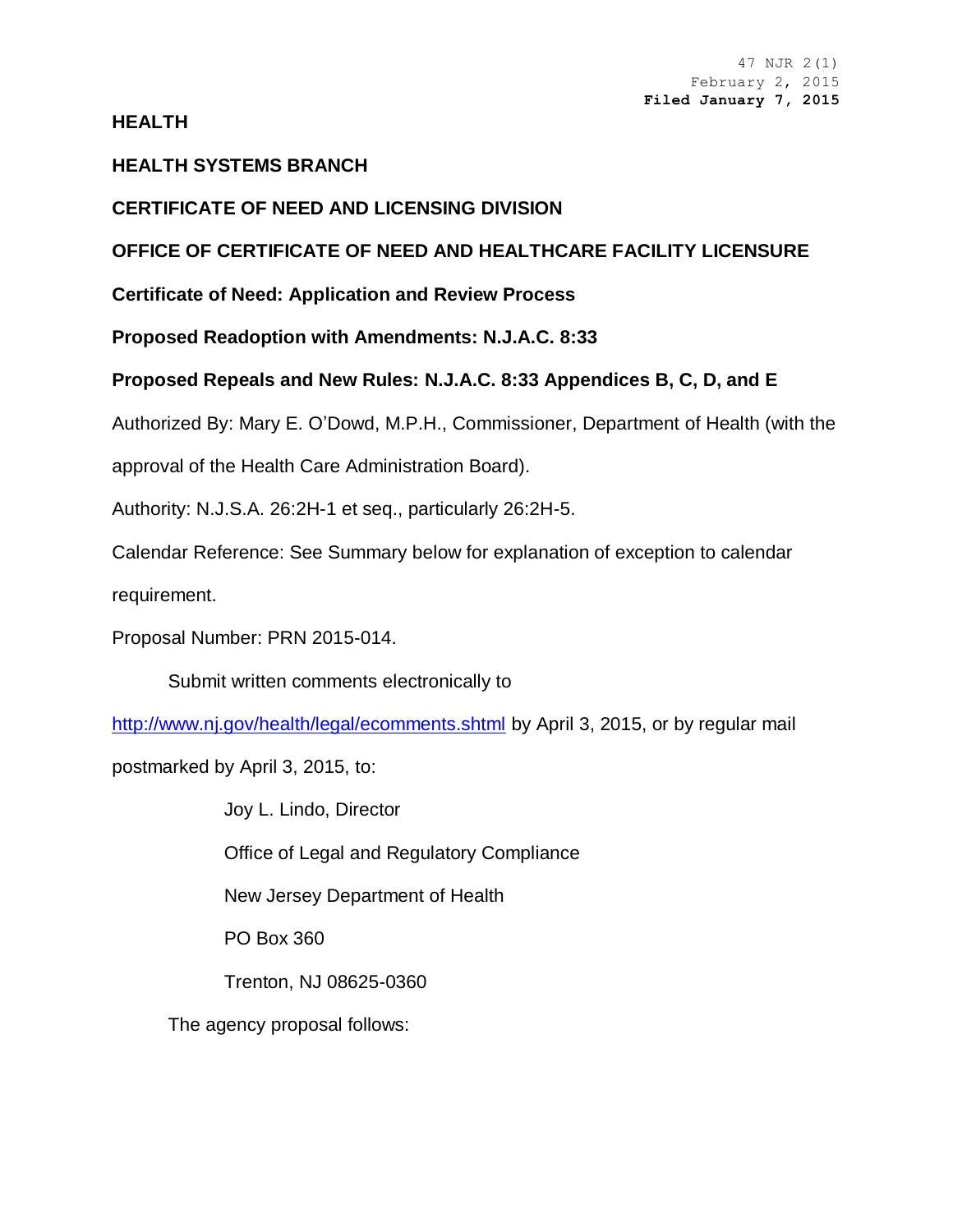#### **Summary**

N.J.A.C. 8:33, Certificate of Need: Application and Review Process, was scheduled to expire on December 21, 2014, in accordance with N.J.S.A. 52:14B-5.1 and Executive Order No. 66 (1978). The New Jersey Department of Health (Department) proposes to readopt the chapter with amendments, repeals, and new rules. In accordance with N.J.S.A.  $52:14B-5.1.C(2)$  and N.J.A.C. 1:30-6.4(q), the filing of this notice of proposal with the Office of Administrative Law on December 22, 2014, operated to extend the expiration date of N.J.A.C. 8:33 180 days to June 19, 2015.

The Department has reviewed N.J.A.C. 8:33 and has determined that, subject to the proposed amendments, repeals, and new rules described below, the existing chapter continues to be necessary, adequate, reasonable, efficient, understandable, and responsive to the purposes for which it was originally promulgated. The rules proposed for readoption have provided, and with the proposed amendments, repeals, and new rules would continue to provide, the regulatory framework by which the Department assures access to high quality health care services and maintains the certificate of need process for certain health care facilities and services as set forth in the Health Care Facilities Planning Act (N.J.S.A. 26:2H-1 et seq.).

The Department promulgated rules at N.J.A.C. 8:33, Certificate of Need: Application and Review Process, which became effective May 11, 1972. 4 N.J.R. 25(a) and 124(a). Thereafter, the Department periodically amended the chapter as follows: effective December 1, 1975, 7 N.J.R. 362(a) and 502(a); effective July 20, 1979, 11 N.J.R. 174(a) and 439(a); effective January 17, 1980, 11 N.J.R. 620(a) and 12 N.J.R.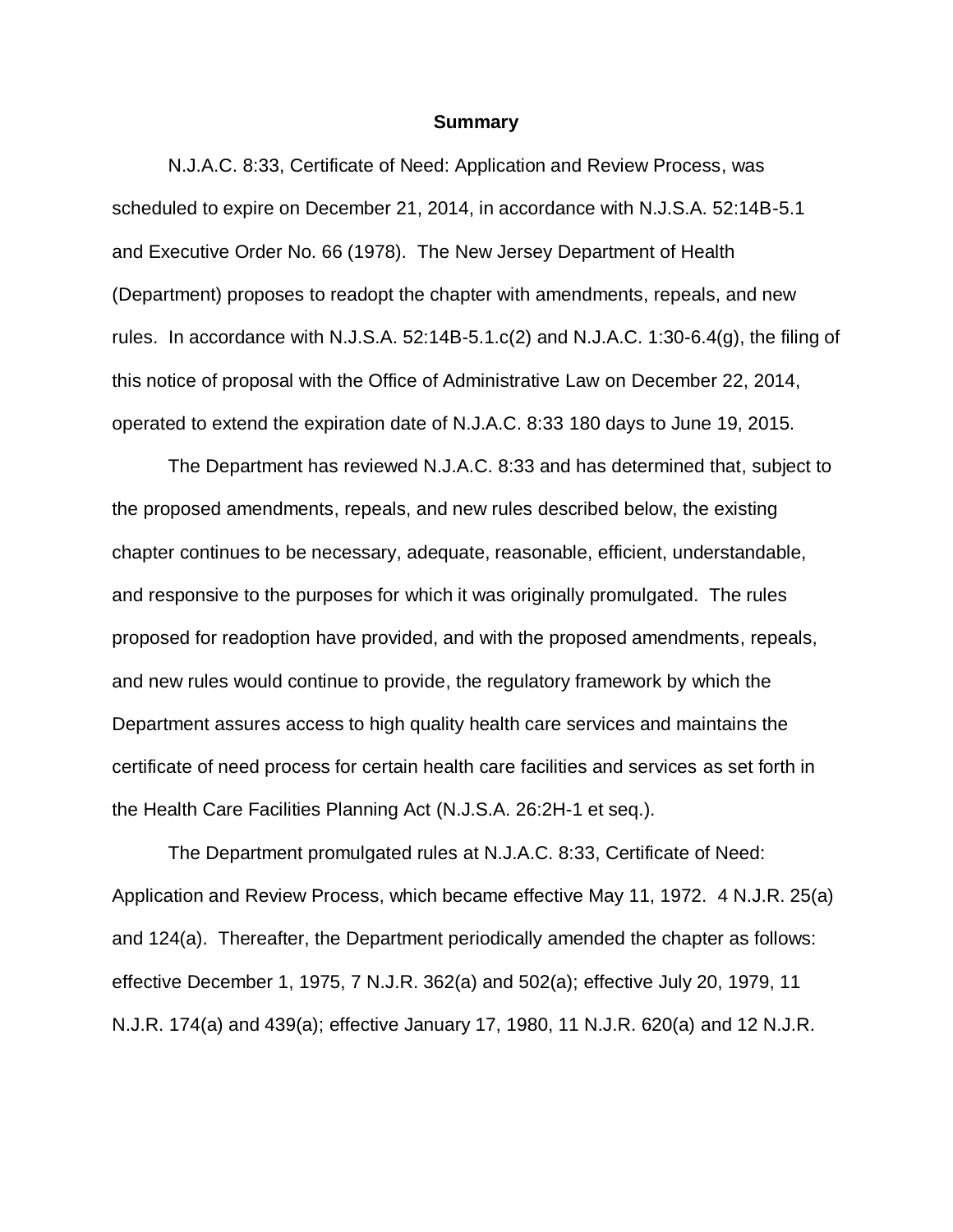75(e); effective March 20, 1980, 12 N.J.R. 73(d) and 186(c); effective August 6, 1981, 13 N.J.R. 267(a) and 487(b); and effective June 6, 1983. 15 N.J.R. 307(b) and 920(c).

Effective December 14, 1983, the Department readopted Chapter 33, and, effective January 3, 1984, the Department amended the chapter. 15 N.J.R. 1708(b) and 16 N.J.R. 48(a).

Effective October 7, 1985, the Department repealed Chapter 33 and adopted a new Chapter 33, Certificate of Need: Application and Review Process. 17 N.J.R. 1190(a) and 2402(a).

Effective July 27, 1990, the Department readopted Chapter 33, Certificate of Need: Application and Review Process. 22 N.J.R. 1494(a) and 2506(a).

Effective September 8, 1992, the Department repealed Subchapters 1 through 4, recodified existing N.J.A.C. 8:33-5.1 as new N.J.A.C. 8:33-6.1, and adopted the following as new rules: Subchapter 1, General Provisions; Subchapter 2, Applicability of Certificate of Need Requirements; Subchapter 3, Types of Certificate of Need Applications; Subchapter 4, The Review Process; and Subchapter 5, Expedited Review Process. 24 N.J.R. 2222(a) and 3104(a).

Effective September 7, 1993, the Department adopted amendments to existing Chapter 33, repealed existing Subchapter 6, Certificate of Need Moratorium, and adopted as new rules Subchapter 6, Certificate of Need Exemptions, and recodified with amendments existing N.J.A.C. 8:33-5, Appendix 1, 2, and 3 as N.J.A.C. 8:33 Appendices 1, 2, and 3. 25 N.J.R. 2171(a) and 4129(a).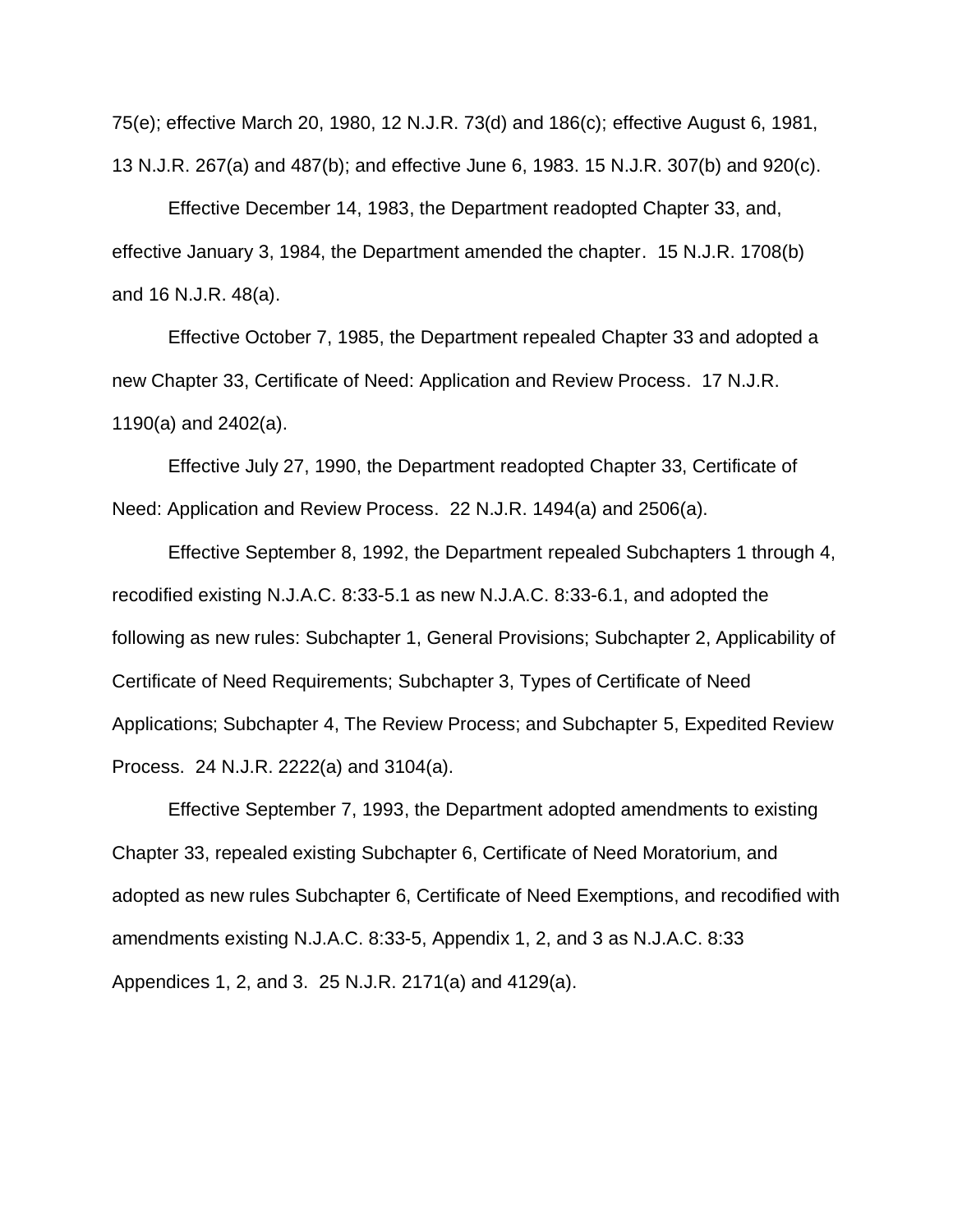Effective February 20, 1996, the Department adopted amendments to existing Chapter 33 and established new rules at Subchapter 7, Direct Review Process. 27 N.J.R. 4179(a) and 28 N.J.R. 1228(a).

Pursuant to Executive Order No. 66 (1978), Chapter 8:33, Certificate of Need: Application and Review Process, expired September 8, 1997.

Effective June 15, 1998, the Department adopted Chapter 33 as new rules. 30 N.J.R. 303(a) and 2270(b). Effective June 1, 1998, the Department adopted new rules at N.J.A.C. 8:33-1.3, 3.11, and 5.1, to establish the "inner city cardiac demonstration project." 30 N.J.R. 1005(a) and 1991(a).

On January 22, 2002, the Department proposed the readoption with amendments, repeals, and new rules for Chapter 8:33, Certificate of Need: Application and Review Process. 34 N.J.R. 458(a). On March 18, 2002, pursuant to [N.J.A.C. 1:30-](http://www.lexis.com/research/buttonTFLink?_m=e7d069550b3fb03ca65e8807c725c103&_xfercite=%3ccite%20cc%3d%22USA%22%3e%3c%21%5bCDATA%5b34%20N.J.R.%201246%28a%29%5d%5d%3e%3c%2fcite%3e&_butType=4&_butStat=0&_butNum=9&_butInline=1&_butinfo=NJ%20ADMIN%201%3a30-5.4&_fmtstr=FULL&docnum=1&_startdoc=1&wchp=dGLzVzB-zSkAA&_md5=36af30d492e28d0b49587c38db36bee8) [5.4,](http://www.lexis.com/research/buttonTFLink?_m=e7d069550b3fb03ca65e8807c725c103&_xfercite=%3ccite%20cc%3d%22USA%22%3e%3c%21%5bCDATA%5b34%20N.J.R.%201246%28a%29%5d%5d%3e%3c%2fcite%3e&_butType=4&_butStat=0&_butNum=9&_butInline=1&_butinfo=NJ%20ADMIN%201%3a30-5.4&_fmtstr=FULL&docnum=1&_startdoc=1&wchp=dGLzVzB-zSkAA&_md5=36af30d492e28d0b49587c38db36bee8) the Department issued a notice to extend the public comment period for this proposed rulemaking from February 22, 2002 to March 25, 2002, because of the extensive nature of the proposed amendments, repeals, and new rules. 34 N.J.R. 1246(a). Effective July 3, 2002, the Department readopted existing Chapter 8:33. 34 N.J.R. 2814(a). Effective August 5, 2002, the Department amended existing N.J.A.C. 8:33; repealed and adopted a new rule at N.J.A.C. 8:33-3.7; repealed existing [N.J.A.C.](http://www.lexis.com/research/buttonTFLink?_m=7a376854f84db2ef35e5c29886117a49&_xfercite=%3ccite%20cc%3d%22USA%22%3e%3c%21%5bCDATA%5b34%20N.J.R.%20458%28a%29%5d%5d%3e%3c%2fcite%3e&_butType=4&_butStat=0&_butNum=3&_butInline=1&_butinfo=NJ%20ADMIN%208%3a33-2.3&_fmtstr=FULL&docnum=1&_startdoc=1&wchp=dGLzVzB-zSkAA&_md5=be08ac40ffb7a47eb4e077d624b3e86f)  [8:33-2.3,](http://www.lexis.com/research/buttonTFLink?_m=7a376854f84db2ef35e5c29886117a49&_xfercite=%3ccite%20cc%3d%22USA%22%3e%3c%21%5bCDATA%5b34%20N.J.R.%20458%28a%29%5d%5d%3e%3c%2fcite%3e&_butType=4&_butStat=0&_butNum=3&_butInline=1&_butinfo=NJ%20ADMIN%208%3a33-2.3&_fmtstr=FULL&docnum=1&_startdoc=1&wchp=dGLzVzB-zSkAA&_md5=be08ac40ffb7a47eb4e077d624b3e86f) [2.4,](http://www.lexis.com/research/buttonTFLink?_m=7a376854f84db2ef35e5c29886117a49&_xfercite=%3ccite%20cc%3d%22USA%22%3e%3c%21%5bCDATA%5b34%20N.J.R.%20458%28a%29%5d%5d%3e%3c%2fcite%3e&_butType=4&_butStat=0&_butNum=4&_butInline=1&_butinfo=NJ%20ADMIN%208%3a33-2.4&_fmtstr=FULL&docnum=1&_startdoc=1&wchp=dGLzVzB-zSkAA&_md5=09136180467600a3d9a18181da526d3e) [3.6,](http://www.lexis.com/research/buttonTFLink?_m=7a376854f84db2ef35e5c29886117a49&_xfercite=%3ccite%20cc%3d%22USA%22%3e%3c%21%5bCDATA%5b34%20N.J.R.%20458%28a%29%5d%5d%3e%3c%2fcite%3e&_butType=4&_butStat=0&_butNum=5&_butInline=1&_butinfo=NJ%20ADMIN%208%3a33-3.6&_fmtstr=FULL&docnum=1&_startdoc=1&wchp=dGLzVzB-zSkAA&_md5=8dd3e8ca60ac5001aaf82e8c48e4993e) [4.11,](http://www.lexis.com/research/buttonTFLink?_m=7a376854f84db2ef35e5c29886117a49&_xfercite=%3ccite%20cc%3d%22USA%22%3e%3c%21%5bCDATA%5b34%20N.J.R.%20458%28a%29%5d%5d%3e%3c%2fcite%3e&_butType=4&_butStat=0&_butNum=6&_butInline=1&_butinfo=NJ%20ADMIN%208%3a33-4.11&_fmtstr=FULL&docnum=1&_startdoc=1&wchp=dGLzVzB-zSkAA&_md5=54f0fc1a242058c7d579b39e958f89cf) [4.12,](http://www.lexis.com/research/buttonTFLink?_m=7a376854f84db2ef35e5c29886117a49&_xfercite=%3ccite%20cc%3d%22USA%22%3e%3c%21%5bCDATA%5b34%20N.J.R.%20458%28a%29%5d%5d%3e%3c%2fcite%3e&_butType=4&_butStat=0&_butNum=7&_butInline=1&_butinfo=NJ%20ADMIN%208%3a33-4.12&_fmtstr=FULL&docnum=1&_startdoc=1&wchp=dGLzVzB-zSkAA&_md5=77d2441c48e879a9db584cda45cd02ed) [4.14,](http://www.lexis.com/research/buttonTFLink?_m=7a376854f84db2ef35e5c29886117a49&_xfercite=%3ccite%20cc%3d%22USA%22%3e%3c%21%5bCDATA%5b34%20N.J.R.%20458%28a%29%5d%5d%3e%3c%2fcite%3e&_butType=4&_butStat=0&_butNum=8&_butInline=1&_butinfo=NJ%20ADMIN%208%3a33-4.14&_fmtstr=FULL&docnum=1&_startdoc=1&wchp=dGLzVzB-zSkAA&_md5=2526c608e079a25fc1ae2f7620727881) and 7, and Appendix Exhibits 1 and 4; and adopted new rules at Subchapter 7, Direct Review Process. 34 N.J.R. 458(a) and 2814(a).

Effective December 21, 2007, the Department readopted Chapter 33, Certificate of Need: Application and Review Process, and renamed the existing Appendix as Appendix A, effective January 22, 2008.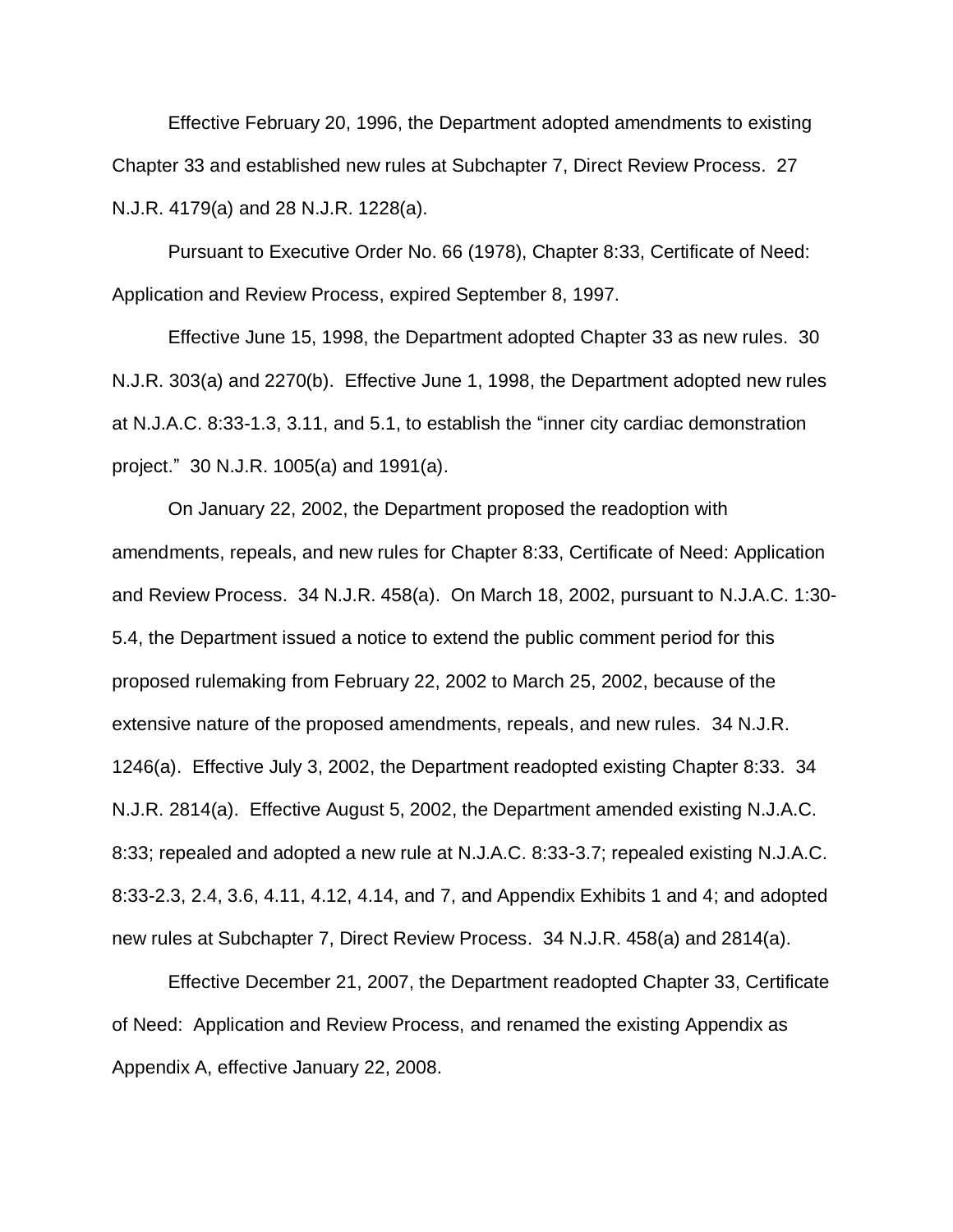Effective October 21, 2013, the Department amended Subchapter 3, Demonstration and Research Projects, to extend the expiration of the Atlantic Cardiovascular Patient Outcomes Research Team demonstration project until December 31, 2014. 45 N.J.R. 191(a) and 2330(c).

Following is a summary of the rules proposed for readoption:

Subchapter 1 would continue to set forth the general provisions of the chapter, including the scope and purpose (N.J.A.C. 8:33-1.1); general statements regarding the public policy of the State and rules of general application with respect to the certificate of need process (N.J.A.C. 8:33-1.2); and definitions (N.J.A.C. 8:33-1.3).

Subchapter 2 provides a description of the applicability of certificate of need requirements, including the two types of certificate of need review, full and expedited review, and whether a particular health care entity or modality of health care would be subject to the provisions of the Health Care Facilities Planning Act (N.J.S.A. 26:2H-1 et seq.).

Subchapter 3 includes N.J.A.C. 8:33-3.1, which describes the types of certificate of need applications, including the initiation of a health care service. N.J.A.C. 8:33-3.2 describes the termination or discontinuance of a service or facility and the reduction of licensed bed capacity. N.J.A.C. 8:33-3.3 describes transfers of ownership of a facility or service. N.J.A.C. 8:33-3.4 describes changes in licensed beds or services. N.J.A.C. 8:33-3.5 describes buildings requirements. N.J.A.C. 8:33-3.7 and 3.8 address major and minor moveable equipment requirements, respectively. N.J.A.C. 8:33-3.9 establishes requirements for changes in cost and/or scope of the project. The subchapter also includes a section that describes the criteria for the duration of an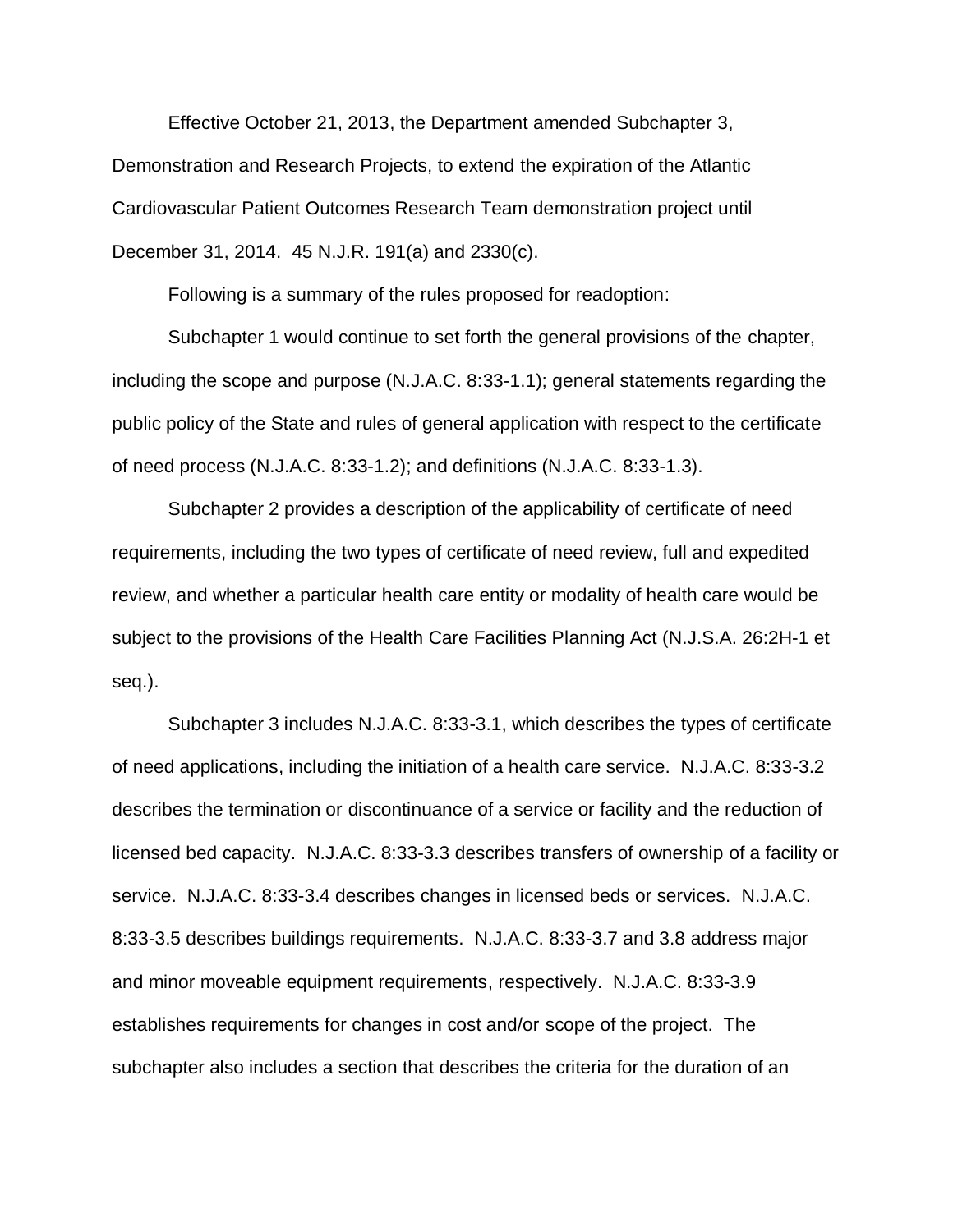unimplemented certificate of need (N.J.A.C. 8:33-3.10). N.J.A.C. 8:33-3.11 addresses demonstration and research projects.

Subchapter 4 would continue to detail the administrative process for the full certificate of need review process, including certificate of need application review cycles and a schedule of submission dates for batched certificate of need applications (N.J.A.C. 8:33-4.1(a)). Specifically, the full review process for non-batched applications would continue to include 12 review cycles, with the beginning of each cycle scheduled to take place on the first business day of each month (N.J.A.C. 8:33-4.1(a)1). N.J.A.C. 8:33-4.1(a)2 would continue to identify the full review schedule for batched applications including the deadline for submission dates. N.J.A.C. 8:33-4.1(a)3 would continue to note that acceptance of batched applications does not constitute a finding by the Department of need for additional beds or services. N.J.A.C. 8:33-4.1(a)4 would continue to provide for special calls by the Commissioner of the Department (Commissioner) for services with longer than annual submission schedules upon a finding of extraordinary circumstances. N.J.A.C. 8:33-4.1(a)5 would continue to provide for the Department's review of the schedule for adequacy at least every five years. N.J.A.C. 8:33-4.1(a)6 would continue to require new cardiac surgery services to follow the procedures specified at N.J.A.C. 8:33E.

N.J.A.C. 8:33-4.1(b) would continue to require the Commissioner to render a decision on expedited review applications no later than 90 days after the beginning of each review cycle, unless otherwise specified by rule or notice. The readoption would also require the Department to review on an annual basis its compliance with the 90 day review timeframe (N.J.A.C. 8:33-4.1(c)). Potential certificate of need applicants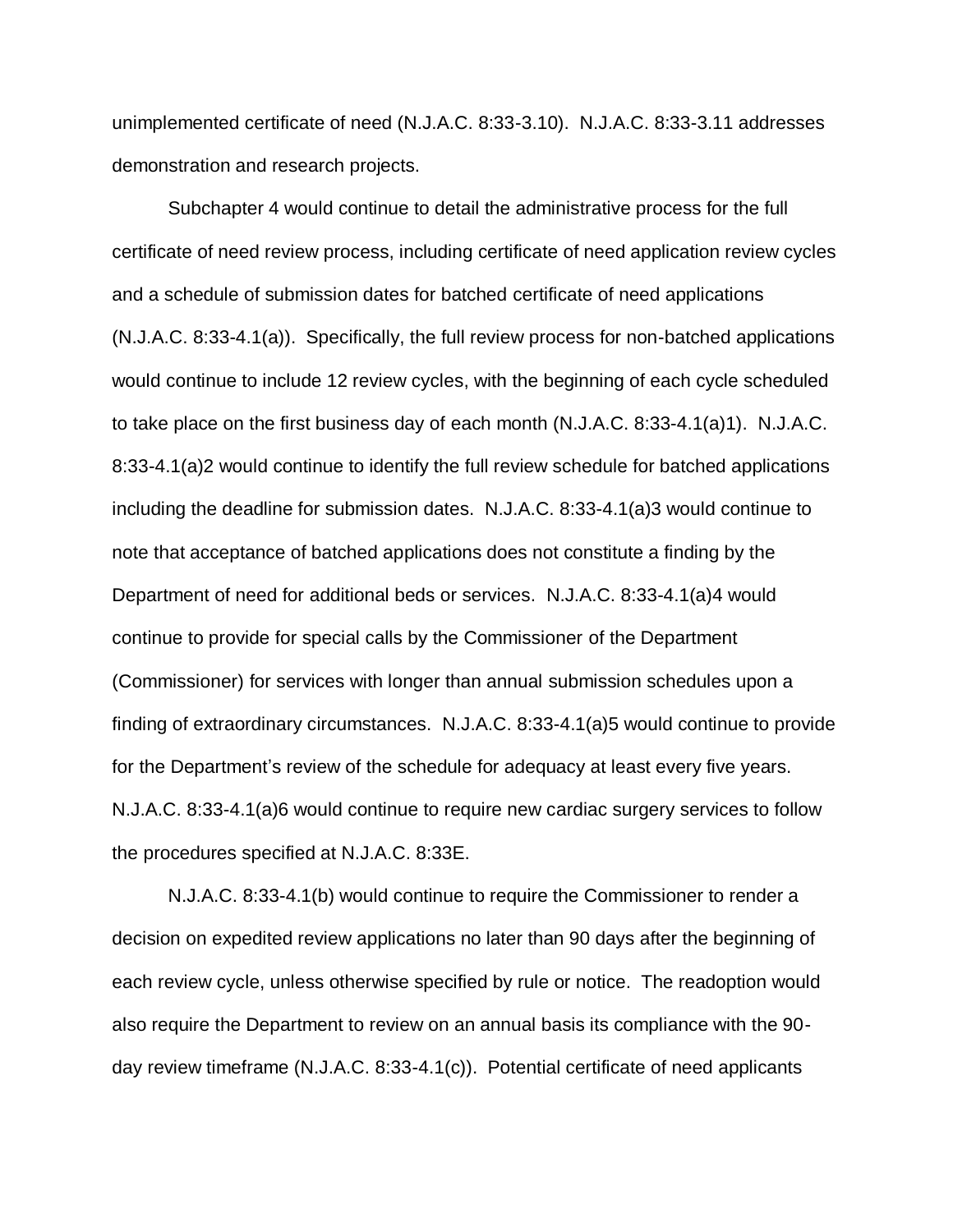would continue to be encouraged to contact the Department to examine the relationship of a project with applicable plans, guidelines, and criteria (N.J.A.C. 8:33-4.2).

N.J.A.C. 8:33-4.3 provides for the number of certificate of need applications that are required to be submitted to the Department, as well as the contact information and application fees, which are proposed for amendment as noted below. .

N.J.A.C. 8:33-4.4 would continue to provide general filing requirements, including: proof of ownership of the proposed site (N.J.A.C. 8:33-4.4(a)); identification of all principals involved in the ownership of the proposed facility (N.J.A.C. 8:33-4.4(b)); the name and address of the registered agent, if the applicant is a registered corporation (N.J.A.C. 8:33-4.4(c)); the requirement that the proposed operator of the facility file and sign the application (N.J.A.C. 8:33-4.4(d)); and, that the Department would determine the application not acceptable for processing in the event the applicant fails to fully comply with the general filing provisions of this section (N.J.A.C. 8:33-  $4.4(e)$ ).

N.J.A.C. 8:33-4.5 provides for a completeness review process and N.J.A.C. 8:33- 4.6 provides the criteria for modification of a certificate of need application once it has been submitted to the Department.

N.J.A.C. 8:33-4.7 and 4.8 set forth the policies regarding the deferral of applications and the withdrawal of applications, respectively. N.J.A.C. 8:33-4.9 sets forth the general criteria for certificate of need review.

N.J.A.C. 8:33-4.10 contains specific criteria for review, including the promotion of access to care by low income, racial and ethnic minorities, women, disabled persons, and persons with HIV infections. This section would continue to include track record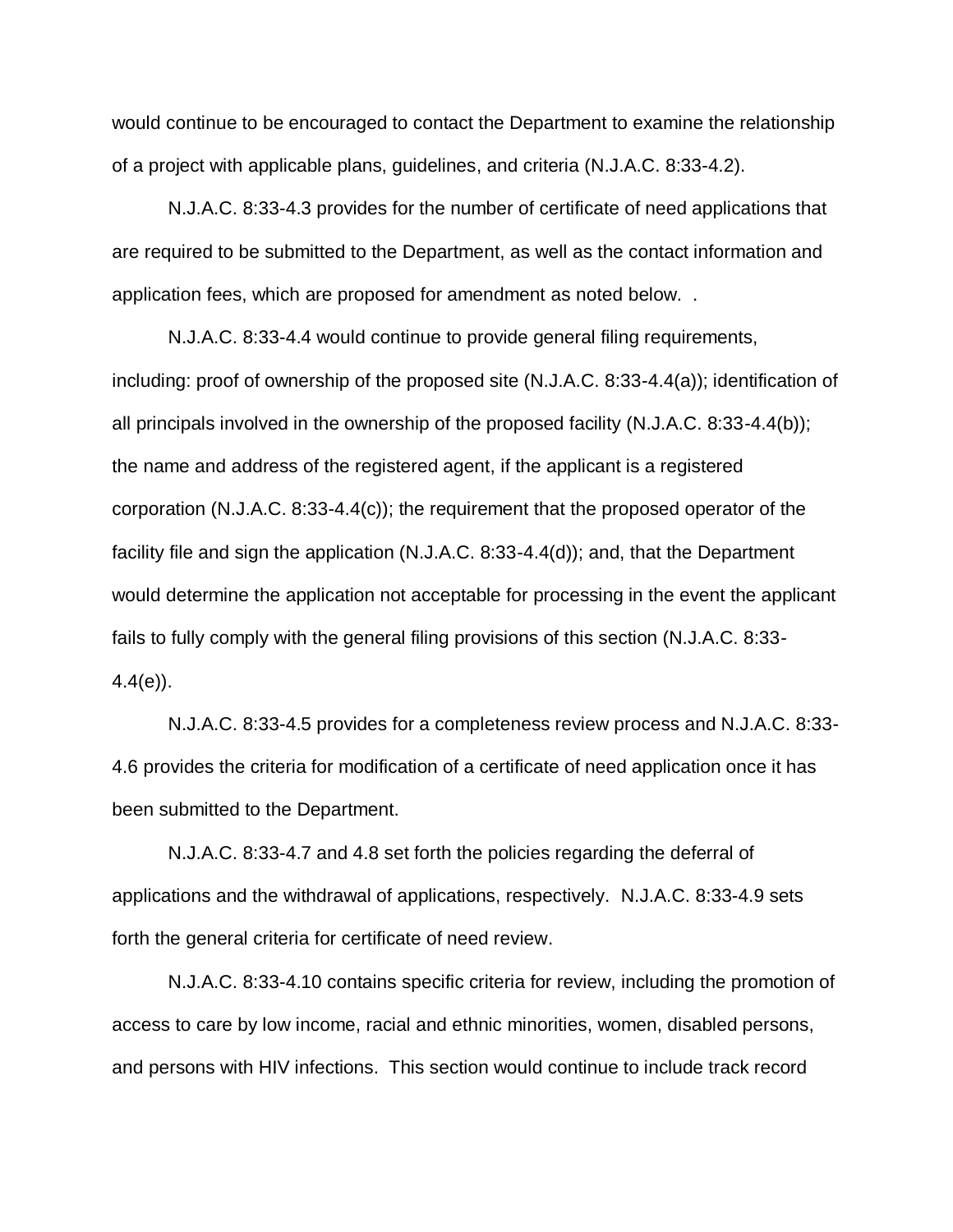provisions to assure character and competence and quality of care. N.J.A.C. 8:33-4.11 and 4.12 would continue as reserved sections. N.J.A.C. 8:33-4.13 would continue to set forth the role of the State Health Planning Board in certificate of need applications that are subject to full review. N.J.A.C. 8:33-4.14 would continue to be reserved. N.J.A.C. 8:33-4.15 would continue to set forth the procedures for the Commissioner's review. N.J.A.C. 8:33-4.16 would continue to set forth policies regarding the placement of conditions on certificate of need approvals.

Subchapter 5 sets forth the Department's expedited certificate of need review process. N.J.A.C. 8:33-5.1(a) would continue to provide a list of health care service categories that are to be evaluated by the Department under the expedited review process. N.J.A.C. 8:33-5.1(b) would continue to permit the expedited review process to be used in lieu of the full review process in emergency situations that demand rapid action or for those projects where there is minimal impact on the health care system as a whole. N.J.A.C. 8:33-5.2 would continue to set forth the manner in which expedited review applications are processed. N.J.A.C. 8:33-5.3 would continue to set forth the general requirements that are to be included in expedited review applications. N.J.A.C. 8:33-5.4 would continue to set forth specific requirements for expedited review applications.

Subchapter 6 would continue to set forth the health care services that are exempt from the certificate of need process that are consistent with the provisions of the Health Care Facilities Planning Act, as amended. N.J.S.A. 26:2H-7.a.

Subchapter 7 would continue to be reserved.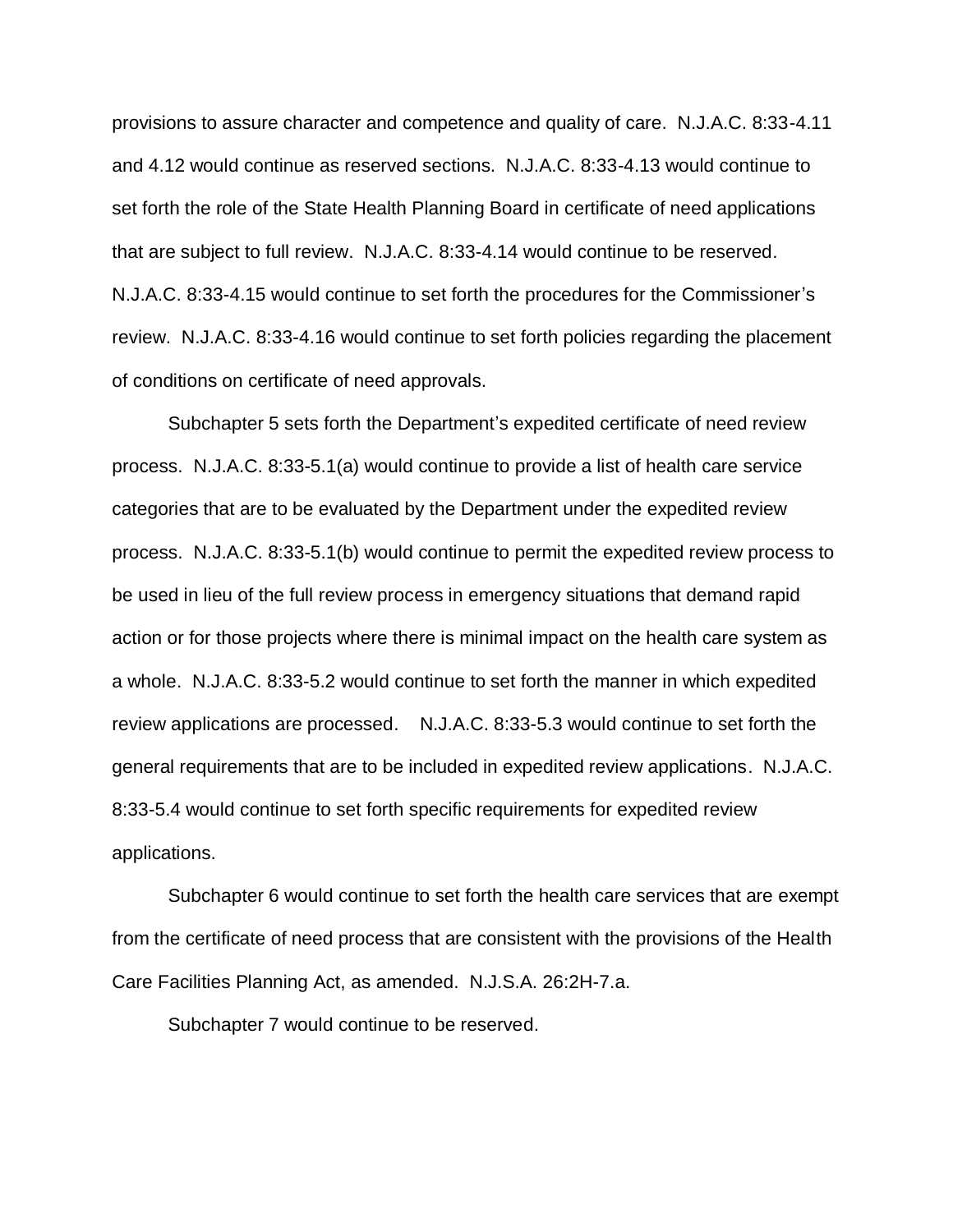N.J.A.C. 8:33 Appendix A includes exhibits that list the types of health care services that continue to require a certificate of need (Exhibit 1), that provide examples of major movable equipment (Exhibit 2), and that provide a summary listing of certificate of need activities and the type of certificate of need review that is required or if the activity is exempt from the review requirement (Exhibit 3).

N.J.A.C. 8:33 Appendix B contains form CN-1, Full Review Certificate of Need Application for Long Term Care Facilities: General Long Term Care Beds; Specialized Long Term Care Beds.

N.J.A.C. 8:33 Appendix C contains form CN-3, Certificate of Need Application for Hospital-Related Projects.

N.J.A.C. 8:33 Appendix D contains form CN-4, Certificate of Need Application for Designation as a Perinatal Facility.

N.J.A.C. 8:33 Appendix E contains form CN-19, Certificate of Need Application - Expedited Review for Facilities and Services Identified at N.J.A.C. 8:33-5.1(a).

Following is a summary of the proposed amendments, repeals, and new rules:

The Department proposes to amend references to the Department throughout the chapter to reflect the change in the name of the Department from the "New Jersey State Department of Health and Senior Services" to the "New Jersey Department of Health" pursuant to N.J.S.A. 26:1A-2.1 (approved June 29, 2012).

The Department is proposing to delete definitions at N.J.A.C. 8:33-1.3 for the following terms: "bloodless surgery," "elective angioplasty demonstration project," "inner city cardiac satellite demonstration project," "inner city hospital," and "satellite hospital." These changes are necessary because the Department is proposing to delete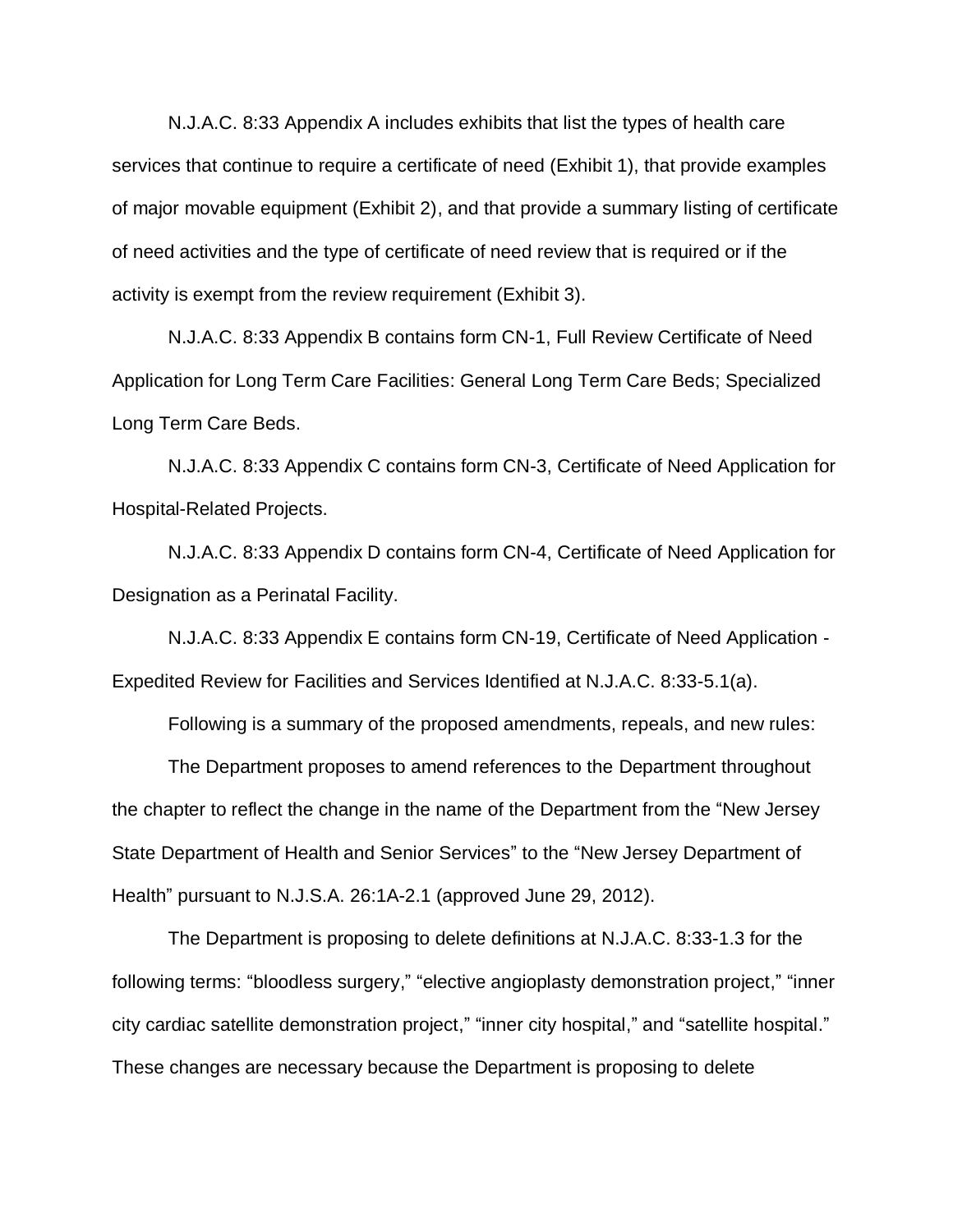provisions establishing inner city cardiac satellite demonstration projects, bloodless surgery demonstration projects, and the elective angioplasty demonstration project at N.J.A.C. 8:33-3.11(c), (d), and (e), respectively.

At N.J.A.C. 8:33-1.3, the definition of "Atlantic Cardiovascular Patient Outcomes Research Team trial" or "Atlantic C-PORT-E trial," is proposed for deletion and replaced with a new definition of "Atlantic C-PORT-E registry," as the trial ended and was replaced by the registry.

The Department proposes to add definitions at N.J.A.C. 8:33-1.3 of the following terms: "American Board of Internal Medicine," "applicant hospital," "atherectomy device," "Atlantic C-PORT-E Manual of Operations," "Atlantic C-PORT-E Study," "Cardiovascular Subspecialty Board of the American Board of Internal Medicine," "Data Monitor," "elective," "in-stent restenosis," "interventionalist," "participating hospital," "percutaneous coronary intervention or PCI," "primary," and "State elective angioplasty demonstration project."

The Department proposes to amend existing N.J.A.C. 8:33-3.11(c) and (d) to delete the existing subsections for inner city cardiac satellite and bloodless surgery demonstration projects because there is no longer any need for demonstration projects for these categories of cardiac service delivery. The Department has not received any hospital proposals for these two demonstration projects for the past decade and attributes this lack of interest to technological advances in surgical techniques and a leveling-off of cardiac surgery demand Statewide, which peaked a decade ago. The Department maintains a mechanism to obtain cardiac surgery service licensure through the cardiac surgery petition process at N.J.A.C. 8:33E-2.14.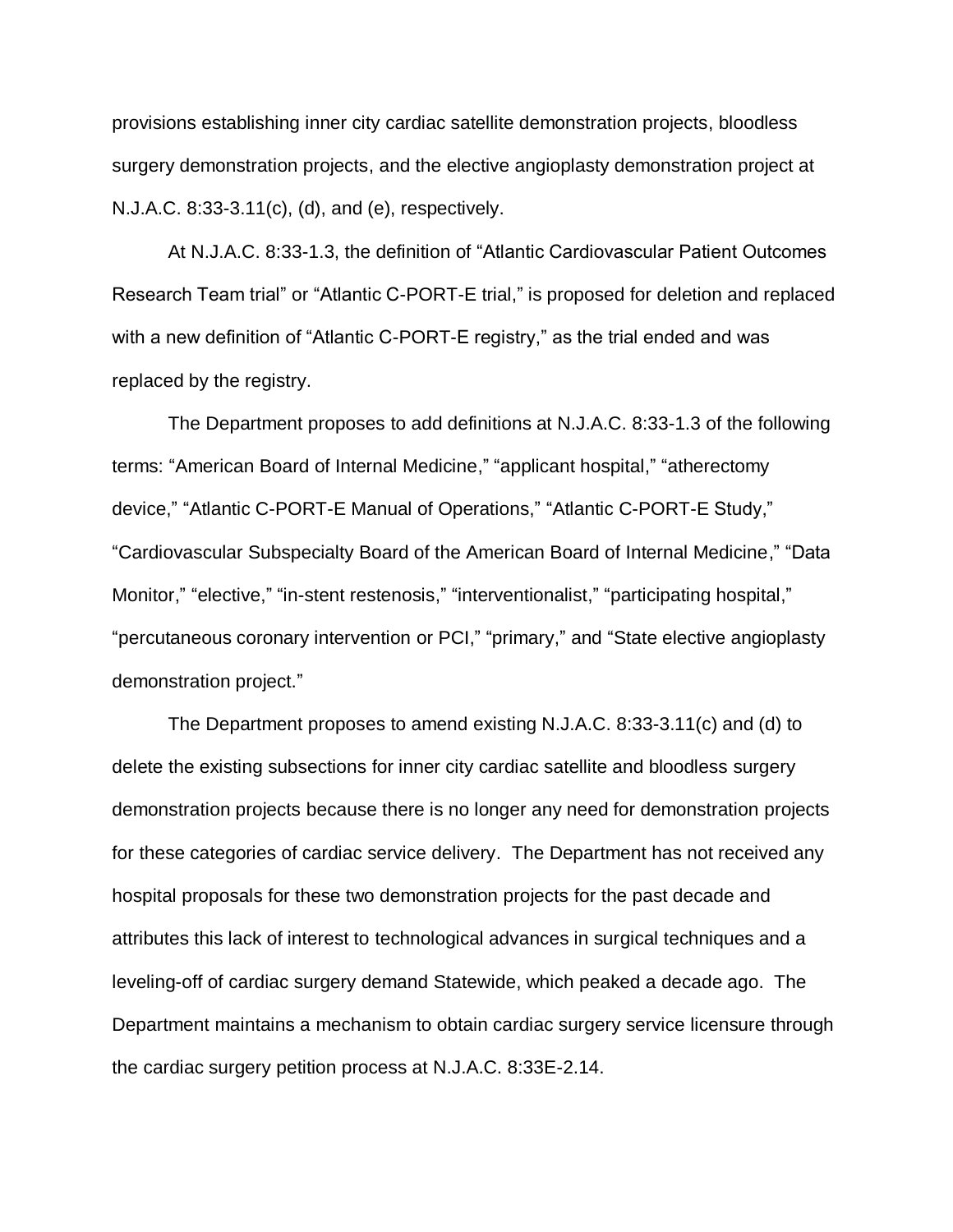The Department proposes to amend existing N.J.A.C. 8:33-3.11 to delete subsection (e), which establishes the Atlantic Cardiovascular Patient Outcomes Research Team trial, and which is expected to cease on December 31, 2014.

The Department proposes new N.J.A.C. 8:33-3.11(c) to establish a State elective angioplasty demonstration project. The purpose of the State demonstration project would be to facilitate scientifically rigorous collection and analysis of data that would contribute significantly to the evidence base in New Jersey on the safety and efficacy of elective PCI with and without on-site CABG surgical back-up and compare it to the results of the Atlantic C-PORT-E Study and registry. The State demonstration project also would permit those hospitals currently participating in the Atlantic C-PORT-E registry to apply for a certificate of need for the project under expedited review. Approval would permit these facilities to provide the same services by documenting continued compliance with licensing requirements for elective PCI. The Department intends to extend the licenses of the 11 hospitals participating in the existing elective angioplasty demonstration project until the Department can issue new licenses under the proposed amendments. As proposed, hospitals licensed to perform elective PCI in the existing elective angioplasty demonstration project that elect to participate in the State demonstration project would submit to the Department a certificate of need application under the expedited review process within 30 days of the effective date of the amended rules. To assure quality, provide clinical oversight of the State demonstration project, and assist the Department with the collection and analysis of the data, the Department is also proposing to designate a Data Monitor that would be responsible for receiving patient level data to monitor for adverse events and to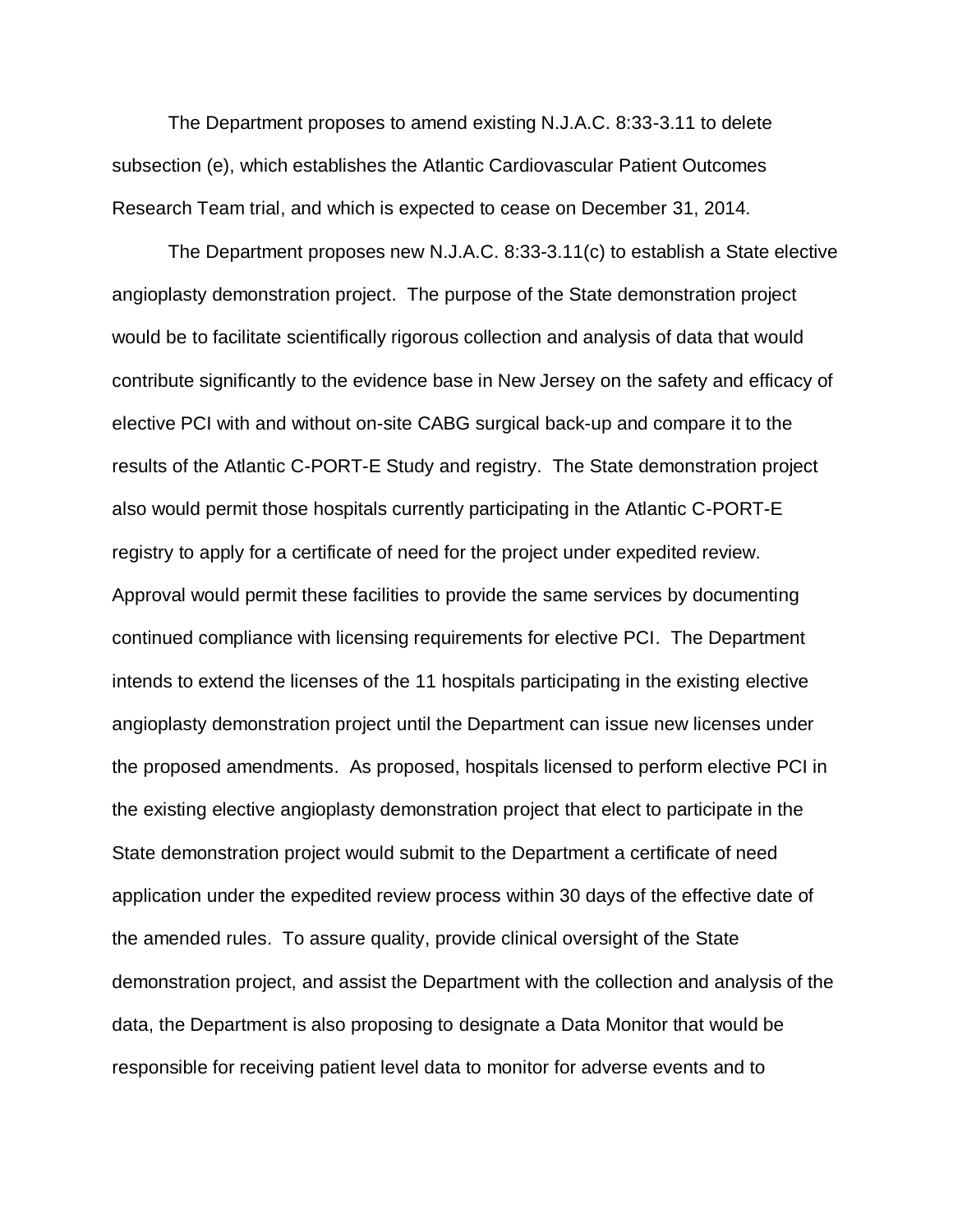promptly report safety concerns to the Department. The Data Monitor would also assist the Department in evaluating the safety and efficacy of the State demonstration project, and evaluating whether the results of the State demonstration project are consistent with the results of the C-PORT-E Study. The data that participating hospitals would report to the Data Monitor is the same data that must be reported to the American College of Cardiology's National Cardiovascular Data Registry.

[https://www.ncdr.com/WebNCDR/home/dataquality.](https://www.ncdr.com/WebNCDR/home/dataquality) The State demonstration project is expected to last 18 months, but will continue until (i) the promulgation of new rules at N.J.A.C. 8:33E that establish minimum standards for hospitals performing elective angioplasty without cardiac surgery backup; and (ii) the issuance of licenses under those rules. The new rules would authorize the Department to issue a Statewide call for certificate of need applications for a limited number of hospitals to provide elective PCI without cardiac surgery on-site, and those applications would be subject to the full review process.

The Department proposes to amend N.J.A.C. 8:33-4.3(a) to provide a link to the Department's website where an applicant may obtain full review certificate of need applications. The proposed amendment also would require the applicant to submit the application in electronic media, in addition to the paper copies that are already required.

The Department proposes to amend N.J.A.C. 8:33-5.2(e) to direct applicants to the Department's website to obtain copies of the expedited review application. The proposed amendment also would require applicants to submit one copy of the application in electronic media, in addition to the paper copies that are already required.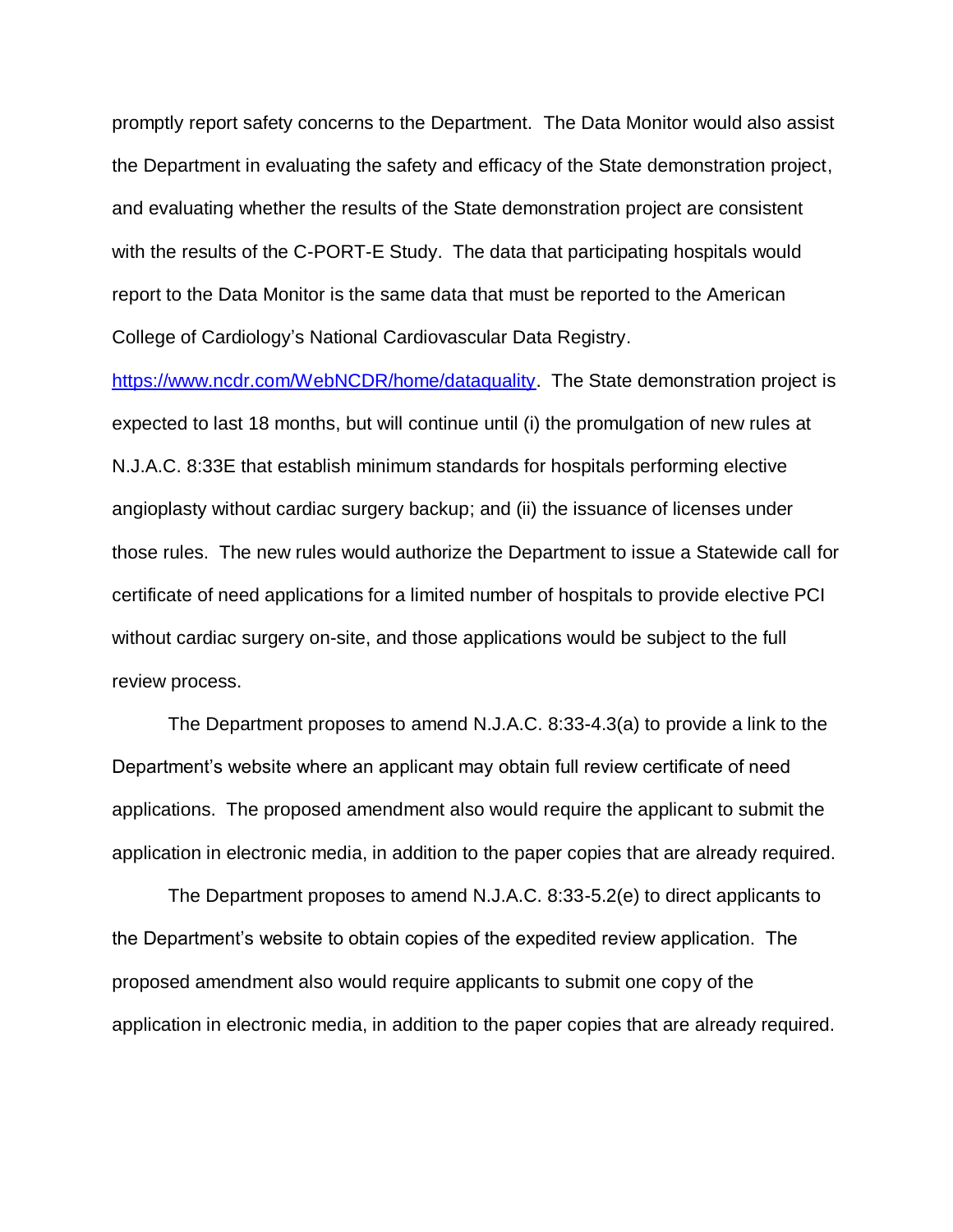The proposed repeals of N.J.A.C. 8:33 Appendices B, C, D, and E would be replaced by proposed new rules at N.J.A.C. 8:33 Appendices B, C, D, and E that would contain new CN-1, CN-3, CN-4, and CN-19 forms, respectively. Specifically, the new forms would add language to include one completed certificate of need application in electronic media with the required number of paper copies of the application to reflect the changes proposed at N.J.A.C. 8:33-4.2 and 5.3.

In addition, the Department is proposing to amend form CN-19 at N.J.A.C. 8:33 Appendix E by deleting the Attachments Checklist, which serves as a reminder for the submission of certificate of need applications for expedited review. The Department intends to develop a new checklist that would not be part of the application form and would be available with the certificate of need application forms on the Department's website at: [http://web.doh.state.nj.us/apps2/forms/subforms.aspx?pro=healthfacilities.](http://web.doh.state.nj.us/apps2/forms/subforms.aspx?pro=healthfacilities)

As the Department has provided a 60-day comment period for this notice of proposal, pursuant to N.J.A.C. 1:30-3.3(a)5, this notice is exempt from the rulemaking calendar requirement, as set forth at N.J.A.C. 1:30-3.3(a)5.

#### **Social Impact**

The Health Care Facilities Planning Act recognizes as "public policy of the State that hospitals and related health care services of the highest quality, of demonstrated need, efficiently provided and properly utilized at a reasonable cost are of vital concern to the public health." N.J.S.A. 26:2H-1 et seq. The regulatory structure for the State's health care delivery system in the 1970s was predicated on the belief that health care costs are best managed by government allocation of health care resources.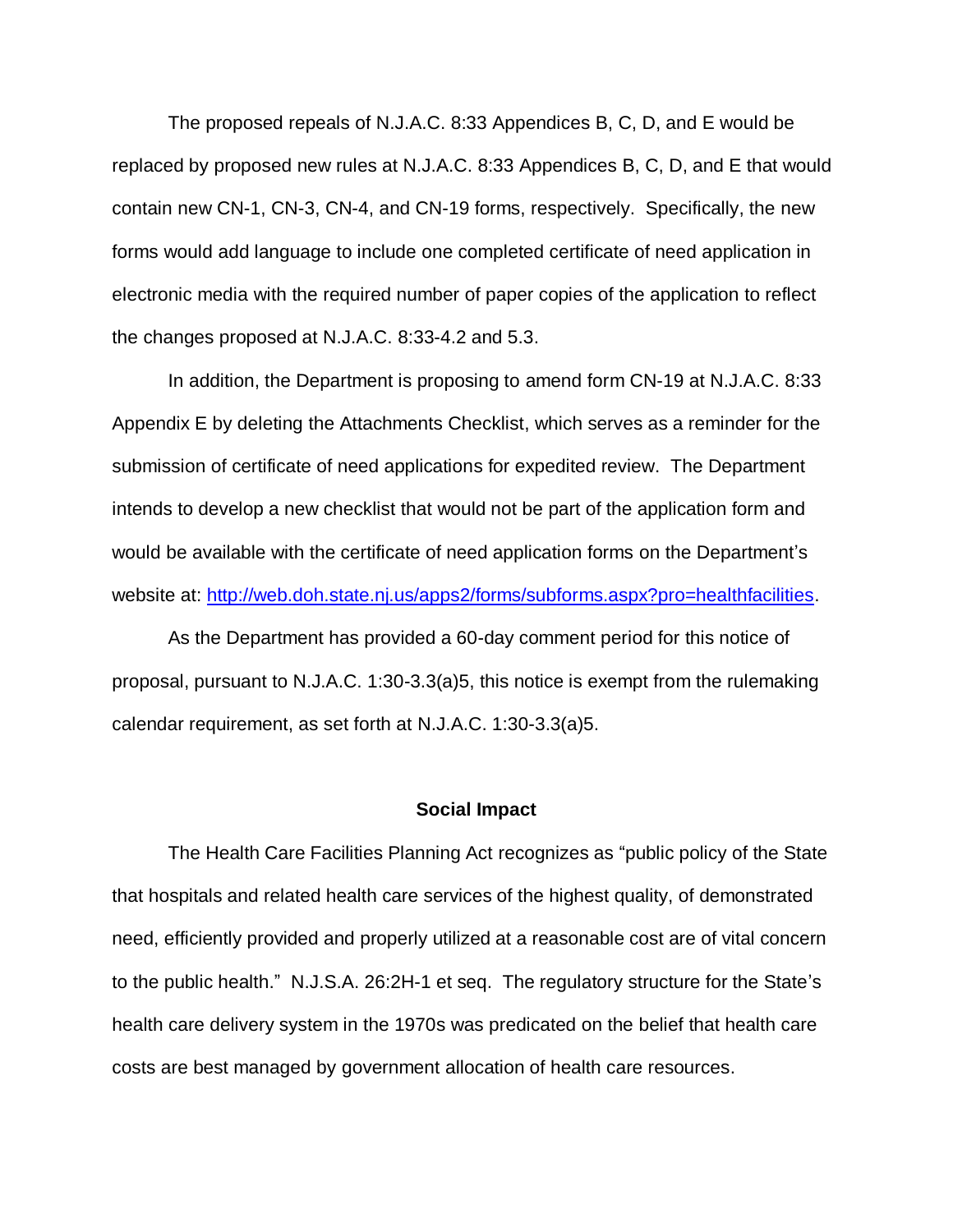The 1990s were a decade of rapid change in New Jersey's healthcare delivery system, which included the evolution of market-based means of controlling costs, most notably the growth of managed care, and the development of new medical techniques, and innovations in medical technology. In 1992, in response to these changes, the State began to dismantle the existing regulatory scheme by eliminating hospital rate setting through the enactment of the Health Care Reform Act. N.J.S.A. 26:2H-18.51 et seq. In 1998, the Certificate of Need Reform Act eliminated the certificate of need requirement for many health care services. N.J.S.A. 26:2H-7.a. At that time, the Legislature also recognized the benefit derived by the State certifying need for certain health care services, such as elective angioplasty, to preserve the quality of, and access to, the health care delivery system in New Jersey.

The Department is proposing the rules for the readoption with amendments, repeals, and new rules of this chapter, which incorporates the reforms of the 1990s and maintains the structure to ensure high quality health care services throughout New Jersey established in the 1970s. The rules proposed for readoption would continue the process by which all health care services that require full certificate of need review are considered by the State Health Planning Board at a public meeting where the Department must offer adequate notice and an opportunity for public comment.

#### **Economic Impact**

The proposed readoption of the rules at Chapter 33 with amendments, repeals, and new rules would continue to implement the intent of the Certificate of Need Reform Act by promoting efficiency in the State's health care delivery system, continuing to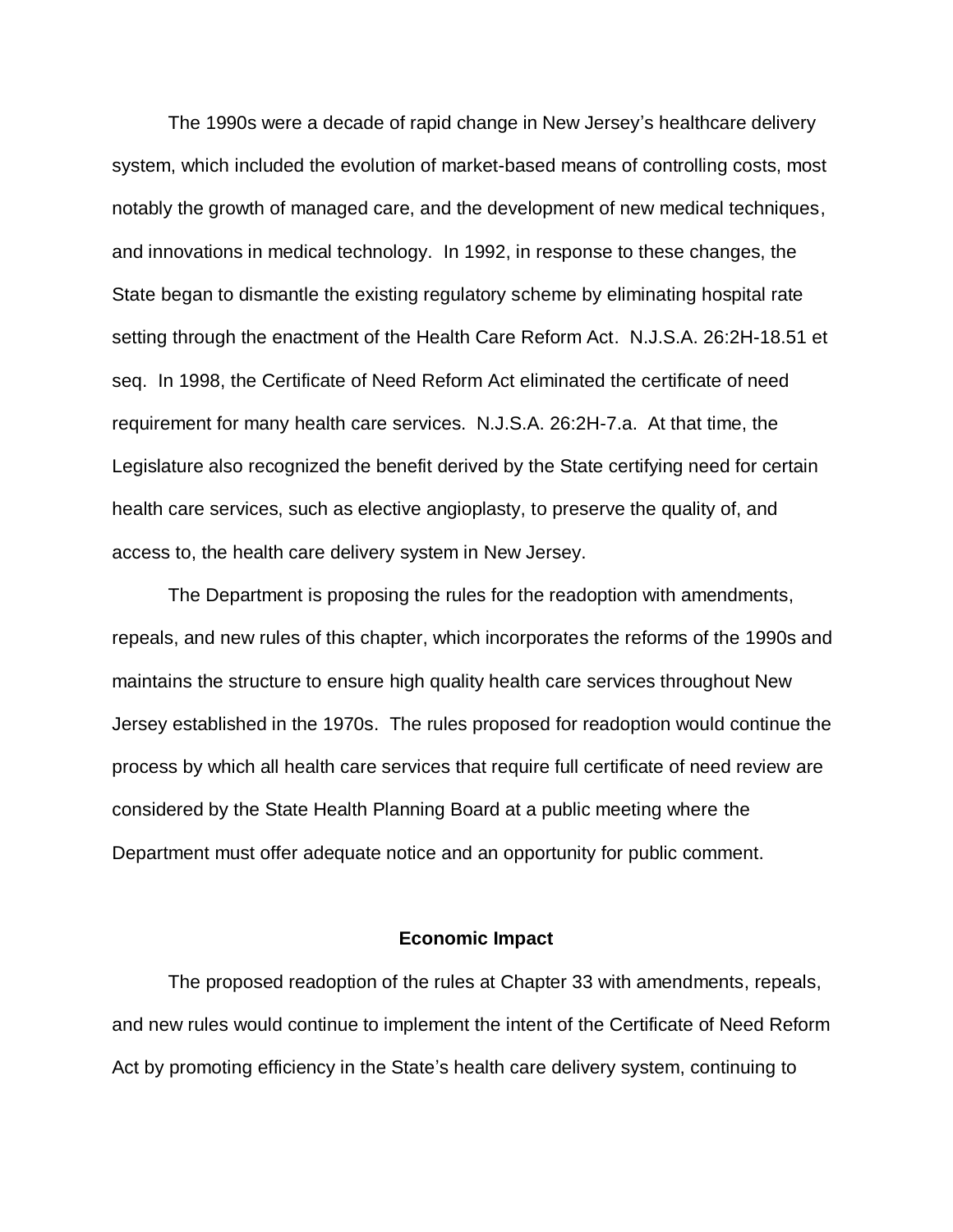certify the need for certain health care services to maintain quality health care throughout the State. (N.J.S.A. 26:2H-7.a) The costs to providers for health services that remain subject to certificate of need would be dependent on each facility's need to renovate or construct physical space required for the proposed service. The costs incurred in this process must be considered by each applicant and balanced against the anticipated increases in patient census and volume of services and the reimbursement from the addition of new or expanded services.

The Department notes that the proposed amendments would offer the 11 hospitals currently providing elective PCI without on-site cardiac surgery the opportunity to participate in a Statewide demonstration project. An eligible hospital that elects to participate in the Statewide demonstration project shall submit to the Department a completed certificate of need application under the expedited review process in accordance with N.J.A.C. 8:33-5.2, along with a non-refundable application fee in the amount of \$7,500. At their election, the hospitals likely would incur costs the Department anticipates as less than the annual cost of their current participation in the Atlantic C-PORT-E registry. The Department expects the Atlantic C-PORT-E registry to cease at year's end. No additional costs to providers or consumers of cardiac services are anticipated as a result of these proposed amendments.

The proposed amendments to N.J.A.C. 8:33-4.3 and 5.2 would place an additional requirement on an applicant to submit a certificate of need application in electronic media as well as paper. However, the Department expects the impact of this requirement on certificate of need applicants would be minimal.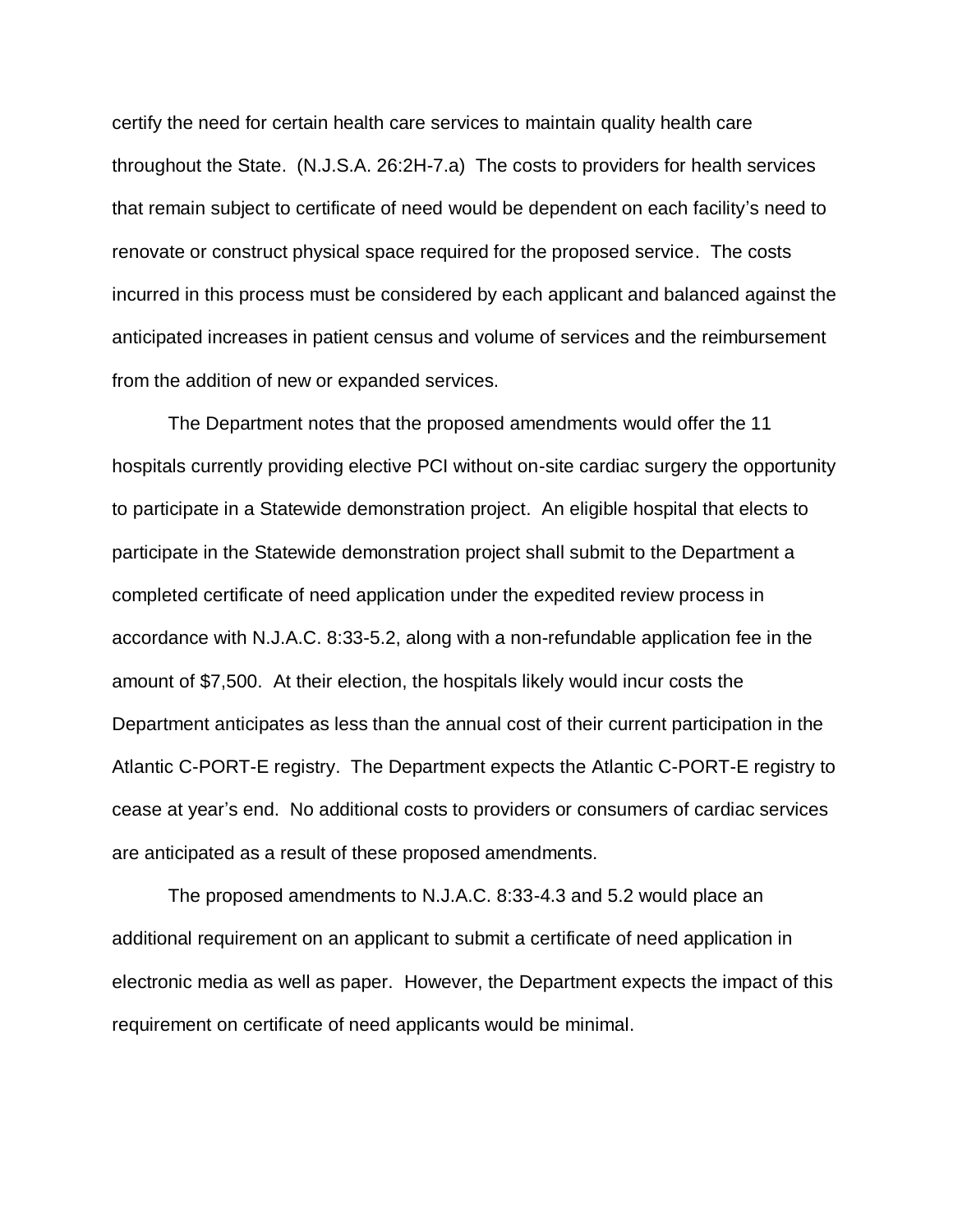### **Federal Standards Statement**

The Department is neither proposing to readopt N.J.A.C. 8:33, nor proposing the proposed amendments, repeals, and new rules under the authority of, or in order to implement, comply with, or participate in any Federal law, standards, or requirements. Therefore, a Federal standards analysis is not required.

#### **Jobs Impact**

The rules proposed for readoption with amendments, repeals, and new rules would have no impact on jobs because they would neither create nor reduce jobs. The number of providers of elective PCI is not expected to change under the rules proposed for readoption with amendments, repeals, and new rules.

### **Agriculture Industry Impact**

The rules proposed for readoption with amendments, repeals, and new rules have not had, nor would they have, an impact upon the agriculture industry in New Jersey.

#### **Regulatory Flexibility Statement**

The rules proposed for readoption with amendments, repeals, and new rules are applicable only to hospitals, which employ well over 100 full-time employees. Thus, they are not small businesses as that term is defined in N.J.S.A. 52:14B-16 et seq., and no regulatory flexibility analysis is necessary.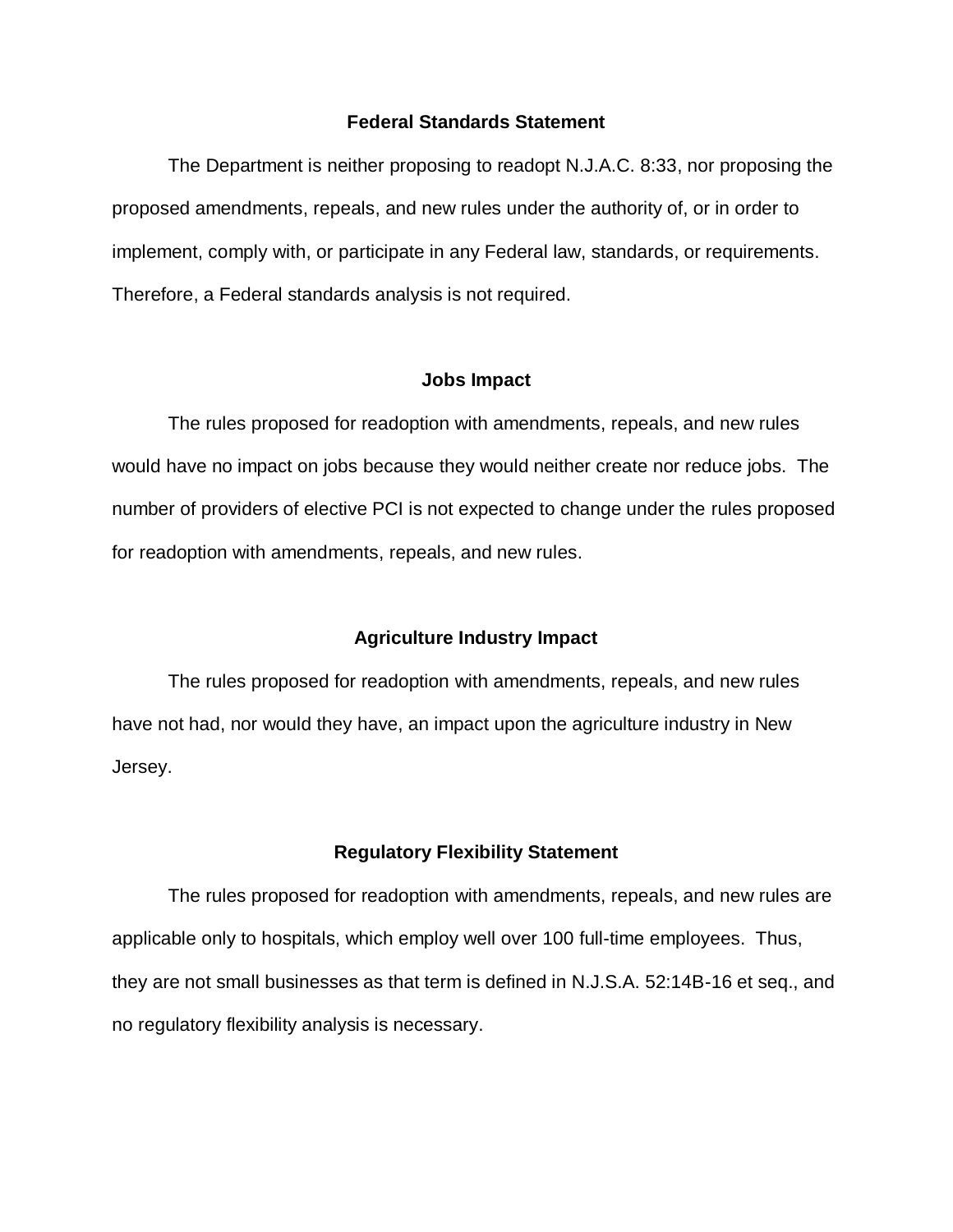### **Housing Affordability Impact Analysis**

The rules proposed for readoption with amendments, repeals, and new rules would have no impact on affordable housing in New Jersey and would not evoke a change in the average costs associated with housing because the proposed rulemaking pertains to the standards of review in the certificate of need process for licensed health care facilities and has nothing to do with housing.

#### **Smart Growth Development Impact Analysis**

The rules proposed for readoption with amendments, repeals, and new rules would have no impact on smart growth and would not evoke a change in housing production in Planning Areas 1 or 2, or within designated centers, under the State Development and Redevelopment Plan in New Jersey because the proposed rulemaking pertains to the standards of review in the certificate of need process for licensed health care facilities and has nothing to do with housing.

**Full text** of the rules proposed for readoption may be found in the New Jersey Administrative Code at N.J.A.C. 8:33.

**Full text** of the rules proposed for repeal may be found in the New Jersey Administrative Code at N.J.A.C. 8:33 Appendices B, C, D, and E.

**Full text** of the proposed amendments and new rules follows (additions indicated in boldface **thus**; deletions indicated in brackets [thus]):

### SUBCHAPTER 1. GENERAL PROVISIONS

8:33-1.1 Purpose and scope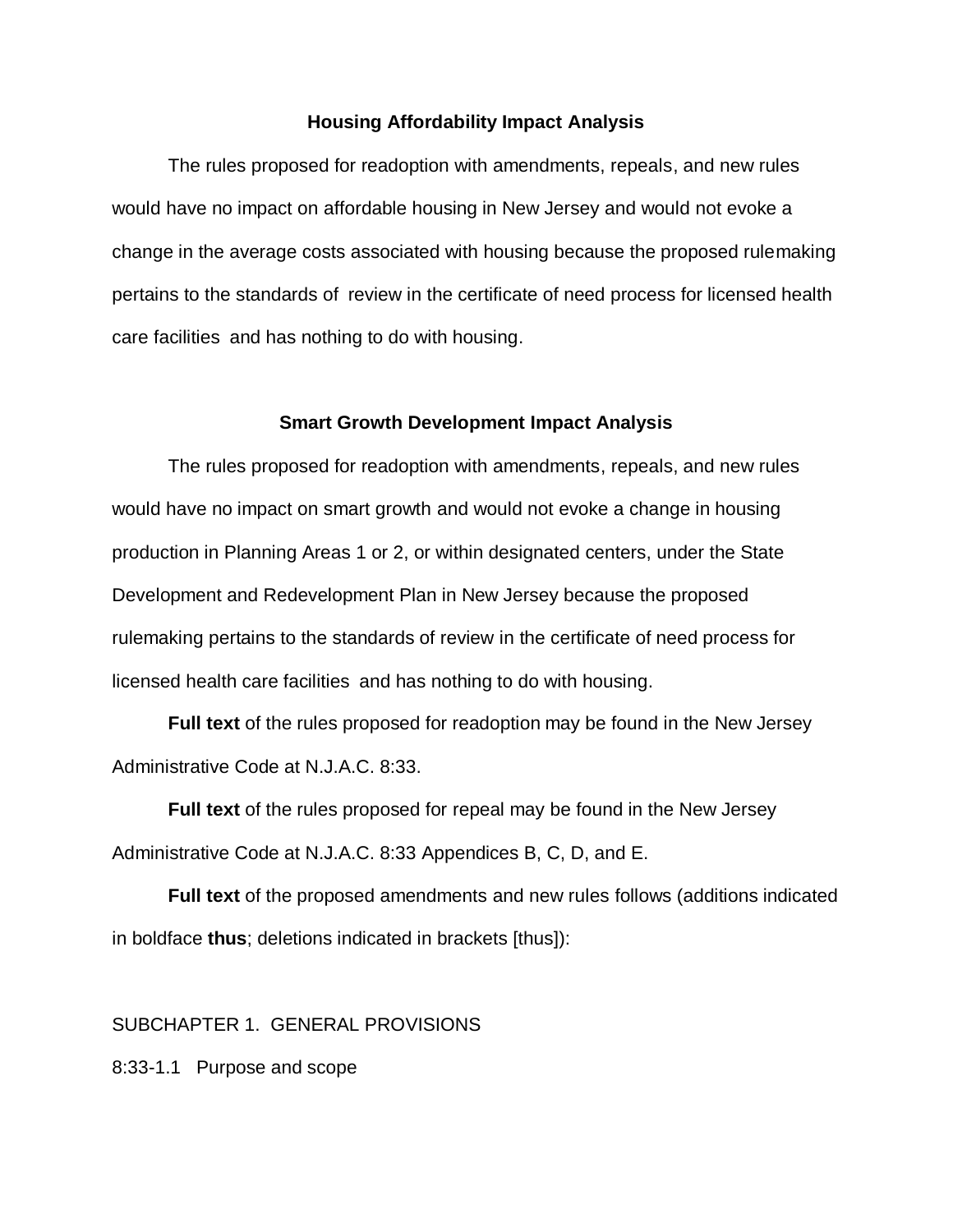(a)-(b) (No change.)

(c) All inquiries regarding certificate of need matters should be directed to:

Office of Certificate of Need and Healthcare Facility Licensure New Jersey [State] Department of Health [and Senior Services] PO Box 358 Trenton, [New Jersey] **NJ** 08625-0358 (609) 292-6552 and 292-7228

## 8:33-1.3 Definitions

The following words and terms, when used in this chapter, shall have the following meanings unless the context clearly indicates otherwise:

…

"**American Board of Internal Medicine" or "ABIM" means one of the 24 certifying boards under the American Board of Medical Specialties umbrella, which sets the standards for physician certification in the United States and assists its member boards in developing and implementing standards to evaluate and certify physician specialists, and which is located at 510 Walnut Street, Suite 1700, Philadelphia, PA 19106 – 3699, and can be reached by telephone at 1.800.441.ABIM, or accessed through its website at: [www.abim.org](http://www.abim.org/)**

...

**"Applicant hospital" means a hospital that has submitted a certificate of need application to perform elective PCI in the State demonstration project.**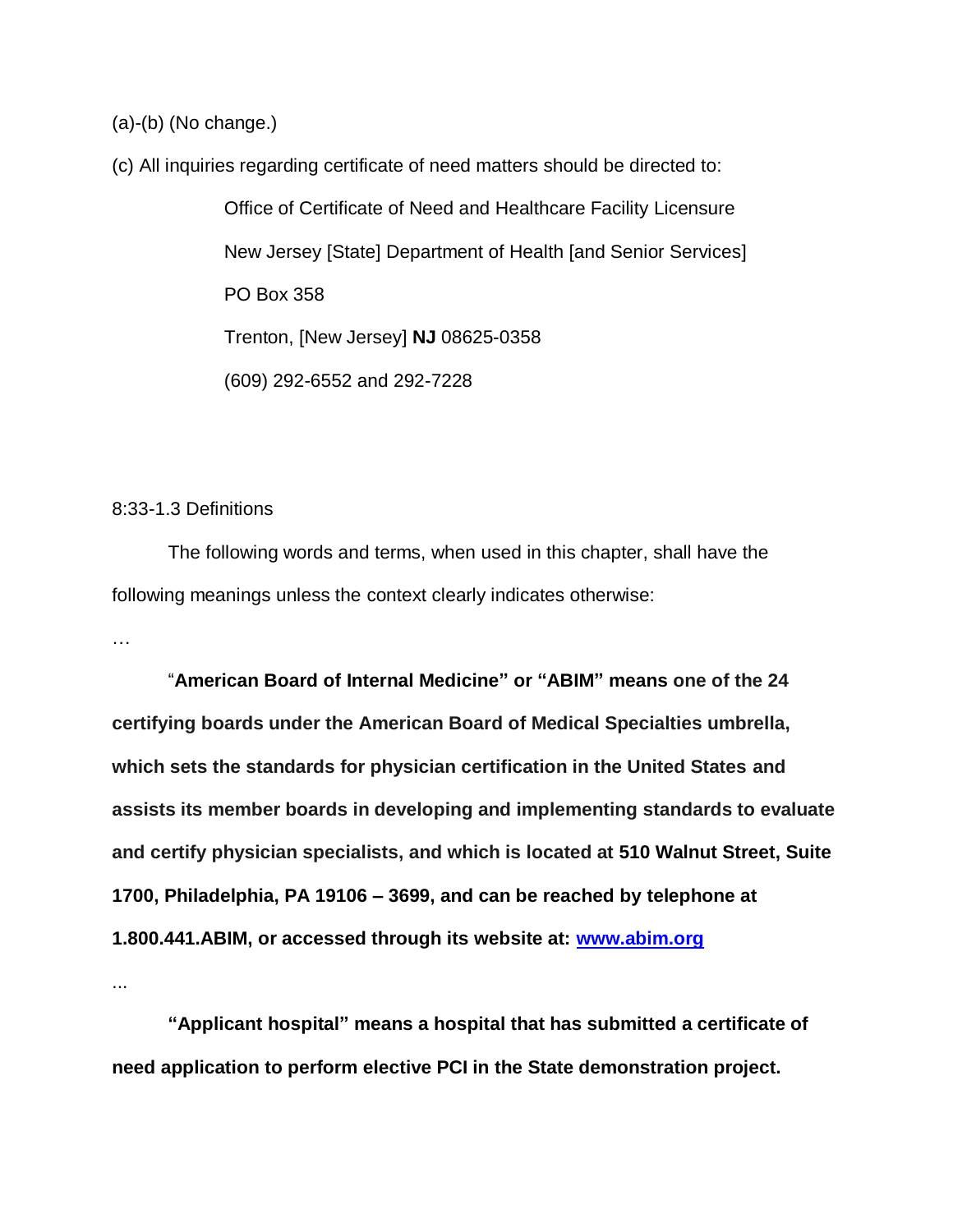**"Atherectomy device" means a device (directional, rotational, orbital or 360 degree, excisional laser, or as may be developed or used) to remove the plaque burden within a coronary artery.**

**"Atlantic C-PORT-E Manual of Operations" means the manual of operations that governed participation in the Atlantic C-PORT-E registry.**

["Atlantic Cardiovascular Patient Outcomes Research Team trial" or "Atlantic C-PORT-E trial" means the multi-state, randomized clinical trial being conducted by the Atlantic Cardiovascular Patient Outcomes Research Team under the direction of Thomas Aversano, M.D., Johns Hopkins Medical Institutions comparing outcomes of elective PCI at hospitals with and without on-site cardiac surgery.

1. Atlantic C-PORT-E trial documents and other information can be obtained by contacting Thomas Aversano, M.D., Medical Director, Atlantic C-PORT-E, Johns Hopkins Medical Institutions, 5501 Hopkins Bayview Circle, JHACC 1B.40, Baltimore, Maryland 21224 (410) 550-9820,

### http://www.cport.org/atlantic cport introductions body.htm.

**"Atlantic C-PORT-E registry" means the multi-state repository of patientspecific elective angioplasty data in hospital settings that are without on-site cardiac surgery conducted by the Atlantic Cardiovascular Patient Outcomes Research Team under the direction of Thomas Aversano, M.D., Johns Hopkins Medical Institutions, which compares outcomes of elective PCI at hospitals with and without on-site cardiac surgery, and which terminated on or around December 31, 2014.**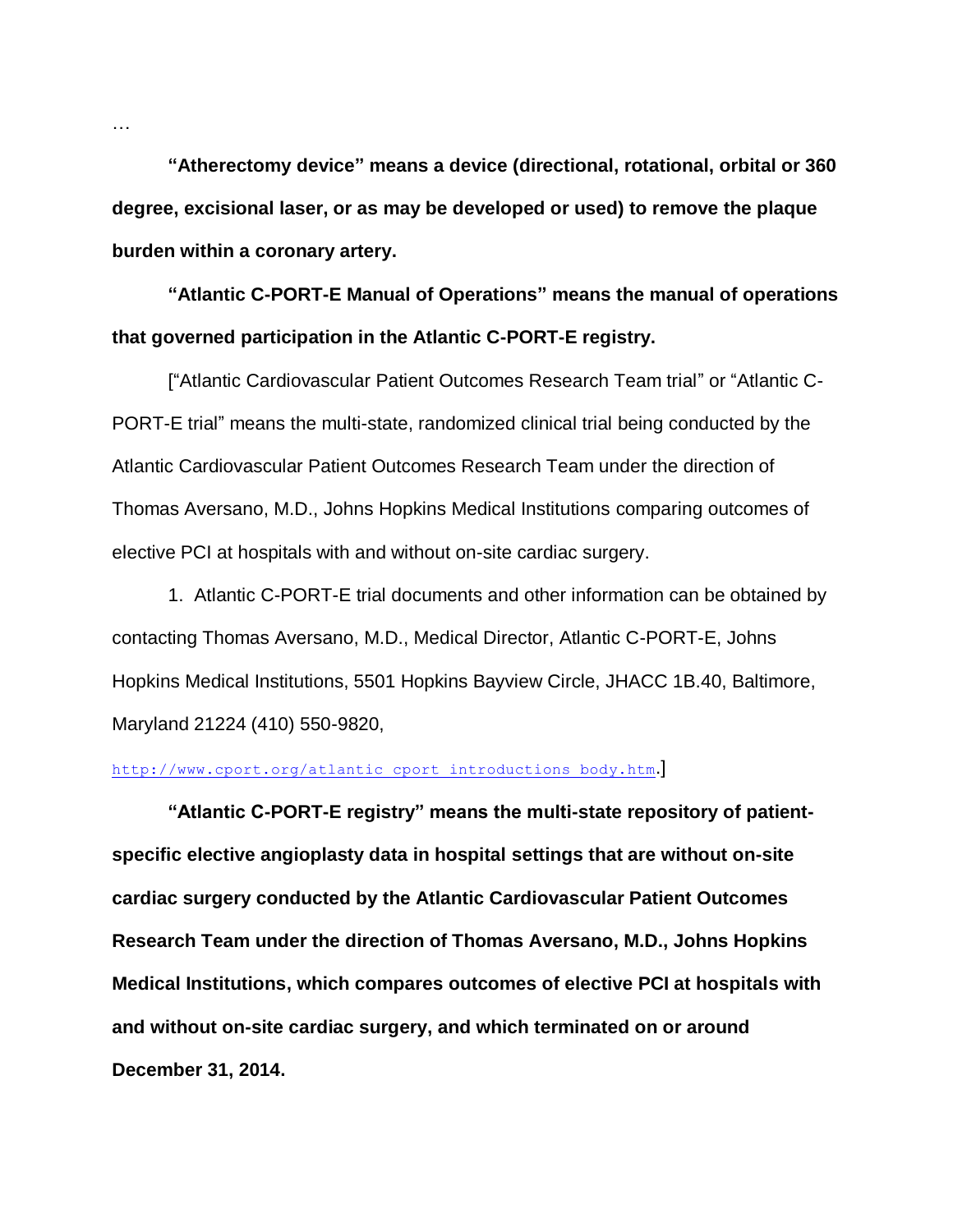**"Atlantic C-PORT-E Study" or "C-PORT-E Study" means the multi-state, randomized clinical trial conducted by the Atlantic Cardiovascular Patient Outcomes Research Team under the direction of Thomas Aversano, M.D., Johns Hopkins Medical Institutions that compared outcomes of elective PCI at hospitals with and without on-site cardiac surgery, the results of which were published in the New England Journal of Medicine in 2012.**

…

["Bloodless surgery" means the performance of surgery in a general hospital without the use of blood transfusion, including, but not limited to, adult cardiac surgery and exclusive of pediatric cardiac surgery, solid organ transplantation, high risk perinatal, and trauma surgery.]

…

**"Cardiovascular Subspecialty Board of the American Board of Internal Medicine" means the subspecialty board of the ABIM that confers physician certification in Interventional Cardiology.**

…

**"Data Monitor" means an individual or entity that the Department designates to:**

**1. Ensure quality and provide clinical oversight of the State demonstration project;**

**2. Receive patient level data from each participating hospital;**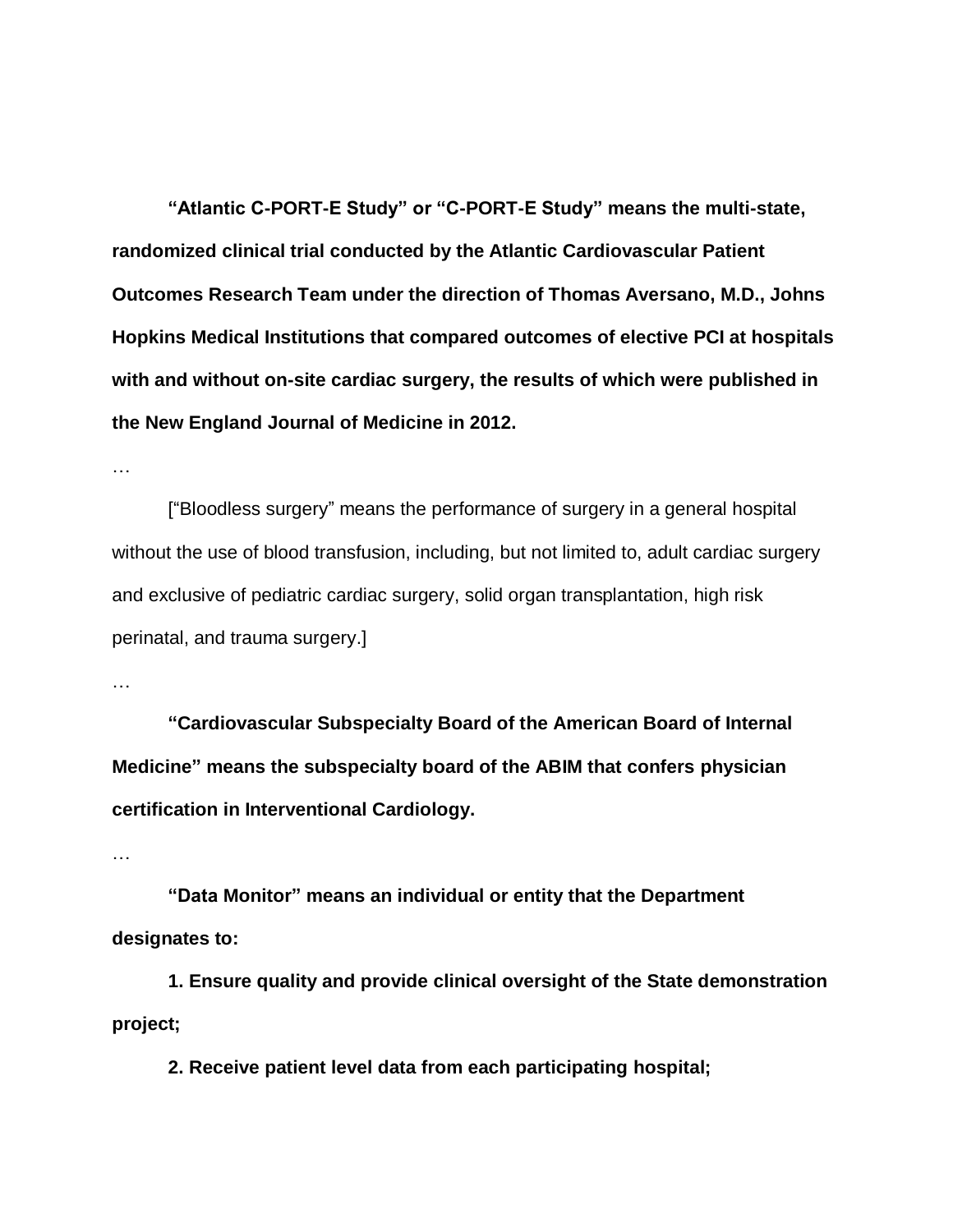**3. Monitor for adverse events;**

**4. Promptly report safety concerns to the Department; and**

**5. Assist the Department in evaluating the safety and efficacy of the State demonstration project, and evaluating whether the results of the State demonstration project are consistent with the results of the C-PORT-E Study.**

…

"Department" means the New Jersey [State] Department of Health [and Senior Services].

…

["Elective angioplasty demonstration project" means the demonstration project pertaining to elective angioplasty or percutaneous coronary intervention (PCI) without coronary artery bypass graft (CABG) surgical back-up on-site as part of the Atlantic C-PORT-E trial.]

### **"Elective" means performed on a non-emergent basis.**

…

["Inner city cardiac satellite demonstration project" means a cooperative expansion of invasive therapeutic cardiac services within a hospital system, whereby a satellite hospital within the system is permitted to provide invasive therapeutic cardiac services already provided by an inner city hospital within the same hospital system and which meets all of the criteria set forth in this chapter and N.J.A.C. 8:33E.

"Inner city hospital" means a general hospital which is located in a city with a population which is greater than 50,000 (or in a city with a population greater than 10,000 located in a county with population density greater than 2,500 persons per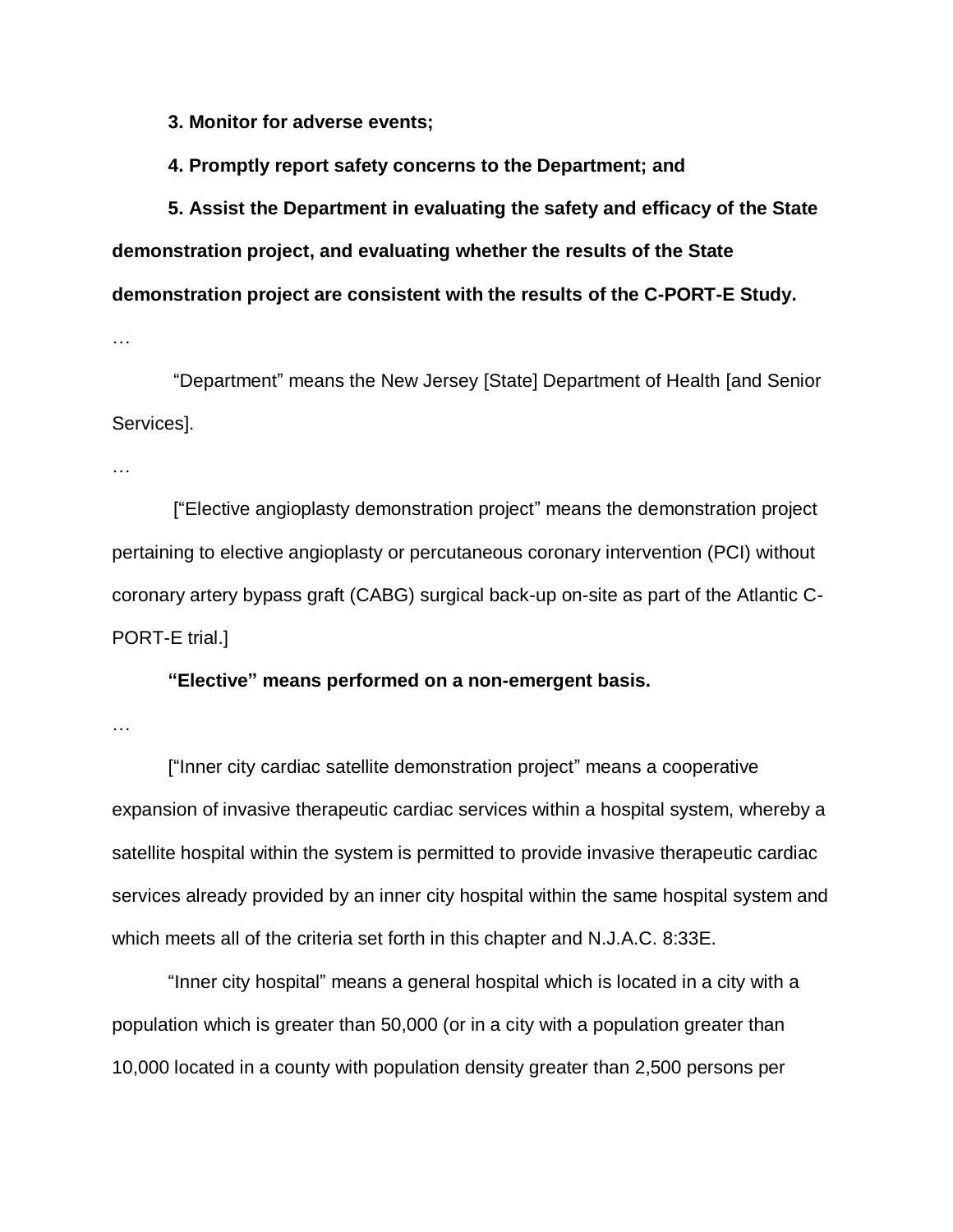square mile) and in which more than 10 percent of families in the city have income levels which are below the Federal poverty line, as determined in accordance with 42 U.S.C. § 9902(2).]

**"In-stent restenosis" means the recurrence of narrowing in a coronary artery that previously had been opened with a stent.**

**"Interventionalist" means a physician who is privileged at a participating hospital to perform PCI.**

...

"[Long term] **Long-term** acute care hospital-within-a-hospital" means a hospital established in accordance with the standards imposed by the United States Department of Health and Human Services at 42 [C.F.R.] **CFR** Part 412 [et al.] that occupies space in a building also used by another hospital and is licensed as a special hospital in accordance with N.J.A.C. 8:43G-38.

"[Long term] **Long-term** acute care hospital-freestanding" means a hospital established in accordance with the standards imposed by the United States Department of Health and Human Services at 42 [C.F.R.] **CFR** Part 412 [et al.] that is a physically separate self-contained facility and is licensed as a special hospital in accordance with N.J.A.C. 8:43G-38.

...

**"Participating hospital" means a hospital that is licensed to perform elective PCI in the State demonstration project.**

…

**"Percutaneous Coronary Intervention" or "PCI" means angioplasty or**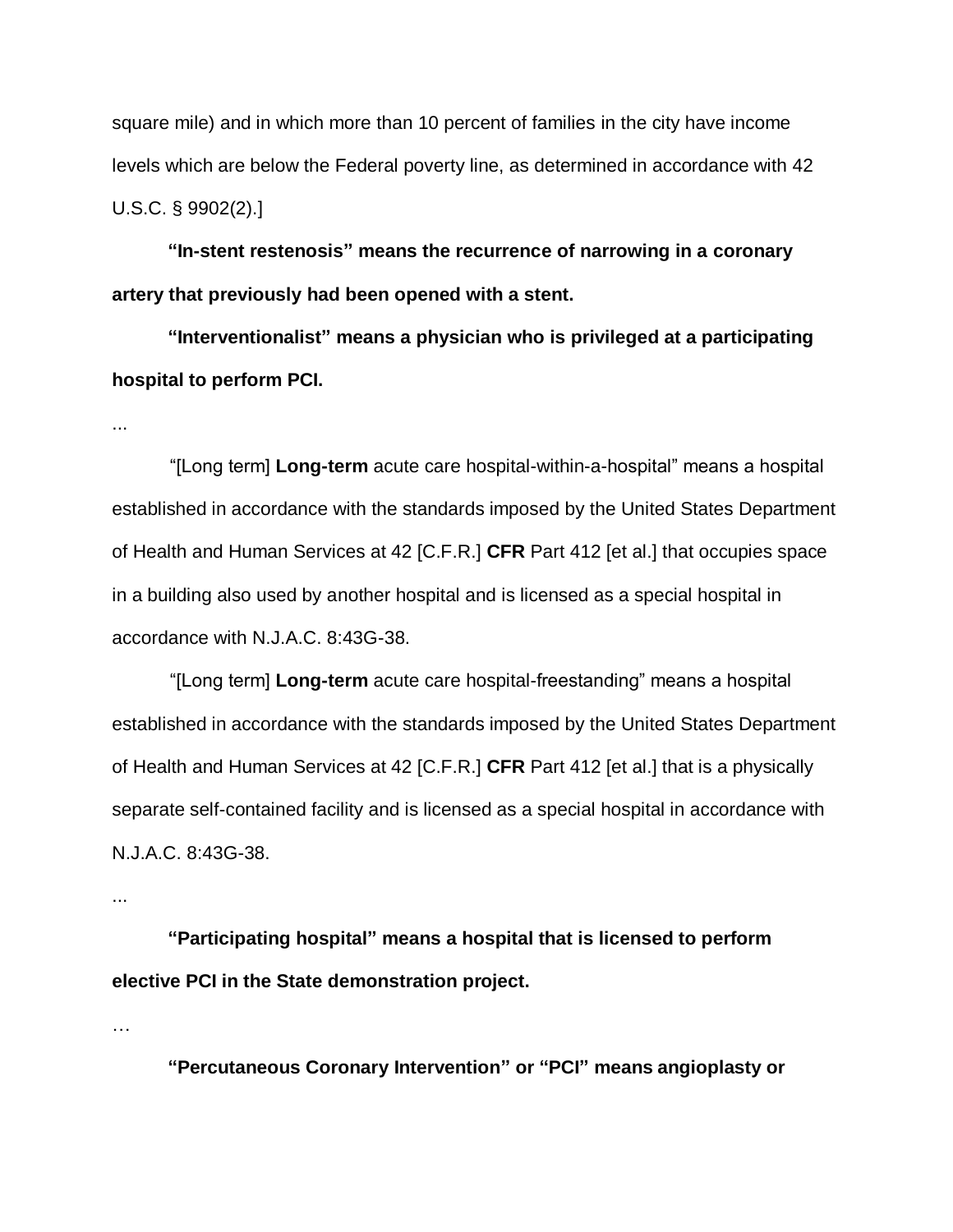**percutaneous coronary intervention as defined at N.J.A.C. 8:33E-1.2.**

…

## **"Primary" means performed on an emergent basis.**

…

["Satellite hospital" means, for purposes of N.J.A.C. 8:33E-3.11, a general hospital that is not the inner city hospital which is the subject of an inner city cardiac demonstration project, but which shall be a general hospital within the same hospital system as the inner city hospital at issue.]

…

**"State elective angioplasty demonstration project" or the "State demonstration project" means the scientific and rigorous collection and analysis of data that would expand the evidence base of the safety and efficacy outcomes of elective PCI performed in New Jersey hospitals without on-site coronary artery bypass graft (CABG) surgical back-up.**

...

### SUBCHAPTER 3. TYPES OF CERTIFICATE OF NEED APPLICATIONS

8:33-3.11 Demonstration and research projects

(a)-(b) (No change.)

[(c) This subsection sets forth the requirements for an inner city cardiac satellite demonstration project:

1. The purpose of an inner city cardiac satellite demonstration project, as defined in N.J.A.C. 8:33-1.3, is to test the hypothesis that permitting a licensed inner city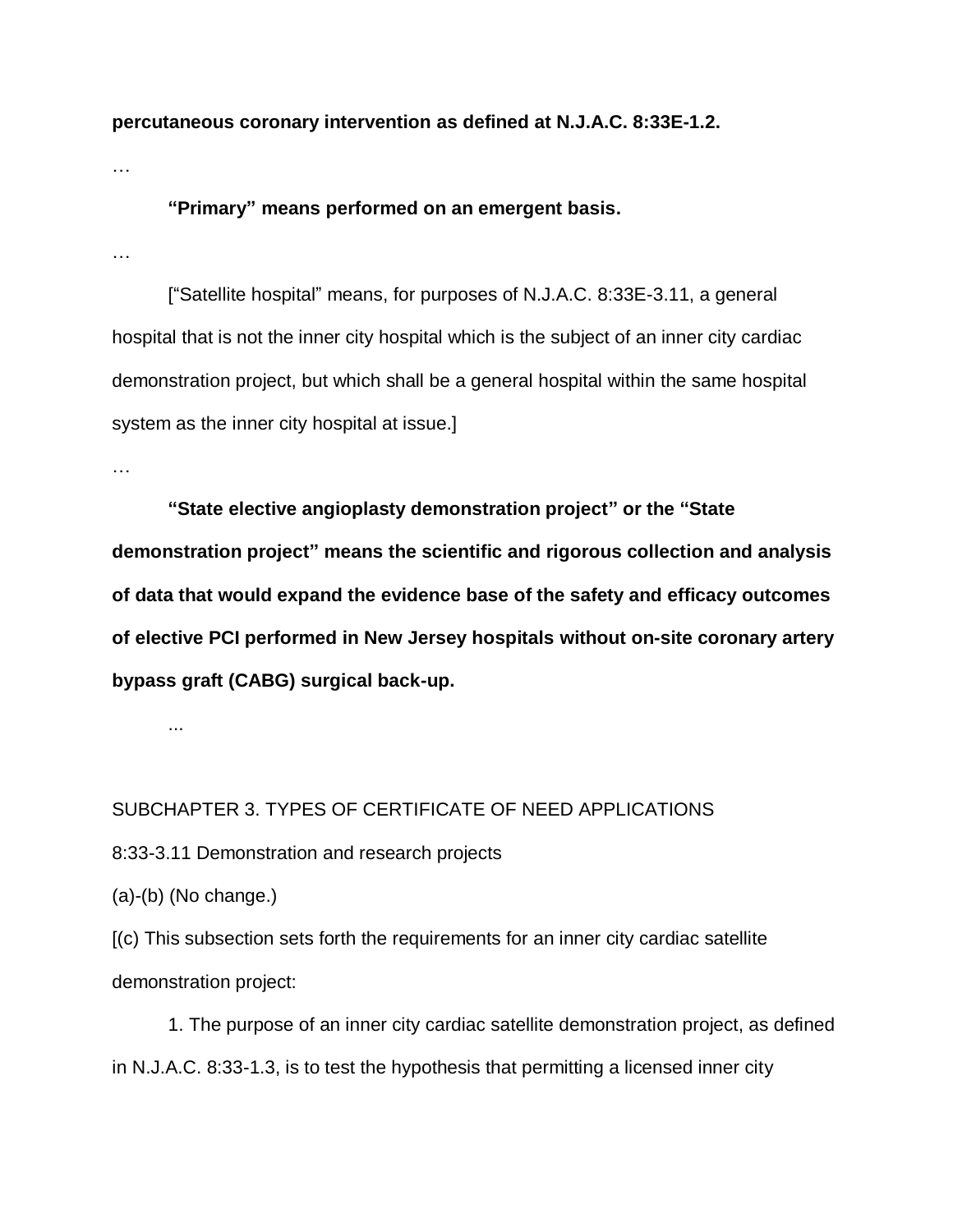teaching hospital to provide invasive therapeutic cardiac services at a satellite hospital within the same hospital system shall maintain or improve the financial stability of the inner city hospital and promote the continued provision of the full range of services and programs which it provides. This project allows qualifying hospital systems to generate greater revenue for inner city hospitals by enabling them to provide invasive therapeutic cardiac services at a satellite hospital, the benefits of which shall then be credited to the inner city hospital, thereby enabling the inner city hospital to improve access to and the quality of invasive therapeutic cardiac services to medically underserved populations.

2. Inner city cardiac satellite demonstration projects shall obtain a CN pursuant to the expedited review process set forth in N.J.A.C. 8:33-5 and in response to a call issued by the Department. All activities of both the inner city hospital and the satellite hospital shall be governed by the rules concerning cardiac surgery centers, at N.J.A.C. 8:33E.

3. In order to implement the demonstration project gradually, the Department shall accept no more than two certificate of need applications, for cardiac satellite demonstration projects in any consecutive 24-month period, beginning on July 1, 1998. In addition to meeting the remaining criteria set forth in this subsection, only those applicants providing convincing evidence that the proposed project shall increase access to invasive therapeutic cardiac services among minority and medically underserved populations through the increased revenue reasonably expected through implementation of the project, shall be accepted.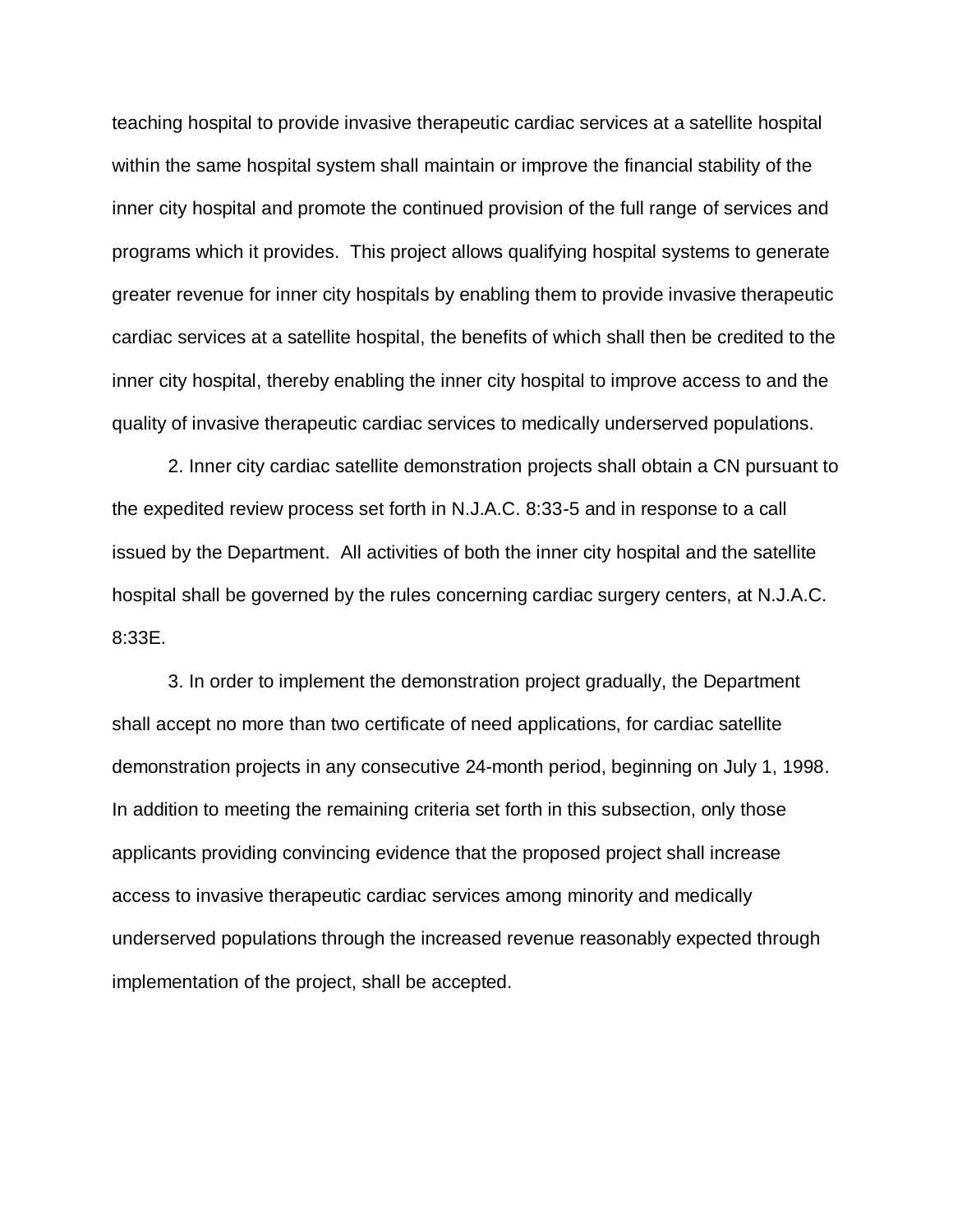4. An inner city cardiac satellite demonstration project shall submit an application to the Department that, at a minimum, demonstrates that the proposed inner city cardiac satellite demonstration project satisfies the following criteria:

i. The inner city hospital shall be part of a multi hospital system and shall be a licensed teaching hospital that provides a comprehensive complement of invasive therapeutic cardiac services;

ii. Prior to the provision of the invasive therapeutic cardiac services at the satellite hospital, and on a periodic basis thereafter as determined by the Department, the inner city hospital and the satellite hospital shall each comply with all licensure criteria governing the provision of invasive therapeutic cardiac services, including those contained within N.J.A.C. 8:43G-7;

iii. Net revenues generated from the provision of invasive therapeutic cardiac services at the satellite hospital shall be utilized to benefit the inner city hospital. Upon application, the inner city hospital shall provide to the Department a report prepared by an independent accounting firm approved by the Department. The report shall provide an estimated projection of the amount of net revenues and expenses expected as a result of the implementation of an inner city cardiac satellite demonstration project, together with the methodology utilized to calculate the reported net revenues. The methodology shall comport with fair market valuation of all costs and revenues. The report shall further set forth a plan demonstrating the manner in which reported net revenues shall be used to increase access to and the quality of invasive therapeutic cardiac services at the inner city hospital and to promote, generally, the financial stability of the inner city hospital and the continued provision of the full range of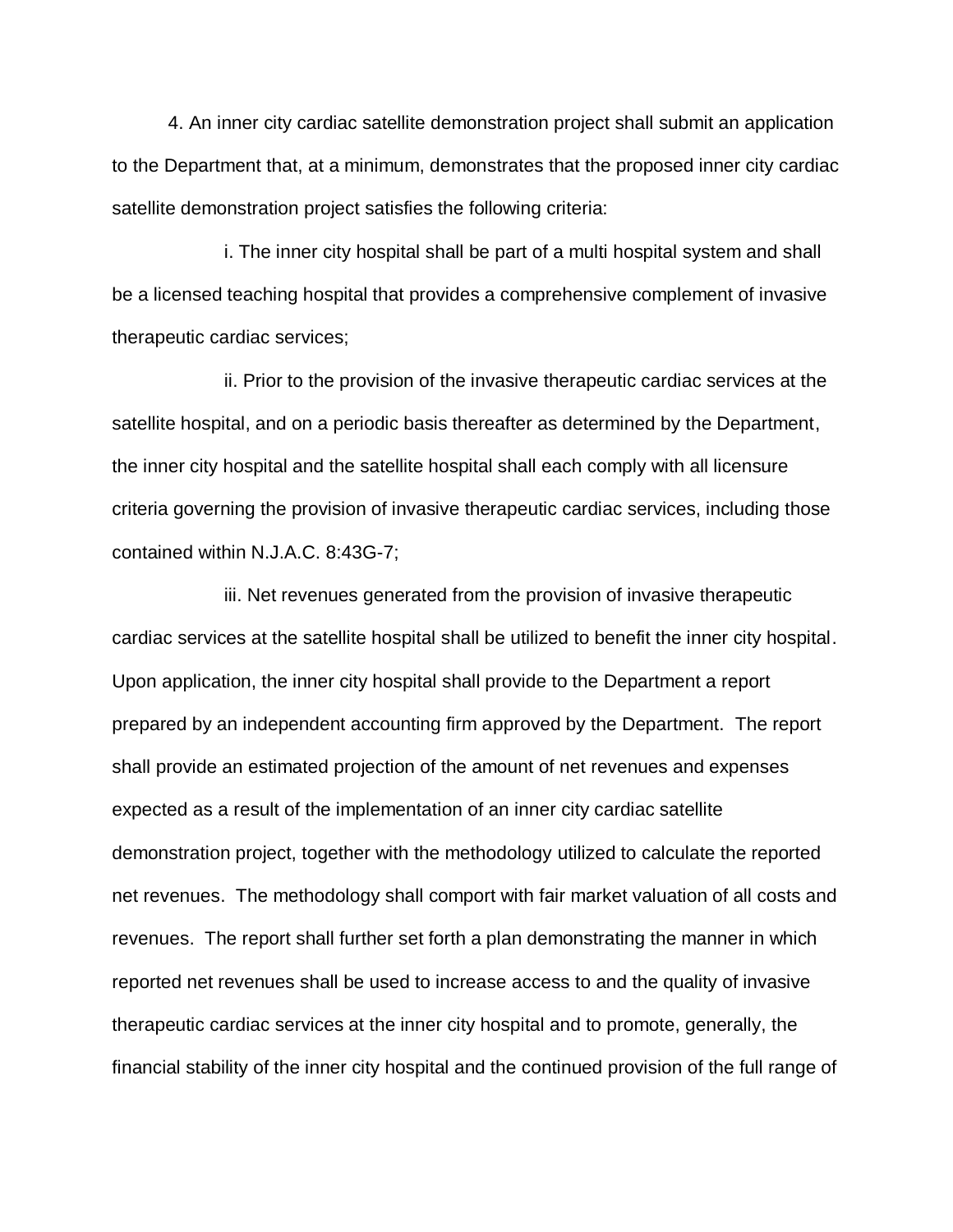services and programs which it provides. Upon the conclusion of the first calendar year of operation of the inner city cardiac satellite demonstration project, and each year of operation thereafter, the inner city hospital shall provide to the Department an accounting, in a standardized format to be determined by the Department, containing the net revenues that have been utilized to benefit the inner city hospitals. In addition, a complete financial report from the satellite hospital shall be submitted to the Department, including all expenses and other financial information related to the invasive therapeutic cardiac center, and the services it provides. This report shall be submitted to the Department within 60 days after the close of each calendar year;

iv. The provision of invasive therapeutic cardiac services at a satellite hospital in accordance with this subsection shall not result in a diminution of the volume or quality of services at the inner city hospital, as compared to the volume and quality of services prior to the initiation of the demonstration project. Volume shall not decrease 20 percent or more below the previous level, and the quality shall not decrease, as measured by risk-adjusted mortality rates, compliance with nationally recognized quality improvement initiatives and other measures as determined by the Department on a case-by-case basis, depending upon the facts and circumstances. Upon application, the inner city hospital shall submit a plan that demonstrates how the volume and quality of the invasive therapeutic cardiac services at the inner city hospital will be maintained. Notwithstanding the foregoing, the inner city hospital shall satisfy the regulatory requirements set forth at N.J.A.C. 8:33E-2.3 that are applicable to invasive therapeutic cardiac procedures, governing volume and quality of services. If the Department determines that the volume at the inner city hospital has decreased by 20 percent or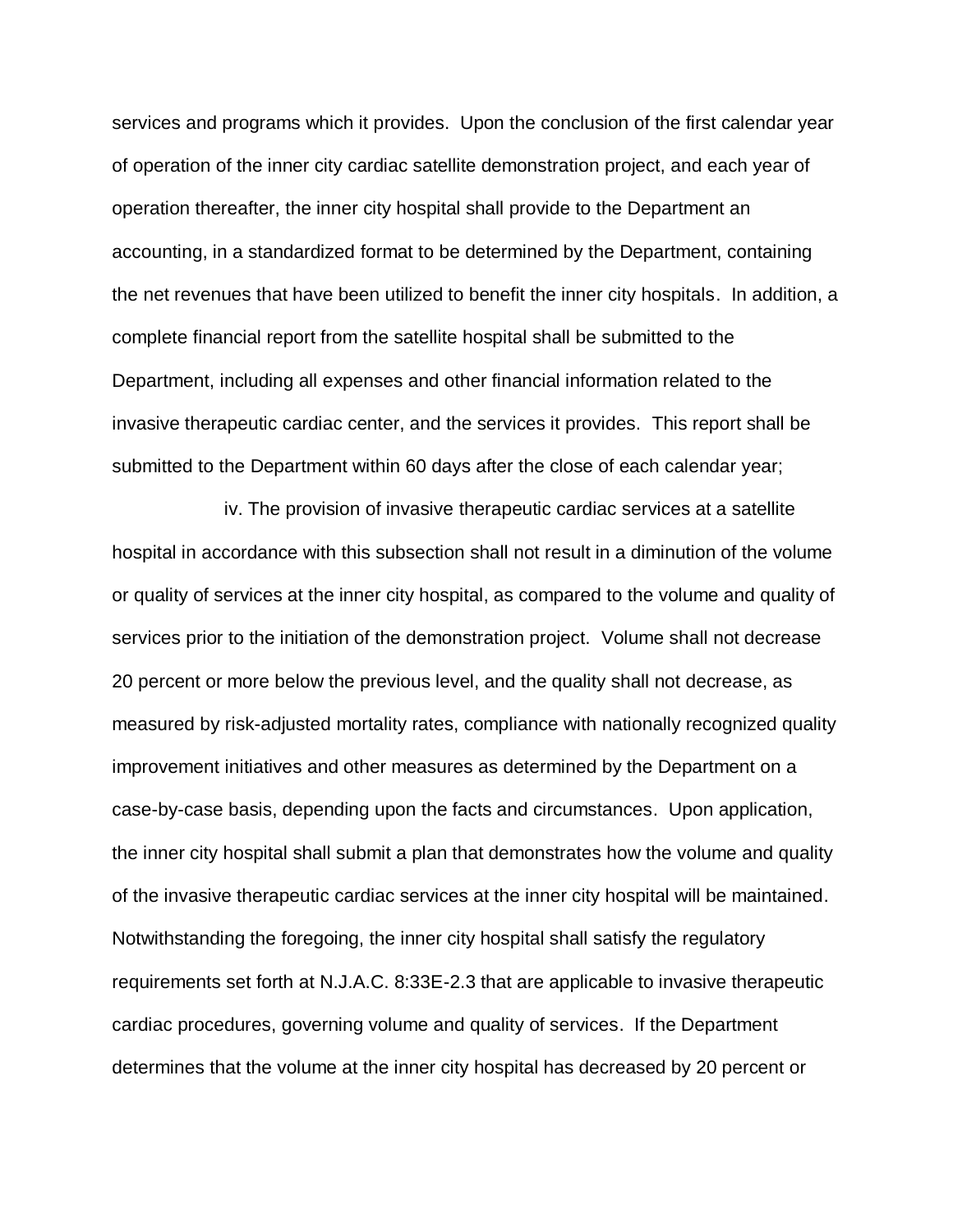more, or the quality is lower to a degree, for a consecutive 12-month period, the Department shall have the authority to rescind the satellite hospital's license to operate its invasive therapeutic cardiac services, upon notice to the inner city hospital and a sixmonth period to cure the deficiencies. The Department's determination to rescind the inner city hospital's license hereunder shall be final;

v. The provision of invasive therapeutic cardiac services at the satellite hospital shall be subject to the governance of the inner city hospital and operated in accordance with the policies, procedures, and protocols of the inner city hospital which shall hold the license;

vi. Every inner city cardiac satellite demonstration project shall record and maintain data on the operation of the project, the patients served, the outreach to minority and indigent communities, and other information requested of each project by the Department. Such data shall be reported in a standardized format determined by the Department, and provided to the Department on a quarterly basis within 30 days after the close of each quarter;

vii. The inner city hospital shall ensure the provision of invasive therapeutic cardiac services at both the satellite hospital and the inner city hospital and shall assure that both hospitals comply and continue to comply with all applicable licensure rules.

5. All facilities seeking to initiate an inner city cardiac satellite demonstration project pursuant to an approved certificate of need issued in accordance with the demonstration criteria described in this subchapter shall be initially licensed on an annual basis, in accordance with the provisions of N.J.A.C. 8:43G.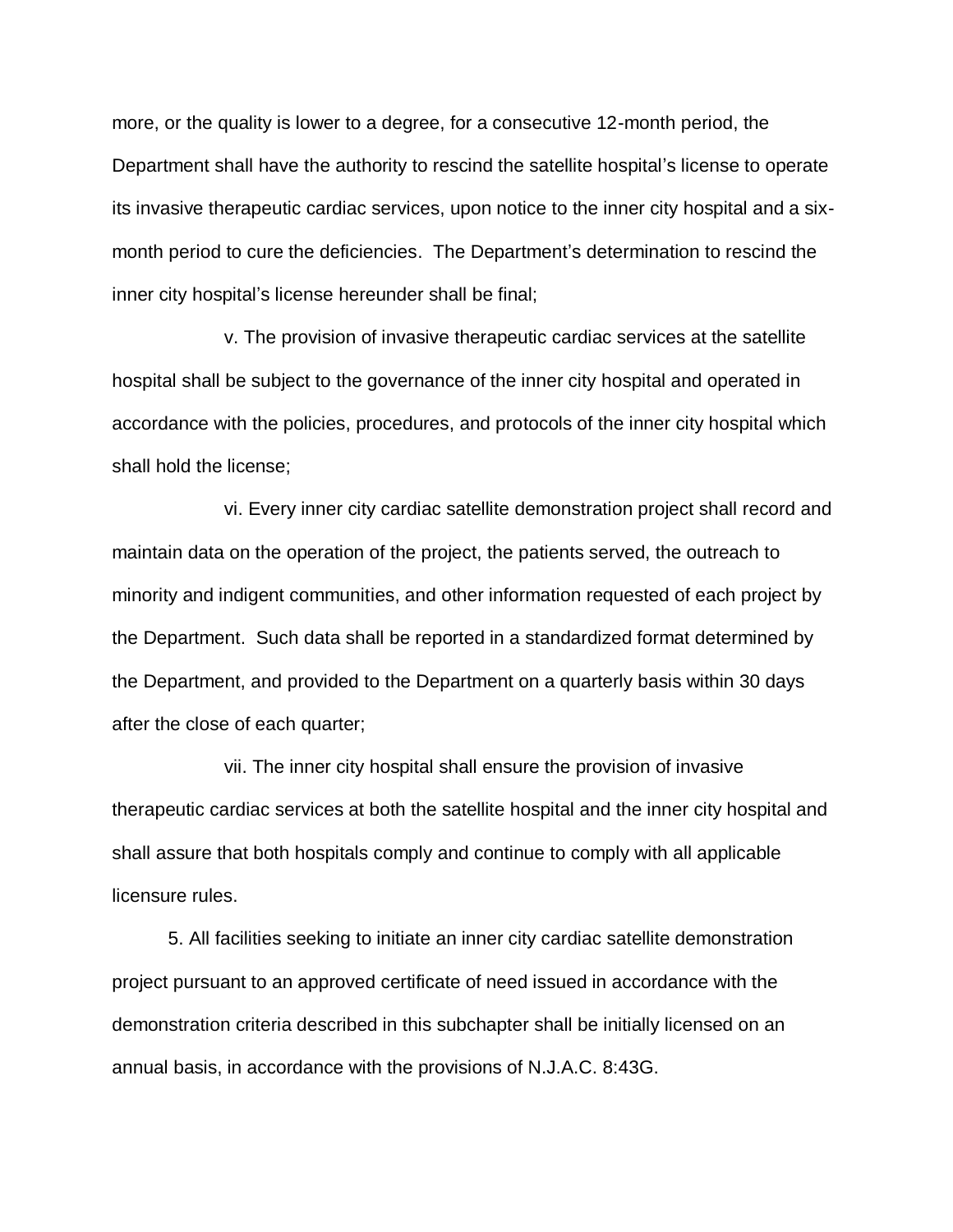6. Licenses for inner city cardiac satellite demonstration project facilities may be renewed on an annual basis only upon a demonstration by the license holder to the satisfaction of the Commissioner, of full compliance with all applicable standards and criteria of this chapter; N.J.A.C. 8:43B; N.J.A.C. 8:33; N.J.S.A. 26:2H-1 et seq.; any applicable Federal law; and any additional conditions imposed upon the license holder in the original certificate of need approval.

7. These requirements for licensure shall be in addition to and not in limitation of any other applicable authorities not specifically mentioned herein and from which the facility in question has not been specifically exempted by law.

(d) The Commissioner shall accept certificate of need applications for bloodless surgery demonstration projects in accordance with the provisions of the expedited review process set forth at N.J.A.C. 8:33-5.1(a) following a call for applications.

1. The Commissioner shall approve, in writing, no more than two certificate of need applications for bloodless surgery demonstration projects in any consecutive 24 month period, beginning on August 16, 1999.

2. The Commissioner shall approve each bloodless surgical demonstration project for a period of no more than 30 months from the date of notice of the written approval, but the Commissioner, in his or her discretion, may extend the date of termination of a demonstration project upon written request made by the hospital approved for the bloodless surgical demonstration project, and the extent that the utilization, staffing, outcome, policy and procedure criteria of this rule have been achieved during the course of the demonstration period.

3. An applicant for a bloodless surgery demonstration project shall: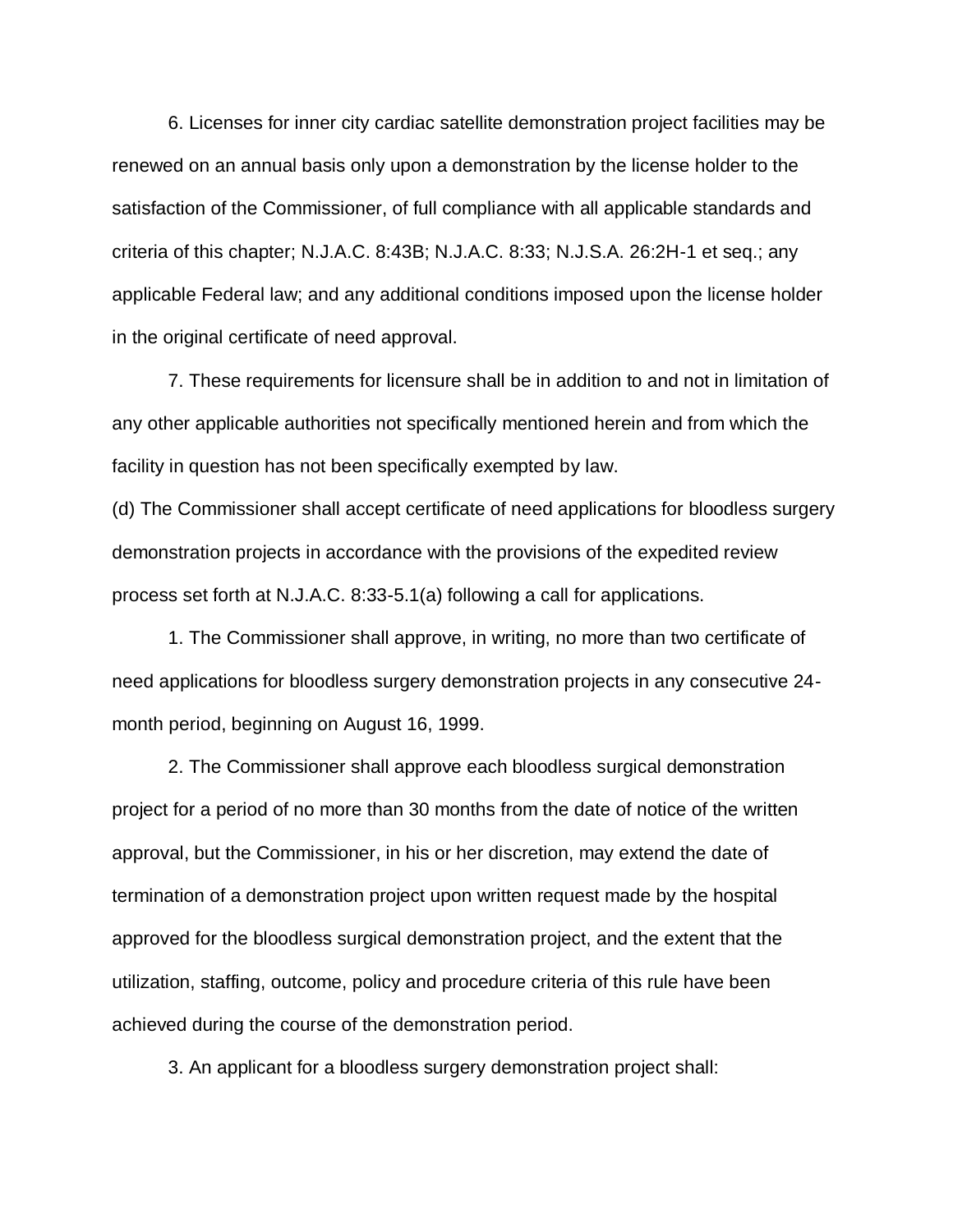i. Be a general hospital meeting the requirements set forth at N.J.A.C. 8:33E and 8:43G; and

ii. Have an existing invasive cardiac diagnostic service that has been in compliance with the minimum annual utilization requirements at N.J.A.C. 8:33E-1.4(b)1 and the cardiac licensing requirements at N.J.A.C. 8:43G-7 for at least the three year period prior to the date of submission of the application for the bloodless surgery demonstration project.

4. A general hospital proposing to engage in a bloodless surgery demonstration project shall submit an application to the Department demonstrating the following:

i. That the applicant's bloodless surgery demonstration program shall serve a minimum of 100 patients per year in which each procedure, if performed conventionally, would result in a blood loss of greater than or equal to 1,000 cubic centimeters;

ii. That the applicant shall have qualified staff and staffing levels for the bloodless surgery demonstration project at all times that shall promote safety, including a bloodless surgery program coordinator who shall be a graduate of an accredited school of nursing and hold a current license to practice nursing care in New Jersey, and who shall be responsible for administration of:

- (1) Patient care activities;
- (2) Compilation of statistical information;
- (3) Marketing activities designed to promote patient access;
- (4) Physician referrals;
- (5) Program staffing;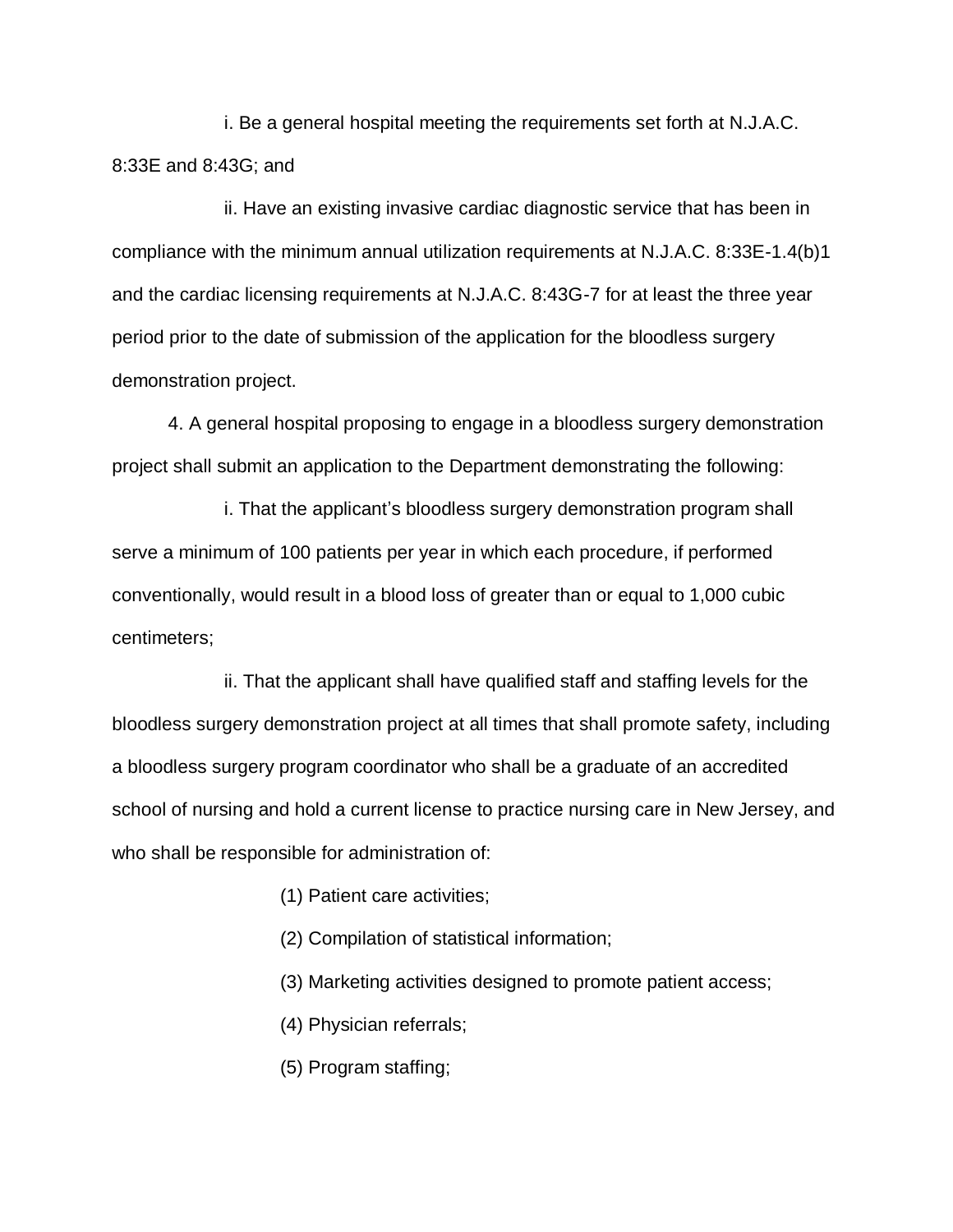(6) Maintenance of policies and procedures; and

(7) Consultation services;

iii. That the applicant's physical plant and equipment standards for the bloodless surgery demonstration project shall result in the highest level of successful bloodless surgical outcomes;

iv. The service area for the provision of the bloodless surgery demonstration project;

v. That the applicant has developed and shall implement policies and procedures for the daily operation of the bloodless surgery demonstration project addressing, at a minimum:

- (1) Hospital administration and governance;
- (2) Patient services;
- (3) Quality improvement;
- (4) Patient health care needs;
- (5) Safety and infection control;
- (6) Comfort and pain management;
- (7) Skin integrity;
- (8) Psychosocial and spiritual health;
- (9) Patient and family education;
- (10) Discharge planning;
- (11) Technical aspects of care; and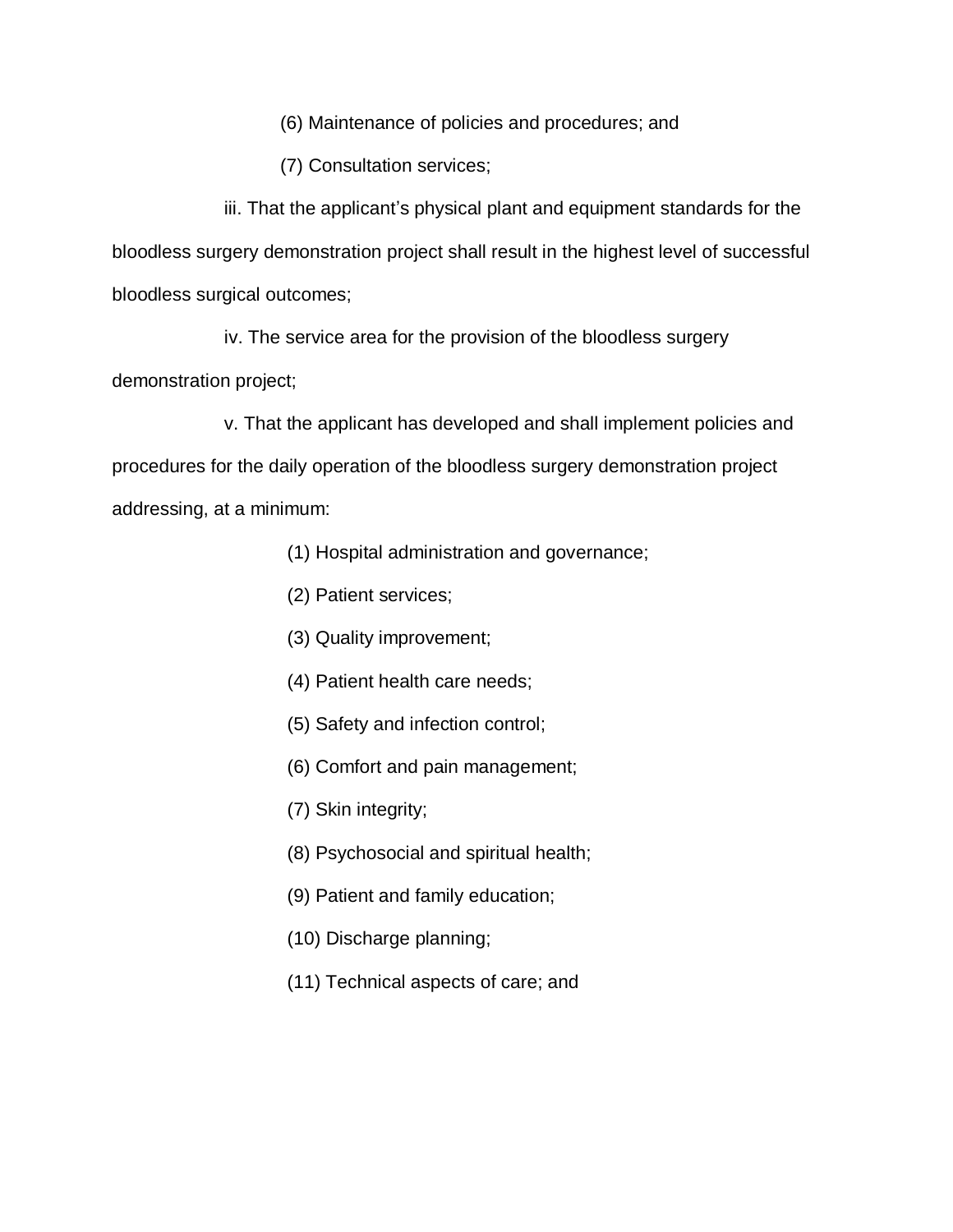vi. That the applicant's bloodless surgery demonstration program will perform, at a minimum, 50 percent of its annual open heart surgery cases in accordance with the definition of "bloodless surgery" at N.J.A.C. 8:33-1.3.

5. A general hospital approved for a bloodless surgical demonstration project shall submit quarterly evaluation reports to the Department for the duration of the demonstration project, with a final evaluation report immediately following the completion of the demonstration project, unless the Commissioner determines and notifies the hospital in writing that the hospital shall report more or less frequently than quarterly.

i. Each evaluation report shall include documentation of the number of bloodless surgical procedures performed by type of surgery, and success rates in terms of both morbidity and mortality.

ii. Each report shall be accompanied by supporting data.

6. The standards and conditions set forth in the Commissioner's notice of approval of a bloodless surgical demonstration project shall be the applicable licensure standards for that demonstration project until the completion of the demonstration project, but shall be in addition to, not in lieu of, the general surgery licensure standards set forth at N.J.A.C. 8:43G-34, the cardiac surgery licensure standards set forth at N.J.A.C. 8:43G-7 and other licensing standards applicable for the type of surgery performed.

i. In the event that the Commissioner shall extend the period of the demonstration project by written notice, the same standards and conditions set forth in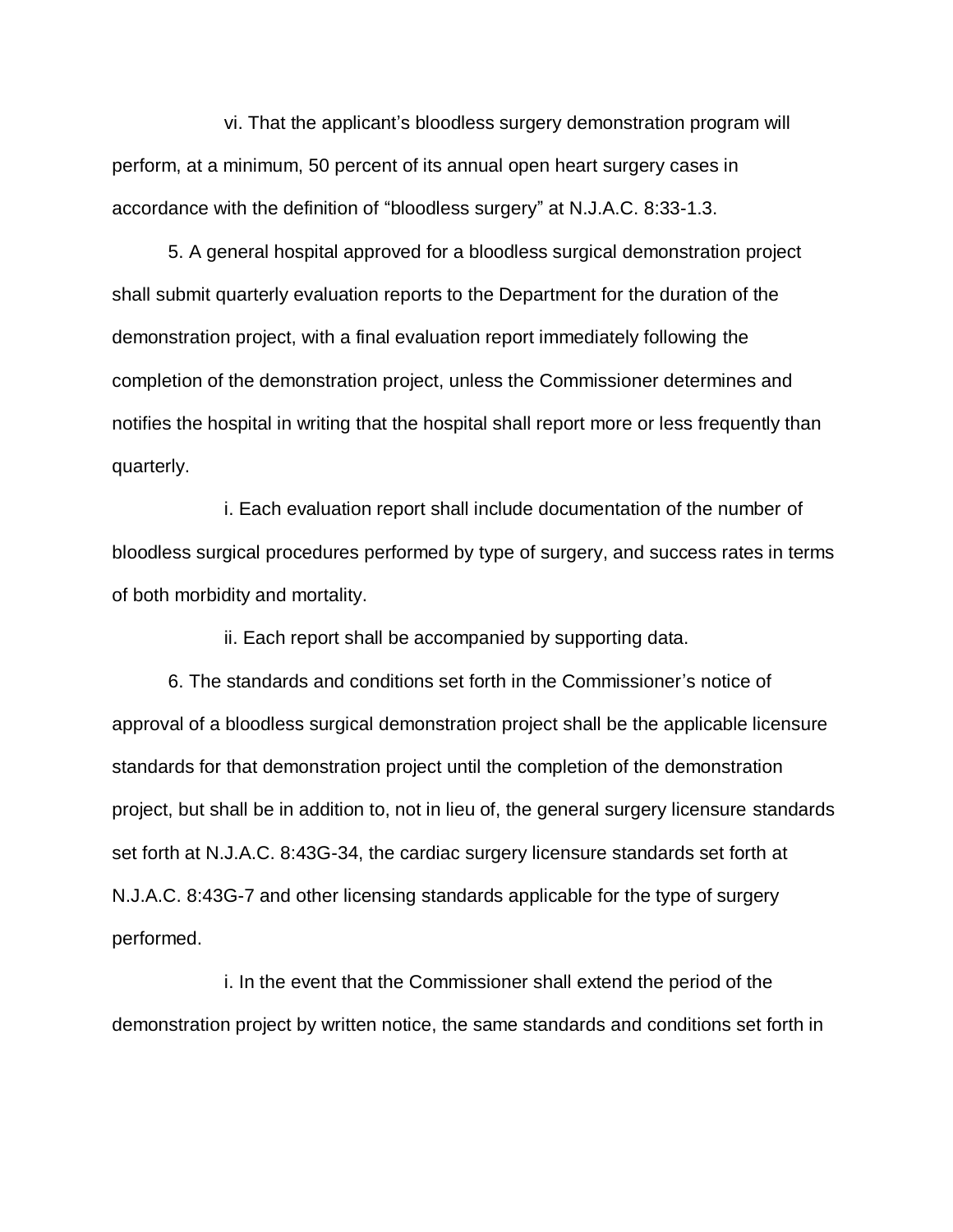the initial notice of approval shall continue to apply during the duration of the extension of the demonstration project.

ii. All facilities seeking to initiate bloodless surgery demonstration projects described in this subchapter shall document compliance with all applicable requirements for cardiac surgery services and invasive therapeutic cardiac services as set forth at N.J.A.C. 8:33E, including facility and physician annual volume standards, personnel and staffing requirements. Compliance with the applicable requirements as set forth at N.J.A.C. 8:33E-2.1 through 2.14 shall be maintained throughout the period of the demonstration project and thereafter as required.

7. All facilities seeking to initiate bloodless surgery demonstration projects described in this subchapter shall be initially licensed in accordance with the provisions of N.J.A.C. 8:43G except as specifically set forth below.

i. Initial licenses granted to bloodless surgery demonstration projects shall be valid for a period not to exceed 30 months from the month in which the facility initiates its bloodless surgery demonstration project.

ii. Following the expiration of the initial license, licenses for bloodless surgery demonstration projects may be renewed only upon demonstration by the license holder to the satisfaction of the Commissioner of full compliance with all applicable standards and criteria of this chapter, N.J.A.C. 8:43G, N.J.S.A. 26:2H-1 et seq., any applicable Federal law, and any additional conditions imposed upon the license holder in the original certificate of need approval, and only in accordance with the following protocol: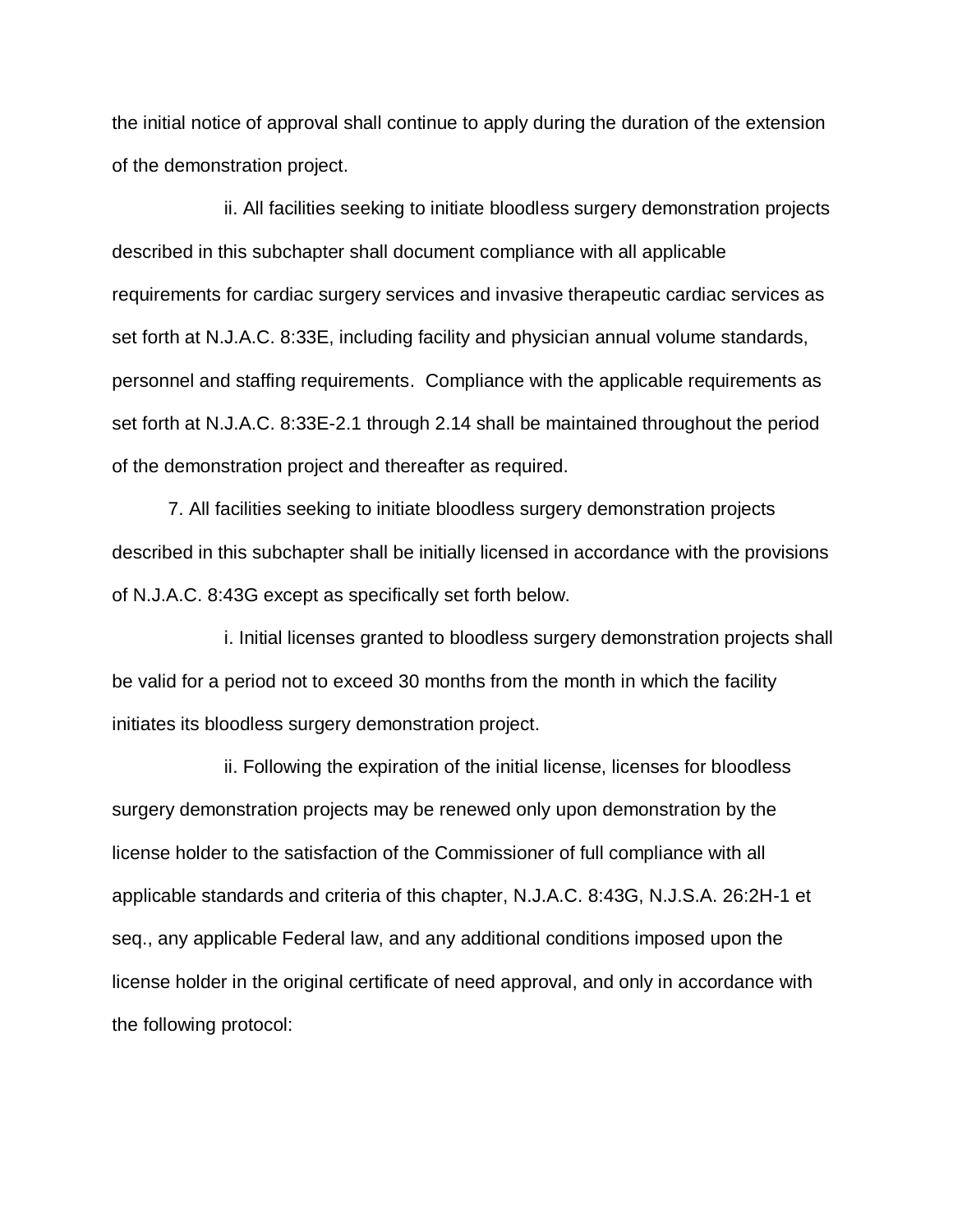(1) No earlier than the completion of the 24th month following the initiation of the bloodless surgery demonstration project under this program, and no later than the completion of the 26th month following the initiation of such services, all facilities seeking renewal of licenses issued pursuant to the demonstration program described in this subchapter shall submit to the Department, documentation of their full compliance with all standards and criteria referenced in (d)7ii above, specifically including, but not limited to, the independently audited and verified criteria specified in N.J.A.C. 8:33-3.11(d)4.

(A) Failure to submit all information/documentation required for consideration of renewal in the time and manner set forth in (d)7ii(1) above, shall, absent the express written consent of the Department, constitute a basis for denial of the request for license renewal.

(B) Following the completion of the 26th month after the initiation of services under the bloodless surgery demonstration project, documentation of compliance with the requirements of (d)7ii(1) above shall only be accepted for consideration at the express written request of the Department.

(2) Upon receipt of the documentation required for renewal as set forth in (d)7ii(1) above, the Department shall review and evaluate the documentation, shall communicate with the facility to clarify and/or supplement the documentation as it in its sole discretion deems appropriate, and shall, no later than the completion of the 30th month following the month in which the facility initiated services under the bloodless surgery demonstration project, communicate a decision to the facility as to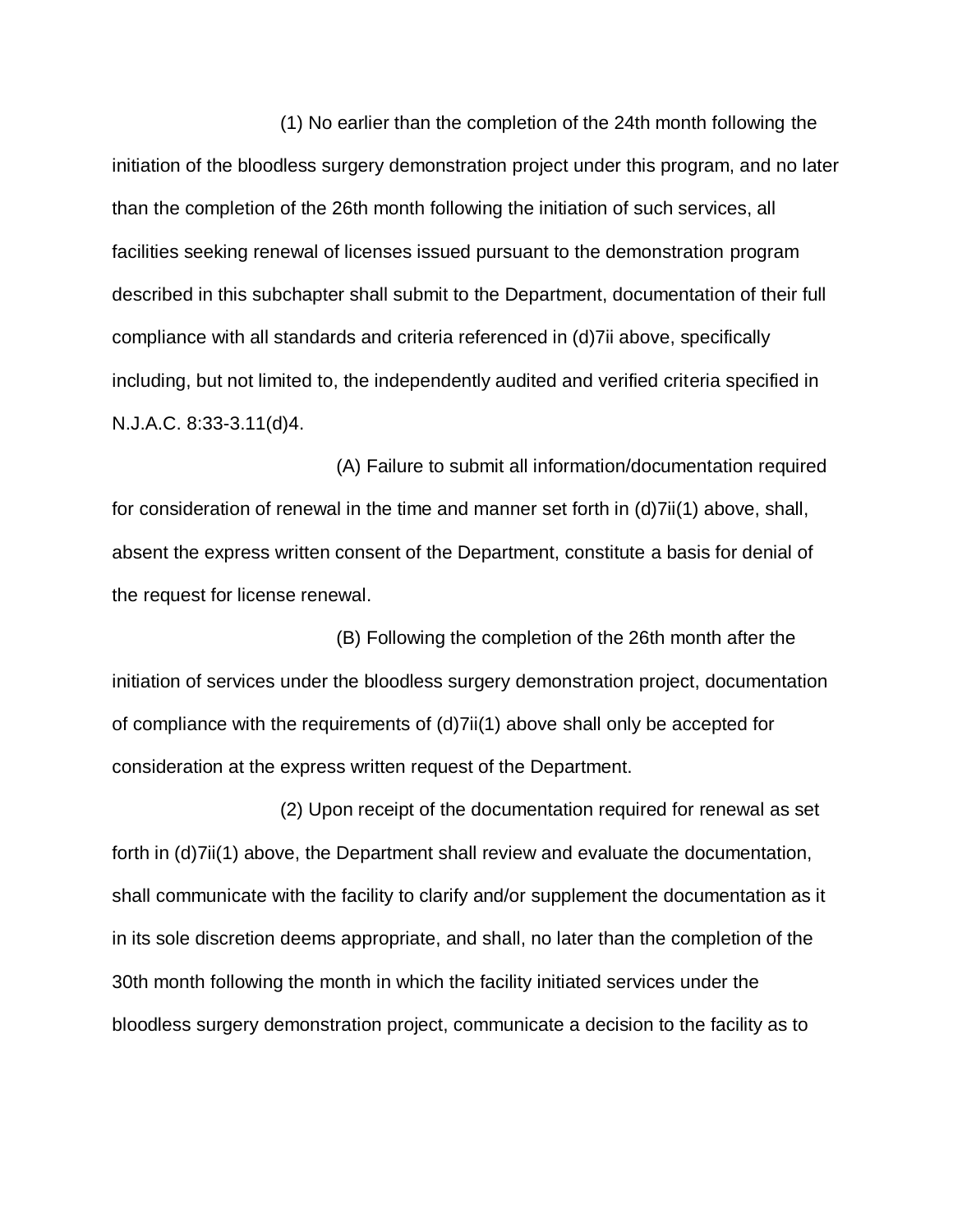whether the license to provide services approved under this bloodless surgery demonstration project will be renewed.

(3) Facilities not receiving an express written notification of the renewal of their license authorized under the bloodless surgery demonstration project described in this subchapter in accordance with (d)7ii(2) above, shall cease all such services that were initiated as a result of the bloodless demonstration project as of the completion of the 30th month following the month in which such services were initiated and make medically appropriate referrals for all patients.

8. Notwithstanding (d)6 and 7 above, within 180 days following the promulgation of rules by the Department, in accordance with the Administrative Procedure Act, N.J.S.A. 52:14B-1 et seq., specific to standards for bloodless surgical programs and procedures, any conditions and standards set forth in a notice of approval of a bloodless surgical demonstration project that is less stringent than, or otherwise in conflict with, the standards promulgated by the Department shall be superseded by the rules.

i. In order to maintain approval of a bloodless surgical demonstration project, each general hospital with a bloodless surgical demonstration project shall submit documentation no later than 180 days following the effective date of such rules demonstrating that its bloodless surgical demonstration project is in compliance with the new or additional standards set forth by the Department.

ii. A hospital that fails to submit documentation of its compliance with the new standards, or that otherwise fails to comply with the new or additional standards shall cease its bloodless surgical demonstration project within 30 days following the date of written notice from the Commissioner of the general hospital's failure to comply,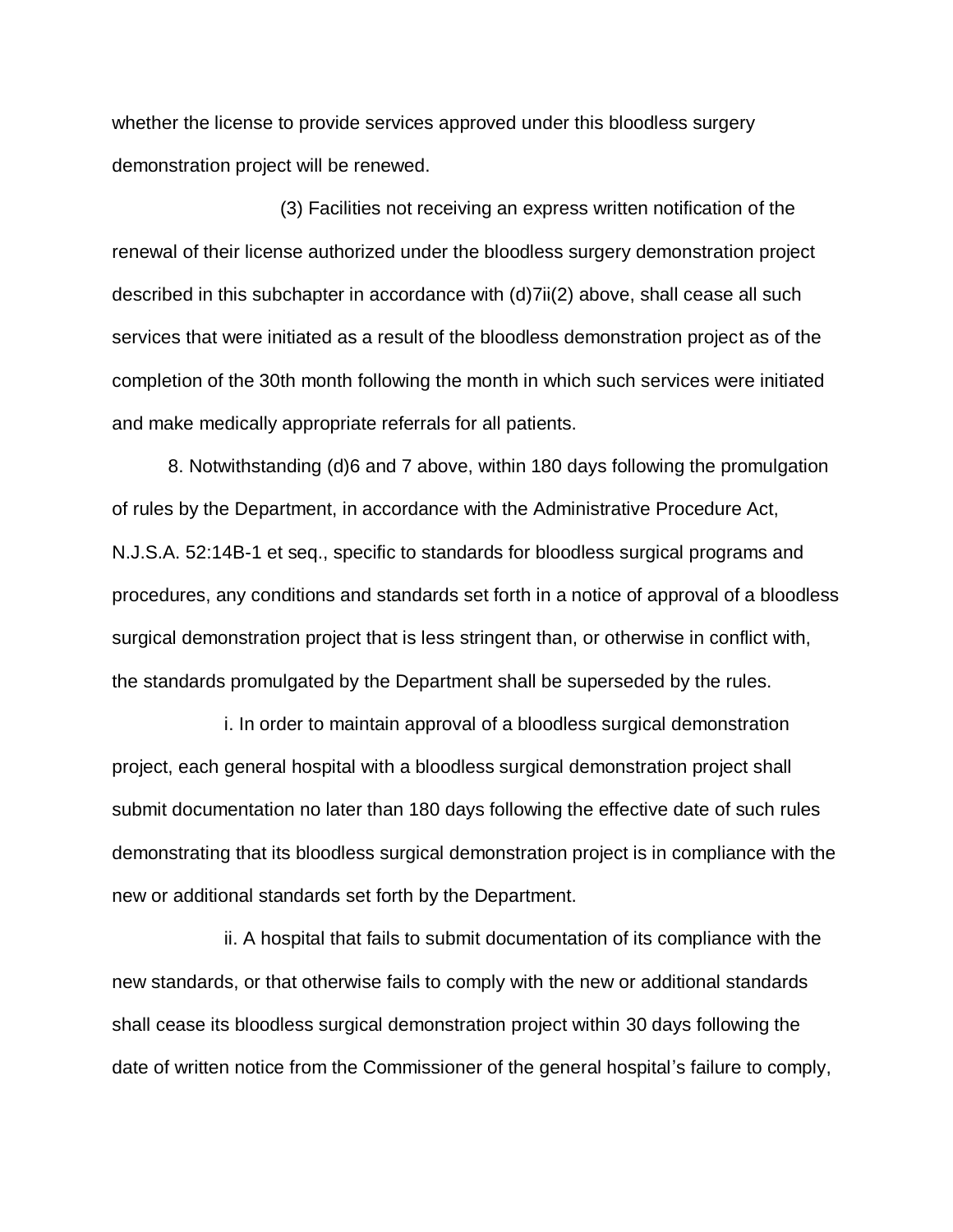except with respect to follow-up care and discharge planning for current patients participating in the bloodless surgical demonstration projects, and shall provide all necessary assistance to physicians and their patients in locating another hospital with an approved bloodless surgical program.

(e) The Commissioner shall accept certificate of need applications from general hospitals for participation in the elective angioplasty demonstration project, in accordance with the full review process at N.J.A.C. 8:33-4.1 following a call for applications.

1. The purpose of the State's participation in the Atlantic C-PORT-E trial through the approval of certificates of need to participate in the elective angioplasty demonstration project is to facilitate scientifically rigorous collection and analysis of data that will contribute significantly to the evidence base nationally on the issue of the comparative safety and efficacy of elective angioplasty or PCI with and without on-site CABG surgical back-up.

2. The Commissioner shall approve, in writing, no more than 12 certificate of need applications for participation in the elective angioplasty demonstration project.

3. Notwithstanding the duration of demonstration projects set forth at (f)4 below, the Commissioner shall continue to issue licenses to participate in the elective angioplasty demonstration project for a period that extends to on or before December 31, 2014, which licenses are annually renewable during the period, and provided that such licenses shall be valid only during the period that cases are being entered in the Atlantic C-PORT-E registry.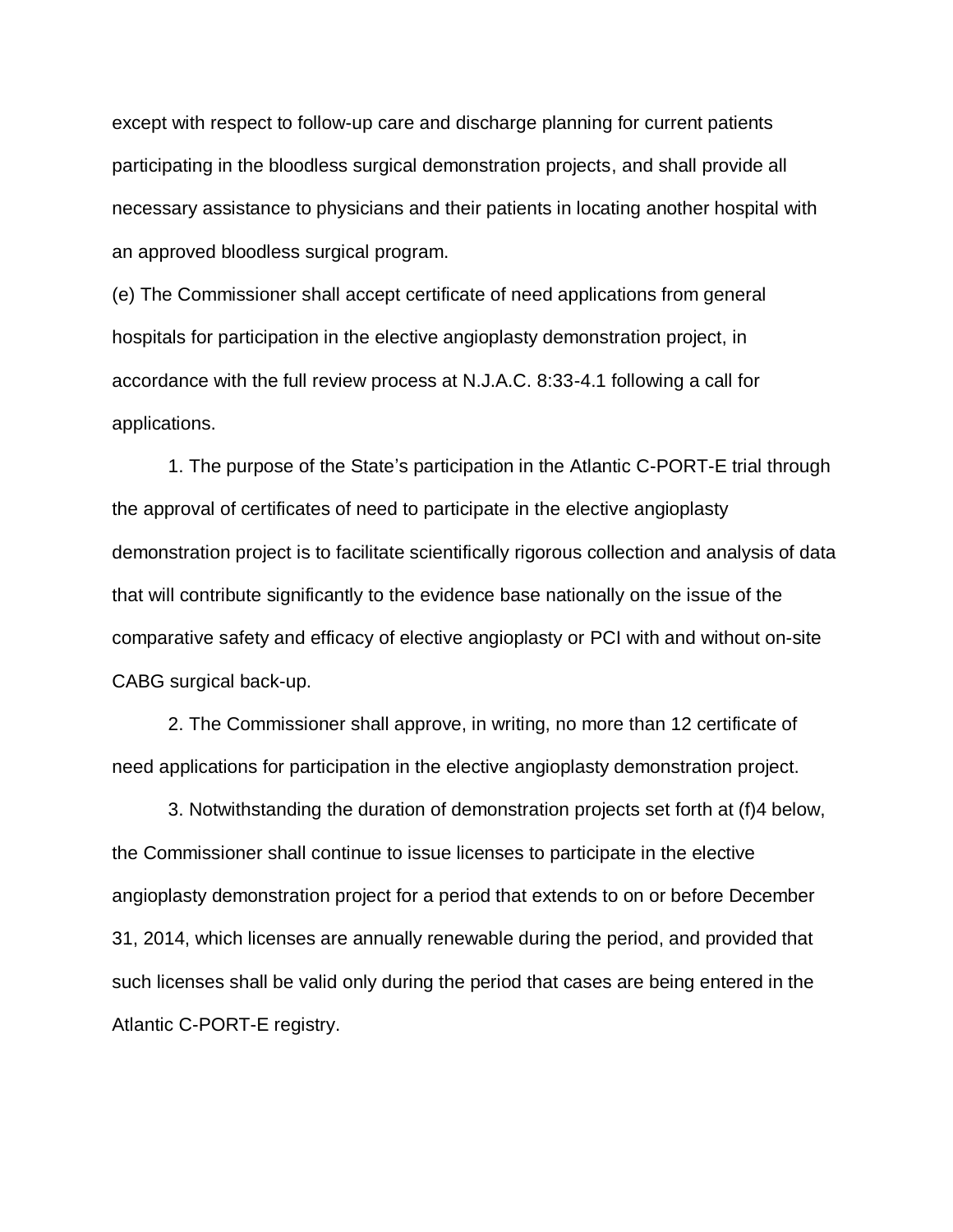i. The Department may extend the certificates of need through licensure to participate in the elective angioplasty demonstration project on an annual basis only if the Medical Director of the Atlantic C-PORT-E registry submits written notice to the Commissioner that the Atlantic C-PORT-E registry is authorized to continue patient entry in the registry.

ii. Absent a valid certificate of need and license, participating hospitals in the Atlantic C-PORT-E registry shall discontinue patient enrollment and cease performance of elective angioplasty or PCI. Certificate holders are allowed to comply with final reporting and other administrative requirements associated with participation in the Atlantic C-PORT-E registry.

iii. Prior to licensure by the Department to continue elective PCI in the Atlantic C-PORT-E registry, all elective angioplasty demonstration project hospitals shall provide written attestation to the Department that it will comply with all protocols and standards set forth in the Atlantic C-PORT-E registry Manual of Operations and Department PCI licensing standards, including, but not limited to:

(1) Agreement to abide by physician, patient and device selection criteria;

(2) Approval of the registry protocol by the demonstration project's Institutional Review Board;

(3) Agreement to comply with Atlantic C-PORT-E minimum annual facility and physician PCI volume requirements and Department annual PCI volume and licensing requirements set forth at N.J.A.C. 8:33E and 8:43G-7;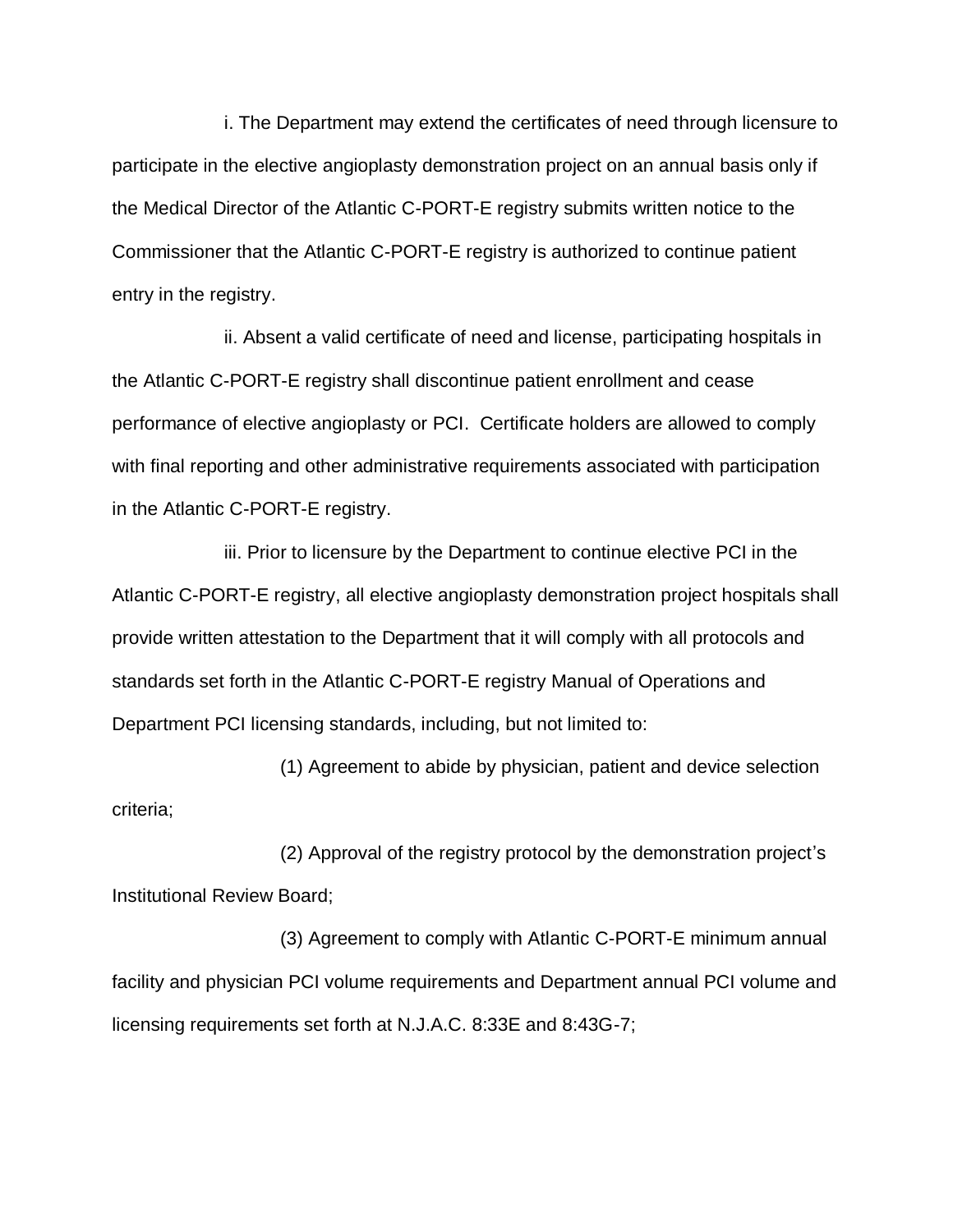(4) Agreement to perform elective PCI only via the Atlantic C-PORT-E registry protocol and only while cases are being entered in the registry;

(5) Agreement to collect and transmit Atlantic C-PORT-E trial ninemonth follow-up data and Atlantic C-PORT-E registry data in a timely fashion;

(6) Agreement to maintain a quality and error management program, including a weekly interventional conference and monthly quality and error management review;

(7) Agreement that the demonstration project hospital is willing to report elective PCI data to the Department separate from data collected as part of the registry protocol, to support the Department's ongoing monitoring of licensed cardiac services pursuant to N.J.A.C. 8:33E-1.9 and 2.10; and

(8) Agreement to obtain necessary informed consent for patient participation in the demonstration.

4. A licensed general hospital is eligible to submit applications for certificates of need to participate in the elective angioplasty demonstration project if the applicant hospital is not currently licensed to perform cardiac surgery; has signed one or more agreements with one or more New Jersey-licensed cardiac surgery centers indicating that the New Jersey-licensed cardiac surgery center is willing to participate in the Atlantic C-PORT-E trial, including collecting and submitting data to the principal investigator, as the center with on-site surgery to which some of the applicant hospital's patients will be randomly assigned for elective PCI; and the applicant hospital:

i. Is licensed to provide primary PCI; or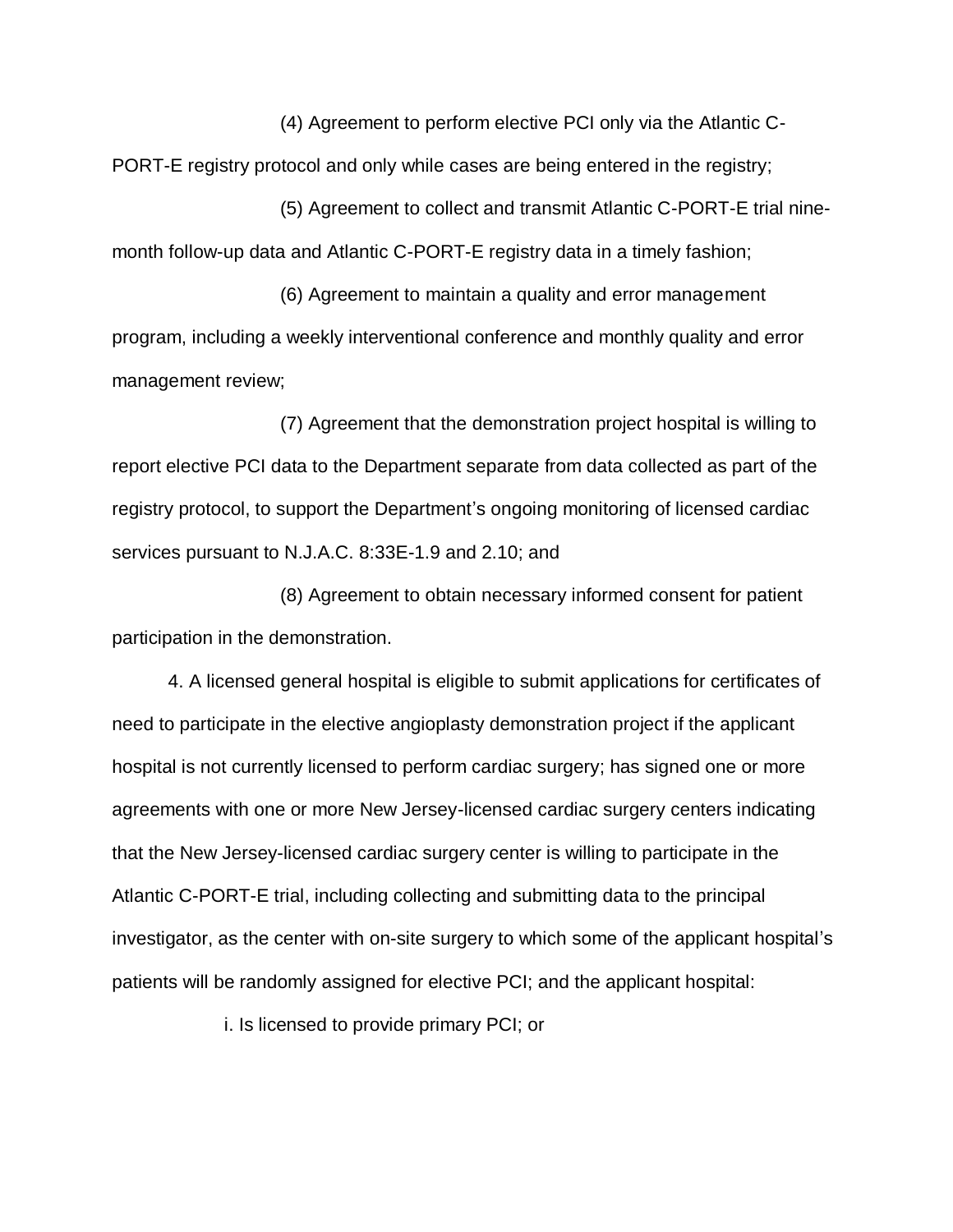ii. Has an approved but not yet implemented certificate of need to provide primary PCI services.

5. The Department's issuance of a certificate of need to a participating hospital pursuant to this subsection is conditioned upon the following:

i. A participating hospital shall provide elective angioplasty or PCI only on patients enrolled or entered in the Atlantic C-PORT-E trial or registry.

ii. A participating hospital that discontinues its participation in the Atlantic C-PORT-E trial or registry, whether voluntarily or involuntarily, shall immediately cease performing elective angioplasty or PCI, shall notify the Department of the termination of its participation in the Atlantic C-PORT-E trial or registry and shall return the license authorizing it to participate in the elective angioplasty demonstration project to the Department within 30 days of the date that its participation ceases.

iii. All hospitals participating in the elective angioplasty demonstration project shall cease performing elective angioplasty or PCI, and shall return the demonstration project license authorizing them to participate in the elective angioplasty demonstration project to the Department on or before December 31, 2014, and the Department shall not issue amended certificates of need and licenses to the participating hospitals discontinuing their authorization to participate in the elective angioplasty demonstration project beyond December 31, 2014.

iv. Should all Atlantic C-PORT-E trial or registry enrollment conclude abruptly as a result of application of the trial's stopping rules (that is, generally, because the early evidence convincingly indicates safety problems), the State's participation in the trial or registry shall terminate, and all participating hospitals shall immediately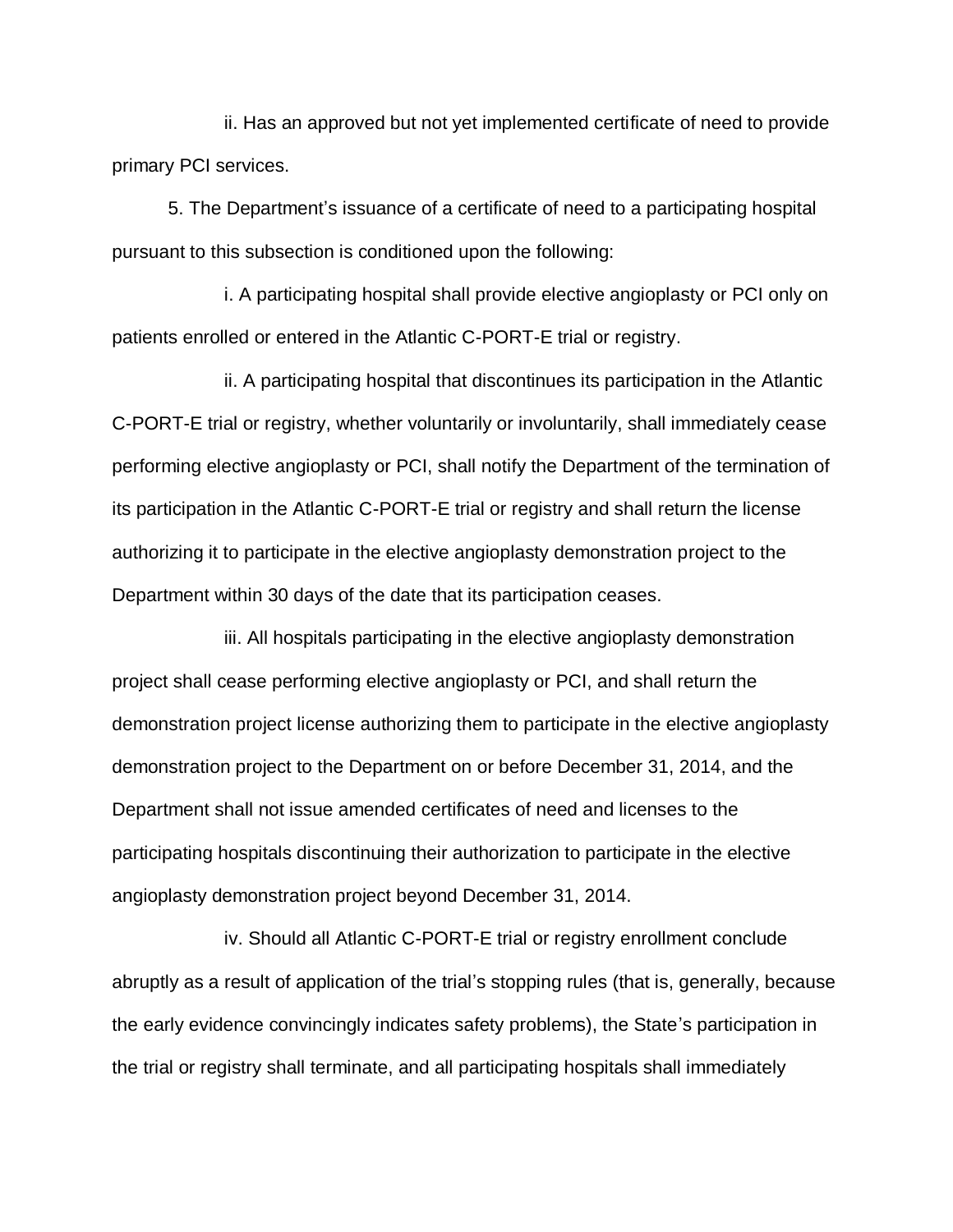cease performing elective angioplasty or PCI and shall return their demonstration project license to the Department within 30 days of the date that enrollment ceases.

v. All participating hospitals shall continue to provide required documentation as required in the protocol Atlantic C-PORT-E trial and registry.

6. Applicants shall submit documentation addressing the following:

i. How the applicant will satisfy the study site inclusion criteria specified in the protocol for Atlantic C-PORT-E trial including:

(1) Capability of performing a specified minimum volume of diagnostic cardiac catheterizations per year;

(2) Agreement to complete an elective PCI development program;

(3) Agreement to abide by physician, patient and device selection criteria defined in "The Atlantic C-PORT Trial, Elective Angioplasty Study, Manual of Operations," Version 3.0 (March 24, 2006), (Manual of Operations), as amended and supplemented;

(4) Agreement to collect and transmit study data in a timely fashion;

(5) Agreement to perform elective PCI only via the study protocol

and only while cases are being enrolled in the study; and

(6) Agreement to develop and maintain a quality and error management program, including a weekly interventional conference and monthly quality and error management review;

ii. The agreement of the applicant's proposed participating interventional cardiologist to satisfy the following participating interventional cardiologist inclusion criteria: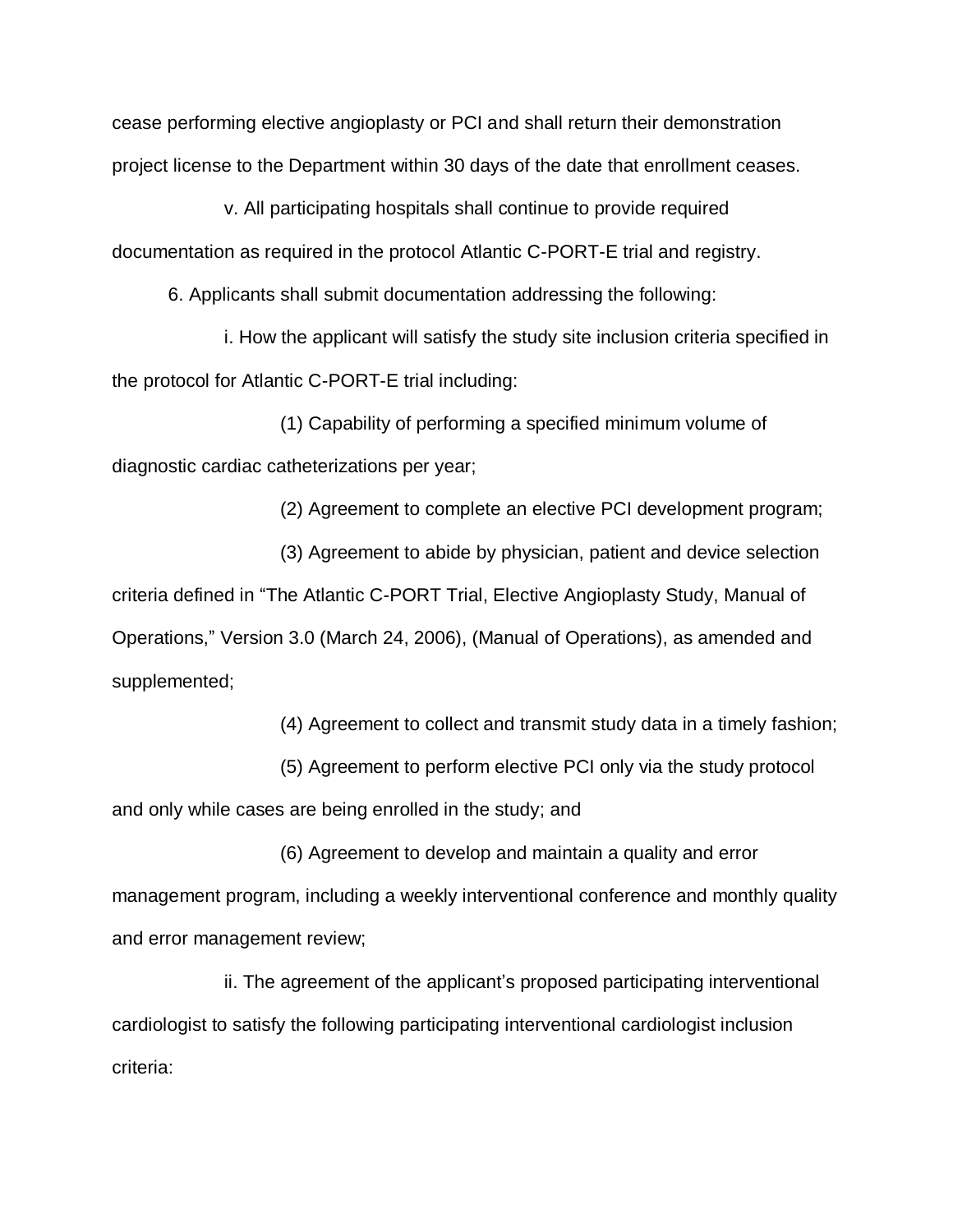(1) That the cardiologist meets and will continue to meet the annual Statewide interventional volume standard at N.J.A.C. 8:33E-2.16(b)6;

(2) That the cardiologist agrees to practice in accordance with the Atlantic C-PORT-E trial defined device and patient selection criteria; and

(3) That the cardiologist agrees to obtain necessary informed consent for patient participation in the demonstration including the identity and location of the participating cardiac surgery center(s) that are to receive randomized study patients;

iii. How the applicant will satisfy the patient selection criteria specified in the Atlantic C-PORT-E protocol, which are designed to assure informed consent and appropriate randomization, as provided in the Manual of Operations;

iv. The approval of the study protocol by the applicant's Institutional Review Board, and if approval is pending, the status of that application;

v. How the applicant will meet the target volume specified in the Atlantic C-PORT-E protocol of primary and elective angioplasties performed at the applicant's site, after randomization (that is, 100 PCI cases in year one and 200 PCI cases in year two and each year thereafter);

vi. The applicant's compliance with the criteria for performance of primary PCI at N.J.A.C. 8:33E-2.16, and compliance with N.J.A.C. 8:33E-2.16(b) and 8:43G-7 as applicable;

vii. The applicant's willingness to report elective PCI data to the Department separate from data collected as part of the study protocol, to support the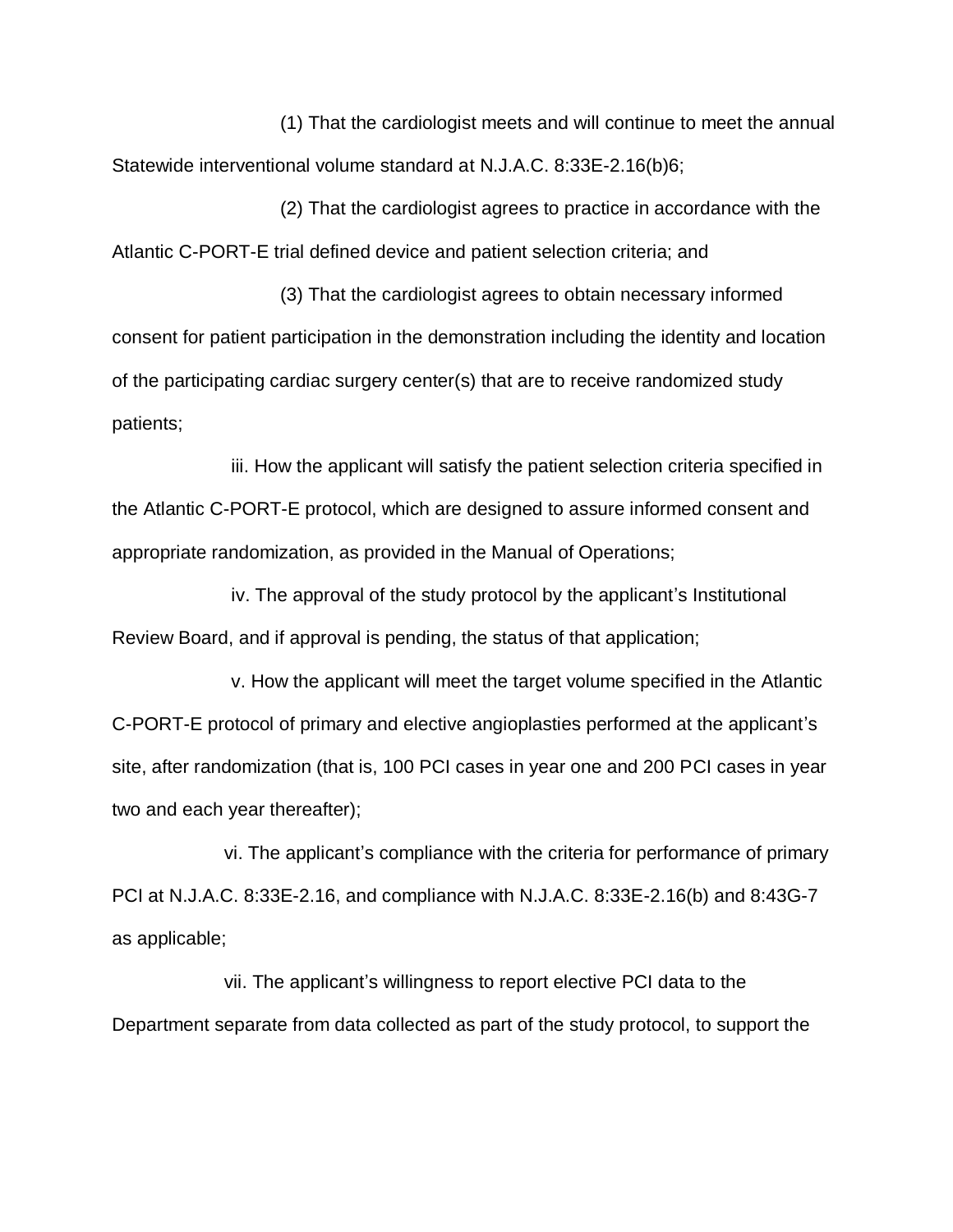Department's ongoing monitoring of licensed cardiac services pursuant to N.J.A.C. 8:33E-1.9 and 2.10; and

viii. The status of the applicant's application to participate in the elective angioplasty demonstration project, upon which acceptance issuance of a certificate of need is contingent, and proof of which acceptance the applicant shall submit to the Department.

7. The Department shall approve up to 12 applications for certificates of need to participate in the elective angioplasty demonstration project, after consideration of the documentation submitted pursuant to (e)6 above, the criteria at N.J.S.A. 26:2H-8 and the following criteria:

i. The applicant's ability to offer a high quality program;

ii. The applicant's ability to provide patient selection from among a community that is representative of the State's diverse regions and urban, suburban, and/or rural populations;

iii. The potential to increase access to care for minorities and the medically underserved by selection of the applicant; and

iv. The projected demonstration project elective PCI case volume by selection of the applicant.]

**(c) The Commissioner shall accept certificate of need applications for the State demonstration project from eligible hospitals, which are those facilities licensed by the Department on (the effective date of this amendment) to participate in the Atlantic C-PORT-E registry.**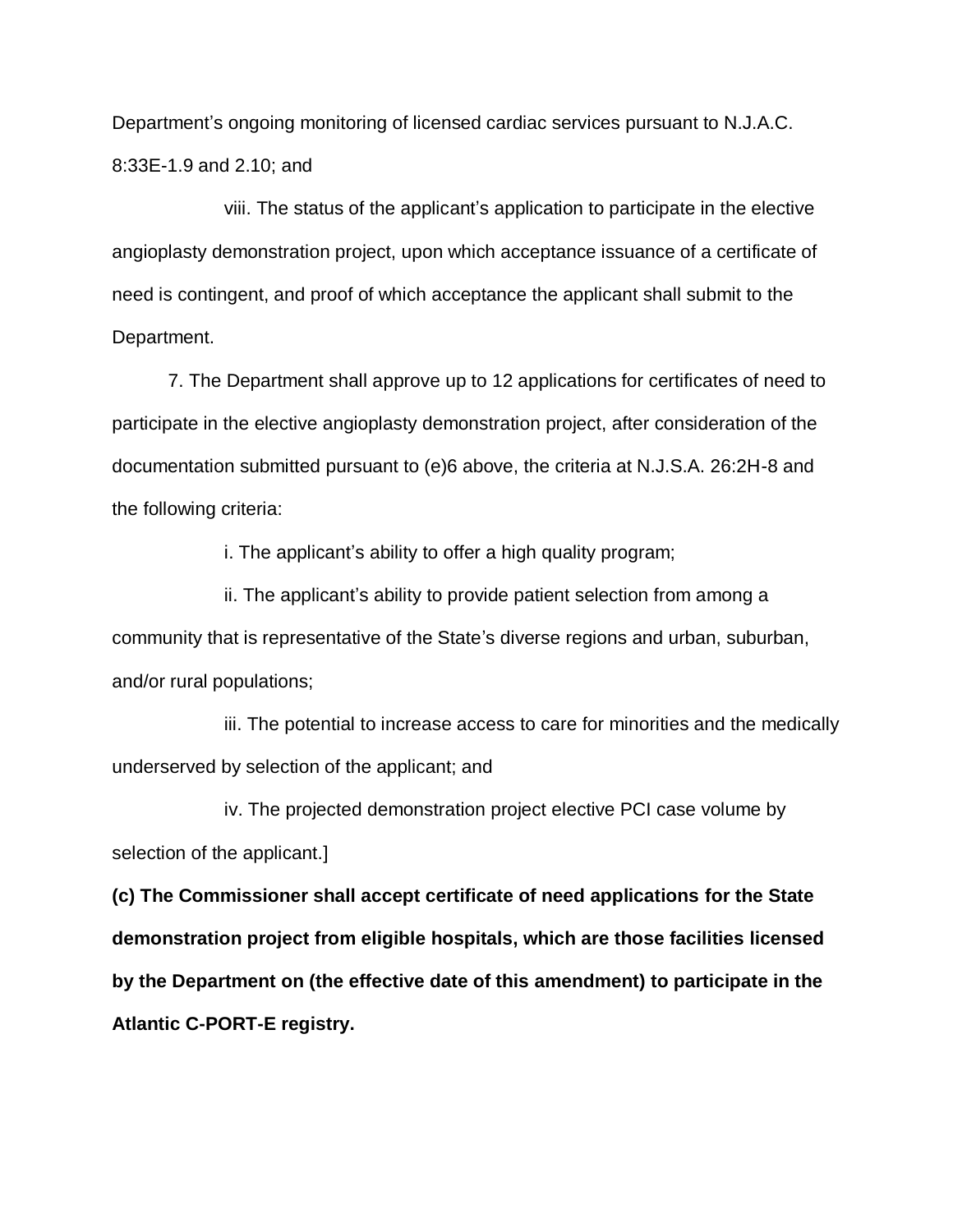**1. An eligible hospital that elects to participate in the State demonstration project shall submit to the Department a completed certificate of need application under the expedited review process in accordance with N.J.A.C. 8:33-5.2, along with a non-refundable application fee in the amount of \$7,500, (within 30 days of the effective date of this rule).**

**2. At the time of submission of a certificate of need application, an applicant hospital shall also provide the Department documentation that supports adherence within the past year to the protocol set forth in the Atlantic C-PORT-E Manual of Operations, listed below**:

**i. Performance of a minimum of 200 PCI cases at the participating hospital;**

**ii. Performance of at least 75 PCI cases per interventionalist;**

**iii. Patient selection protocols; and**

**iv. Device limitations.**

**3. If the Department denies an application for a certificate of need pursuant to N.J.A.C. 8:33-5.2 to participate in the State demonstration project, the applicant hospital shall cease performing elective PCI within 30 days of receipt of the letter of denial.**

**i. An applicant hospital that receives a letter of denial pursuant to (c)3 above has the right to appeal the Department's decision in accordance with N.J.A.C. 8:33-4.15.**

**4. If the Department approves an application for a certificate of need pursuant to N.J.A.C. 8:33-5.2 for participation in the State demonstration project,**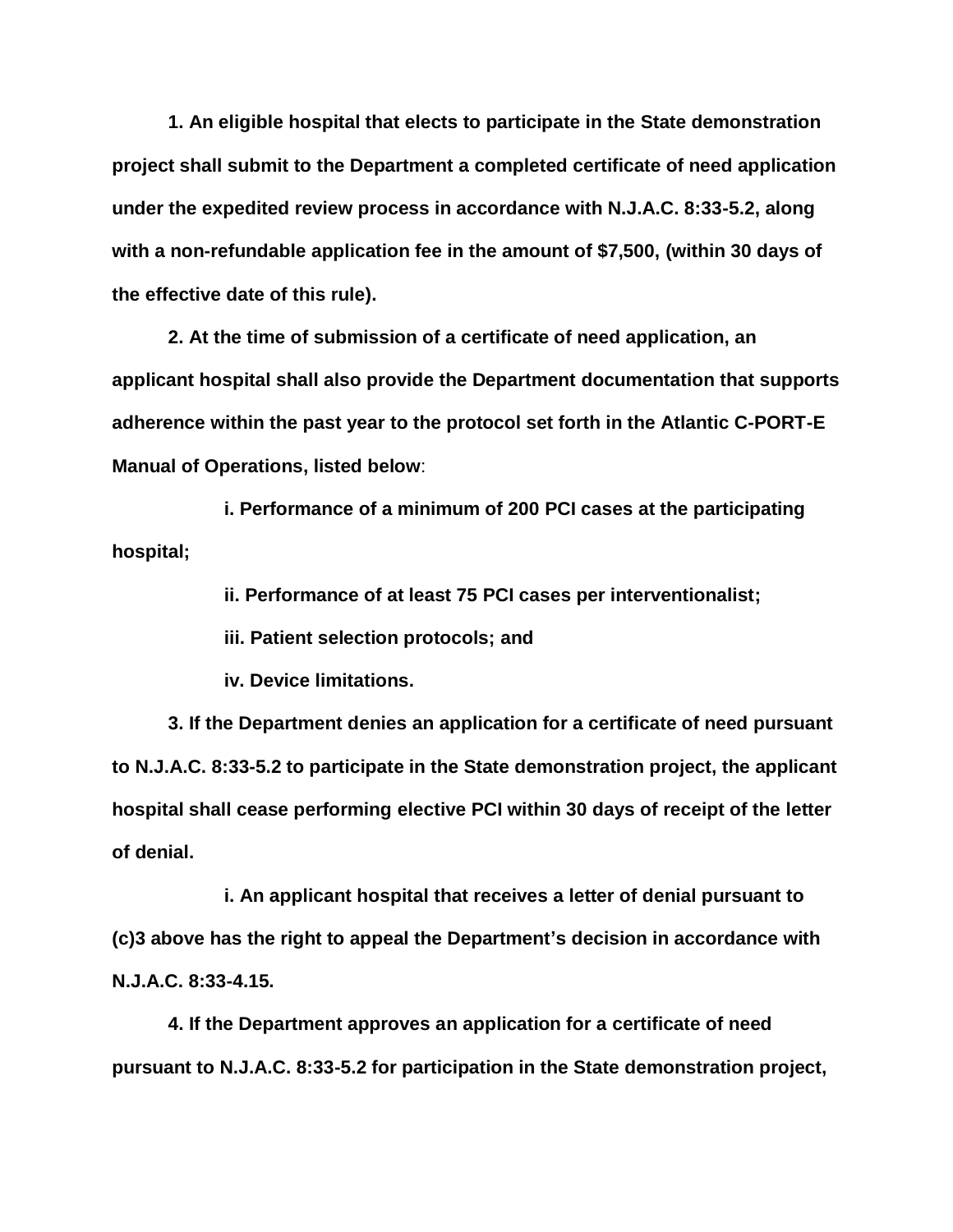**an applicant hospital that obtains licensure to perform elective PCI within the State demonstration project shall:**

**i. Perform a minimum of 200 PCI cases per year at the participating hospital, in accordance with N.J.A.C. 8:33E-2.3(d), calculated based on the last four quarters of operation prior to the facility's licensure anniversary date;**

**ii. Ensure that each of its interventionalists perform at least 75 PCI cases per year per interventionalist, in accordance with N.J.A.C. 8:33E-2.3(d), calculated on a calendar-year basis;**

**iii. Designate for the cardiac catheterization laboratory a medical director who is licensed in New Jersey as a physician, board-certified in Interventional Cardiology by the Cardiovascular Subspecialty Board of the American Board of Internal Medicine, and responsible for maintaining compliance with, and assuring the overall integrity of, the hospital's participation in the State demonstration project;**

**iv. Provide support staff to assist with elective PCI in accordance with N.J.A.C. 8:33E-2.4(e) and 8:43G-7.29 and 7.30;**

**v. Provide registered professional nurses licensed in New Jersey who possess demonstrated competencies in hemodynamic monitoring and intraaortic balloon pump (IABP) management;**

**vi. Provide cardiac catheterization laboratory technical staff who have been trained at an interventional laboratory in a cardiac surgery center, in accordance with N.J.A.C. 8:33E-2.16(b)7;**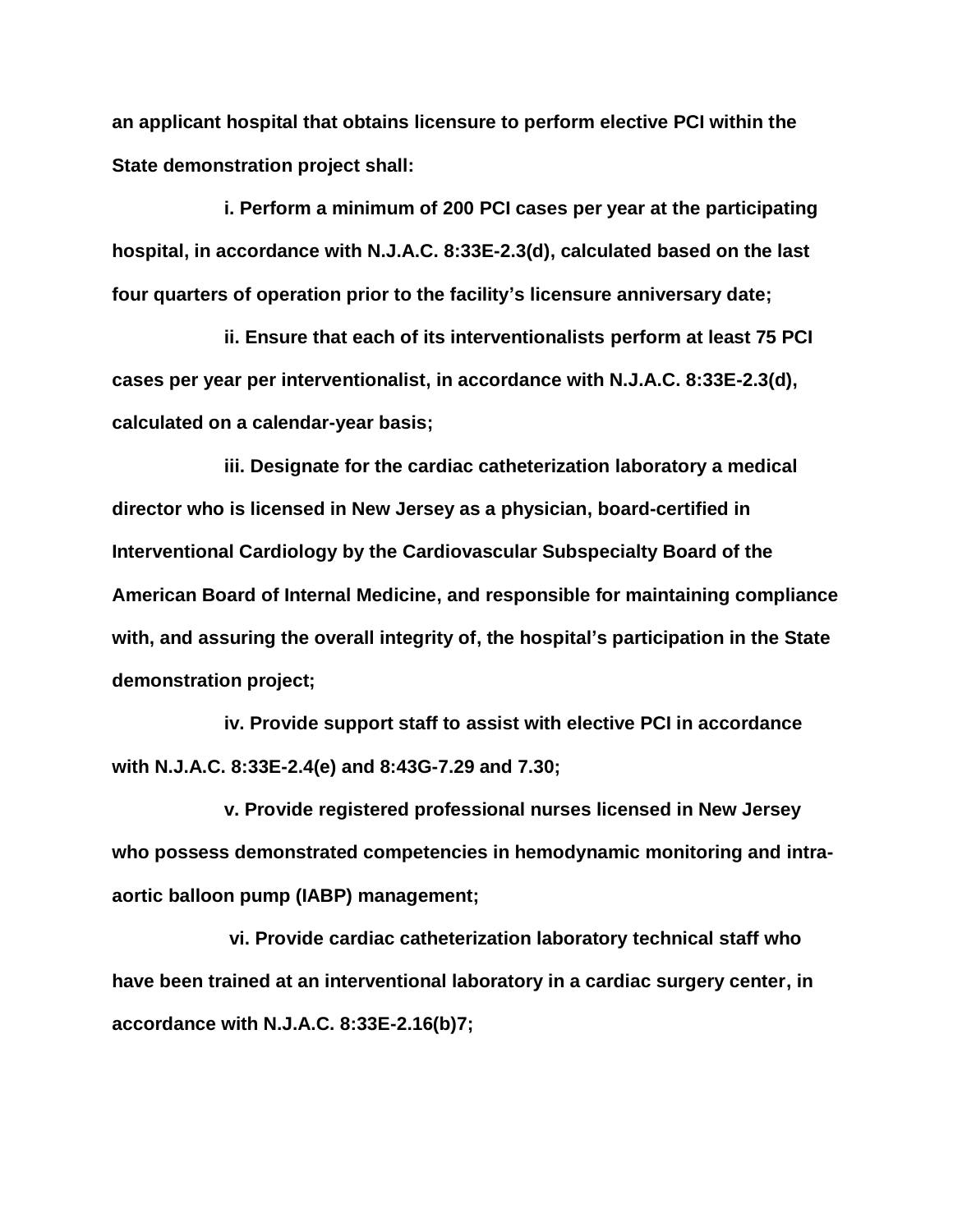**vii. Provide cardiac catheterization laboratory equipment required at N.J.A.C. 8:33E-2.16(b)8 and 8:43G-7.19;**

**viii. Provide primary PCI in accordance with N.J.A.C. 8:33E-2.16 and 8:43G-7, as applicable;**

**ix. Obtain from each enrolled patient written informed consent for participation in the State demonstration project as set forth at (c)5 below;**

**x. Comply with patient selection protocols at (c)9 and 10 below;**

**xi. Comply with exclusionary criteria for patients with high procedural risk at (c)11 below;** 

**xii. Comply with device limitations at (c)12 below;**

**xiii. Obtain written approval from the participant hospital's Institutional Review Board (IRB) of the State demonstration project protocols prior to licensure for elective PCI;**

**xiv. Report to the Data Monitor all available patient data and any additional information as requested by the Department and/or the Data Monitor to assess the safety and efficacy outcomes of the State demonstration project;**

**xv. Maintain, as part of the participating hospital's quality assessment program, an ongoing program of outcomes analysis and periodic case review;**

**xvi. Maintain the equivalent of one full-time employee (FTE) responsible for the timely and accurate collection and submission of data on each elective PCI case within 24 hours of procedure completion to the Data Monitor, and to the Department in accordance with N.J.A.C. 8:33E-1.9 and 2.10;**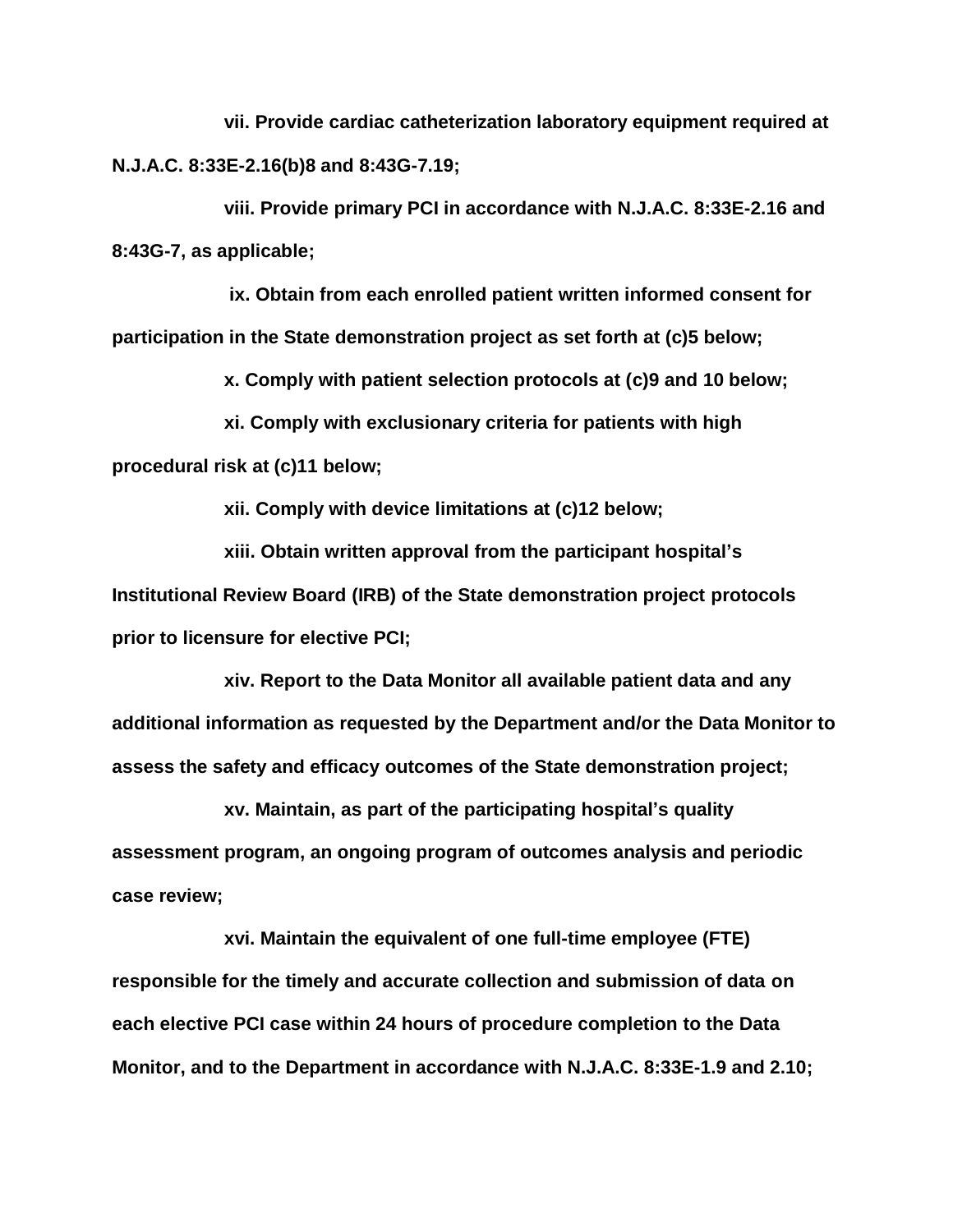**xvii. Report adverse events, including death, the need for emergency cardiac surgery, or other events as may be identified by the Data Monitor, within one hour of occurrence to the Data Monitor; and**

**xviii. Compensate the Data Monitor for costs associated with reviewing the participating hospital's performance in the State demonstration project as set forth at N.J.A.C. 8:33-1.3.**

**5. Participating hospitals shall ensure that, before the commencement of diagnostic cardiac catheterization, each enrolled patient provides written informed consent to participate in the State demonstration project after receiving the following information and an opportunity to review and consider such information:**

**i. Elective PCI without surgery on site is not permitted in New Jersey except as part of the State demonstration project;**

**ii. Elective PCI is performed in hospitals with surgery on site because emergency cardiac surgery may be required for procedure-related complications;**

**iii. If an enrolled patient requires emergency cardiac surgery, the participating hospital has a plan in place for emergency transfer;**

**iv. An enrolled patient may not be eligible for elective PCI at a participating hospital if the enrolled patient needs cardiac surgery, meets the exclusionary criteria for patients with high procedural risk for elective PCI at (c)11 below, or requires treatment that is not available at the participating hospital;**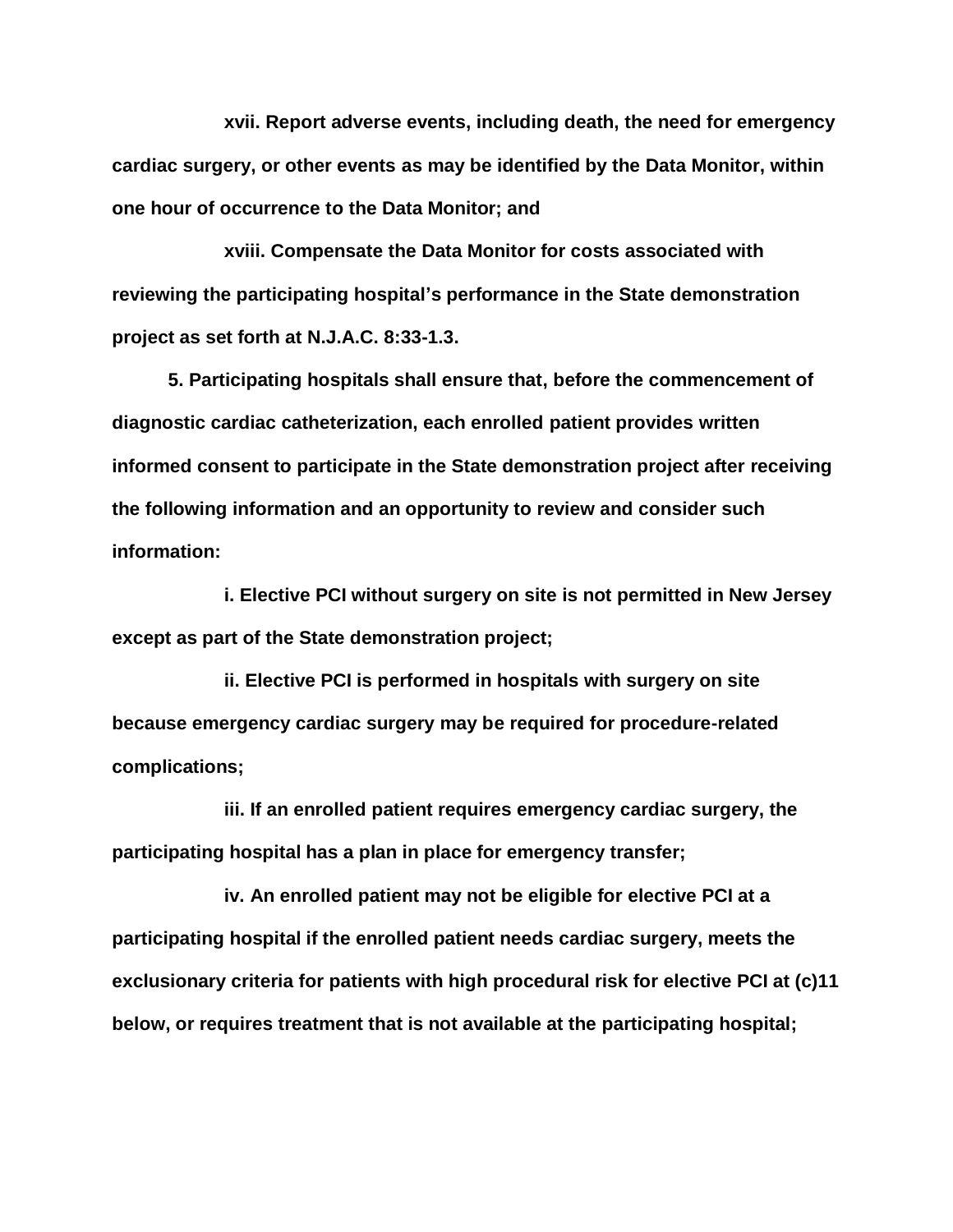**v. For ineligibility based on the reasons cited in (c)5iv above, a participating hospital would transfer an enrolled patient to a licensed cardiac surgery center for appropriate care; and**

**vi. A participating hospital is required to share an enrolled patient's medical information with the Data Monitor and the Department, who shall treat such information confidentially.**

**6. The participating hospital's IRB shall approve the individual that the hospital designates to provide information to, and obtain written informed consent from, enrolled patients.**

**7. Each participating hospital shall have a collaboration agreement with a New Jersey cardiac surgery center located, in the following order of preference:**

**i. In the same municipality as that in which the applicant is located;**

**ii. In the same county as that in which the applicant is located; or**

**iii. In a county that is contiguous to the county in which the applicant is located.**

**8. The documented collaboration agreement required pursuant to (c)7 above shall include the following:**

**i. Written protocols for enrolled patients who require transfer to, and receipt at, a cardiac surgery center's operating room within one hour of the determination of the need for such transfer, including the emergency transport of patients who require an IABP;**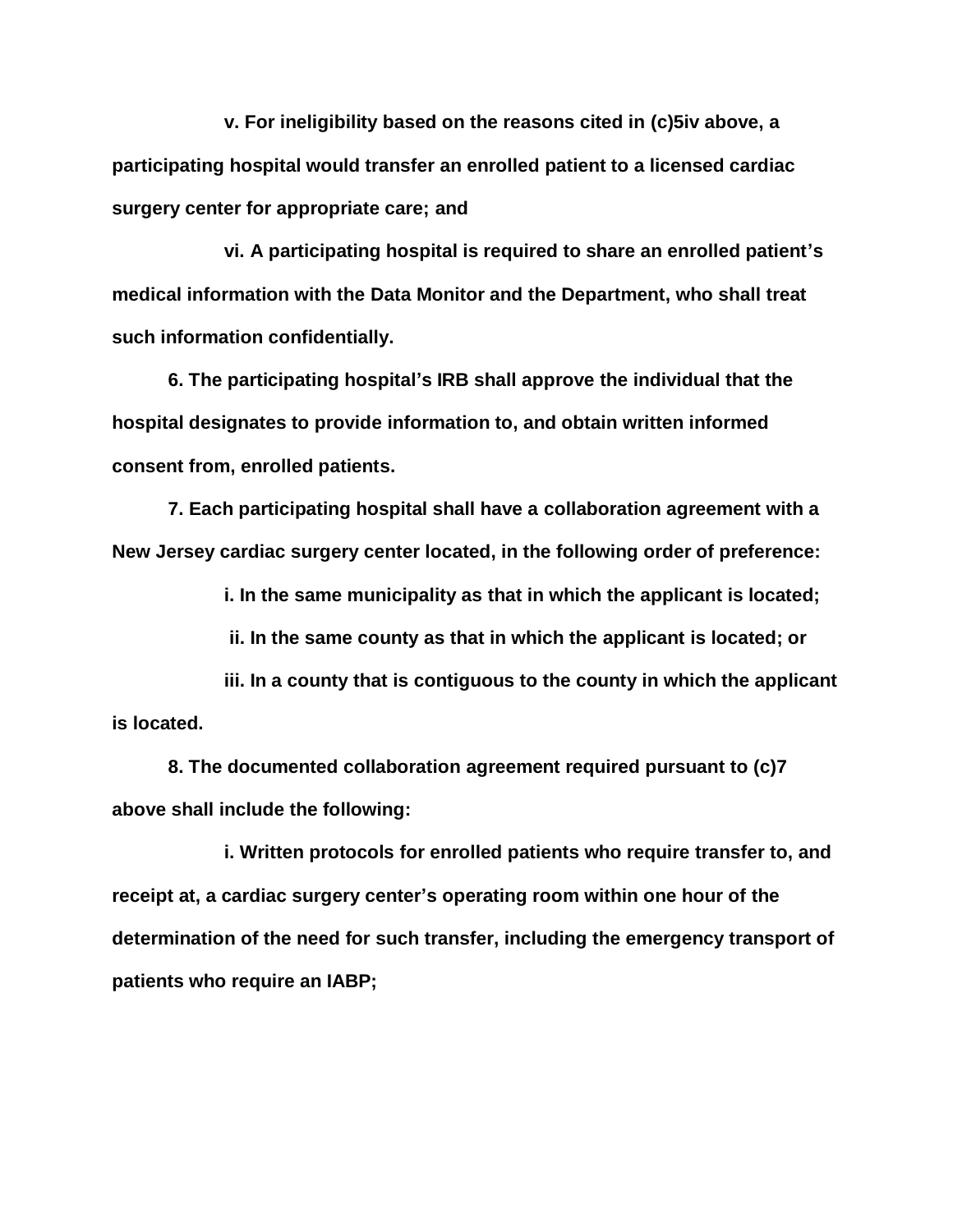**ii. Regular consultation between the two hospitals on individual** 

**cases, including use of technology to share case information in a rapid manner; and**

**iii. Evidence of adequate cardiac surgery on-call backup.**

**9. Participating hospitals shall limit enrollment in the State demonstration project to those inpatients and outpatients undergoing diagnostic cardiac catheterization for suspected coronary artery disease who do not exhibit any of the following exclusionary criteria:**

**i. Inability to give informed consent;**

**ii. ST-segment elevation myocardial infarction;**

**iii. Pregnancy; or**

**iv. Refusal to participate in the State demonstration project.**

**10. Following diagnostic cardiac catheterization and prior to performing PCI services, participating hospitals shall not perform PCI on enrolled patients who demonstrate the following:**

**i. No need for PCI;**

**ii. Need for coronary artery bypass surgery;**

**iii. High procedural risk as defined at (c)11 below; or**

**iv. High likelihood of requiring a device that is not available at the participating hospital as defined at (c)12 below.**

**11. Participating hospitals shall not perform elective PCI on enrolled patients who, upon completion of a diagnostic cardiac catheterization, exhibit any of the following criteria for high procedural risk:**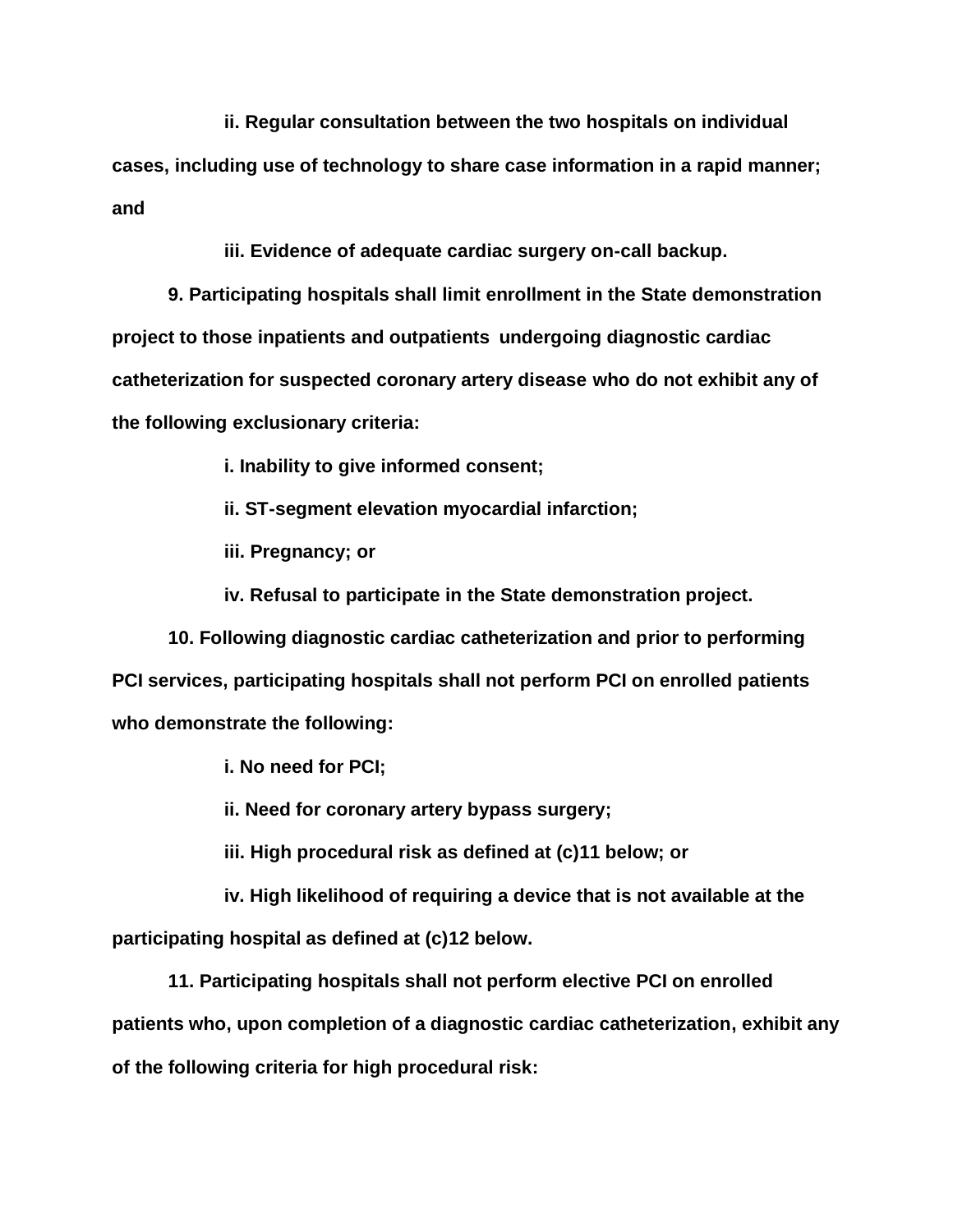**i. Unprotected left main coronary artery;**

**ii. Left circulation lesion in the presence of greater than 70 percent unprotected left main coronary artery lesion; or**

**iii. Poor left ventricular function with an ejection fraction of 20 percent or less, and need for PCI in a vessel supplying to significant myocardium.**

**12. Participating hospitals shall not use the following devices in PCI services:**

**i. Any atherectomy device; or**

**ii. Cutting balloons, except within stents for in-stent restenosis.**

**13. Participating hospitals licensed to provide elective PCI under the State demonstration project shall comply with N.J.A.C. 8:33E-2.3(d), as applicable, this chapter, and any conditions imposed in its certificate of need as a condition of licensure.**

**14. Participating hospitals that discontinue participation in the State demonstration project, whether voluntarily or involuntarily, shall immediately cease performing elective PCI and, within 30 days of discontinuation, shall return to the Department the license authorizing participation in the State demonstration project.**

**15. Upon termination of the State demonstration project, all participating hospitals shall immediately cease performing elective PCI and shall return the demonstration project license to the Department.**

**16. Notwithstanding (d)4 below, the State demonstration project will last no more than 18 months, the State demonstration project shall be in effect until the**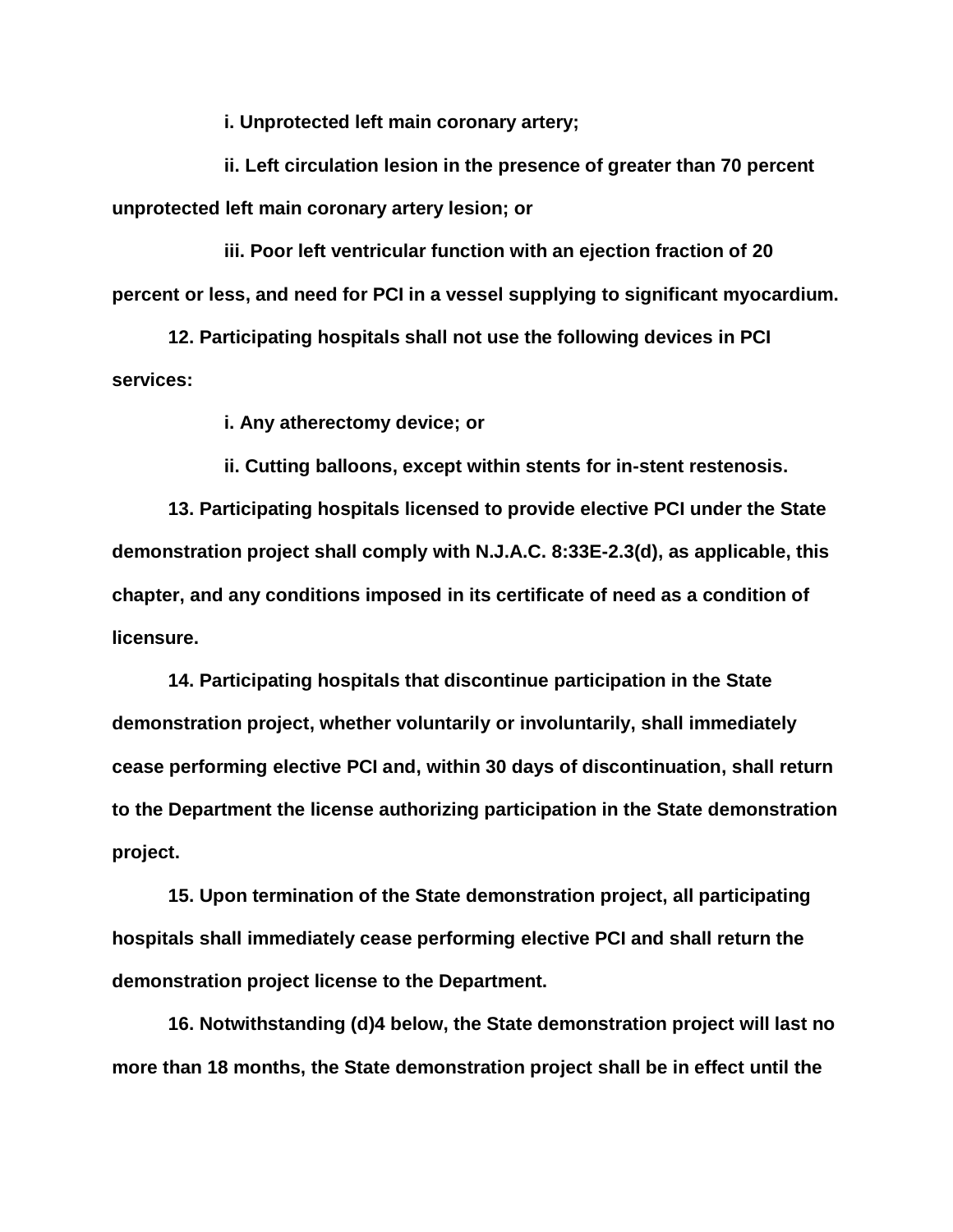**Department promulgates new rules at N.J.A.C. 8:33E for elective angioplasty without cardiac surgery backup and issues licenses under those rules, and establishes the following:**

**i. Minimum standards by which hospitals may perform elective PCI without cardiac surgery backup.**

**ii. A Statewide certificate of need call for a limited number of hospitals to provide elective PCI without cardiac surgery on-site under the full review process.** 

[(f)] **(d)** (No change in text.)

SUBCHAPTER 4. THE REVIEW PROCESS

8:33-4.3 Submission of applications

(a) [Thirty-five] **Prospective applicants may obtain a certificate of need application** 

**for full review (comprised of forms CN-1, 3, and 4) on the Department's website at**

**www.nj.gov/health/forms and shall submit the completed application using**

**electronic media and 35 paper** copies of the application [shall be submitted] to:

Office of Certificate of Need and Healthcare Facility Licensure New Jersey [State] Department of Health [and Senior Services] PO Box 358 Trenton, [New Jersey] **NJ** 08625-0358 (609) 292-6552 [and] **or** 292-7228

(b) (No change.)